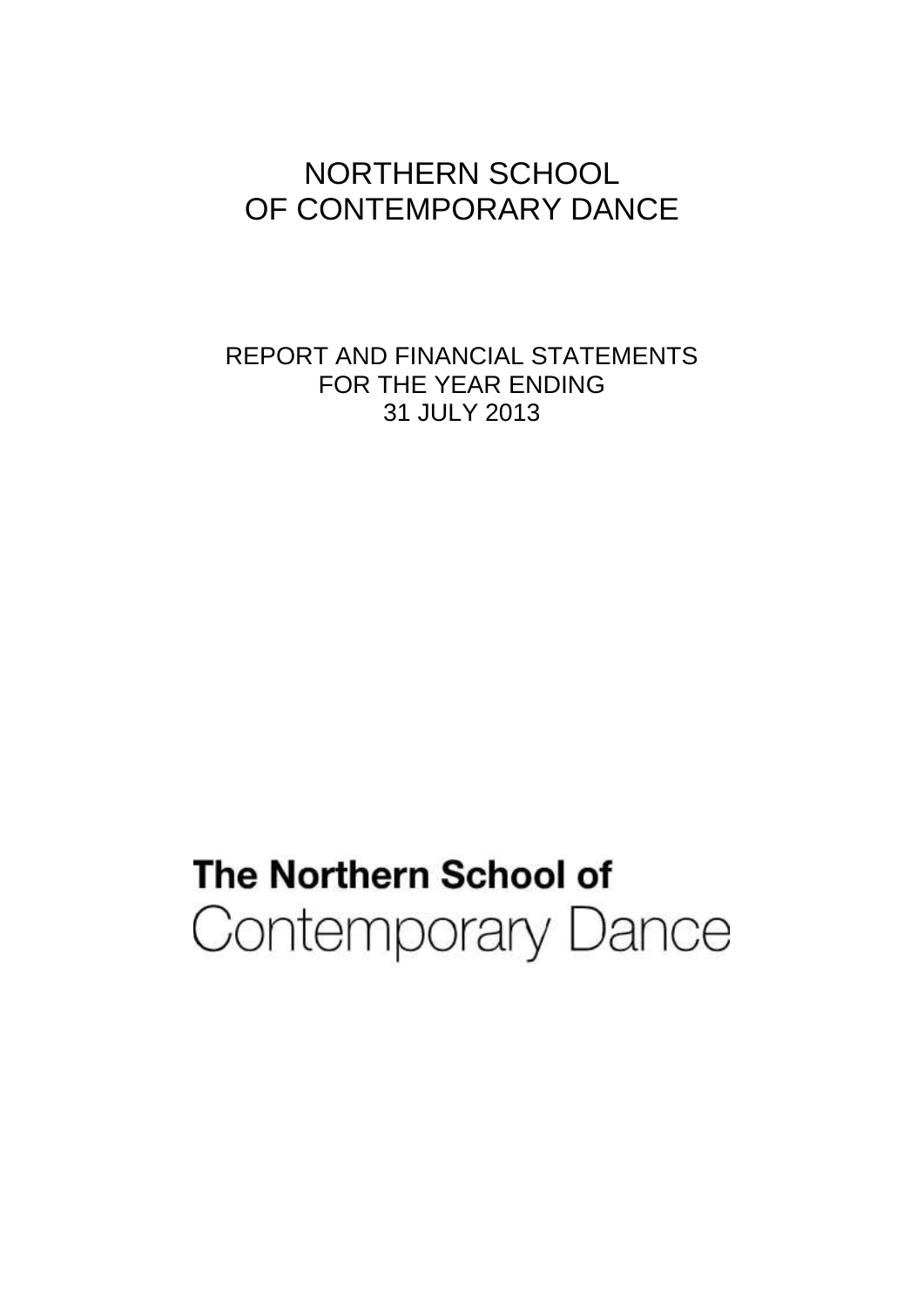## **CONTENTS**

## Page Number

| Operating and Financial Review                      | 3  |
|-----------------------------------------------------|----|
| <b>Chair of Governors Report</b>                    | 14 |
| <b>Corporate Governance Statement</b>               | 16 |
| Responsibilities of the Board of Governors          | 18 |
| Report of the Auditors                              | 22 |
| Income and Expenditure Account                      | 24 |
| Statement of Historical Cost Surpluses and Deficits | 25 |
| Statement of Total Recognised Gains and Losses      | 25 |
| Balance Sheet as at 31 July                         | 26 |
| <b>Cash Flow Statement</b>                          | 27 |
| <b>Statement of Principal Accounting Policies</b>   | 28 |
| Notes to the Financial Statements                   | 28 |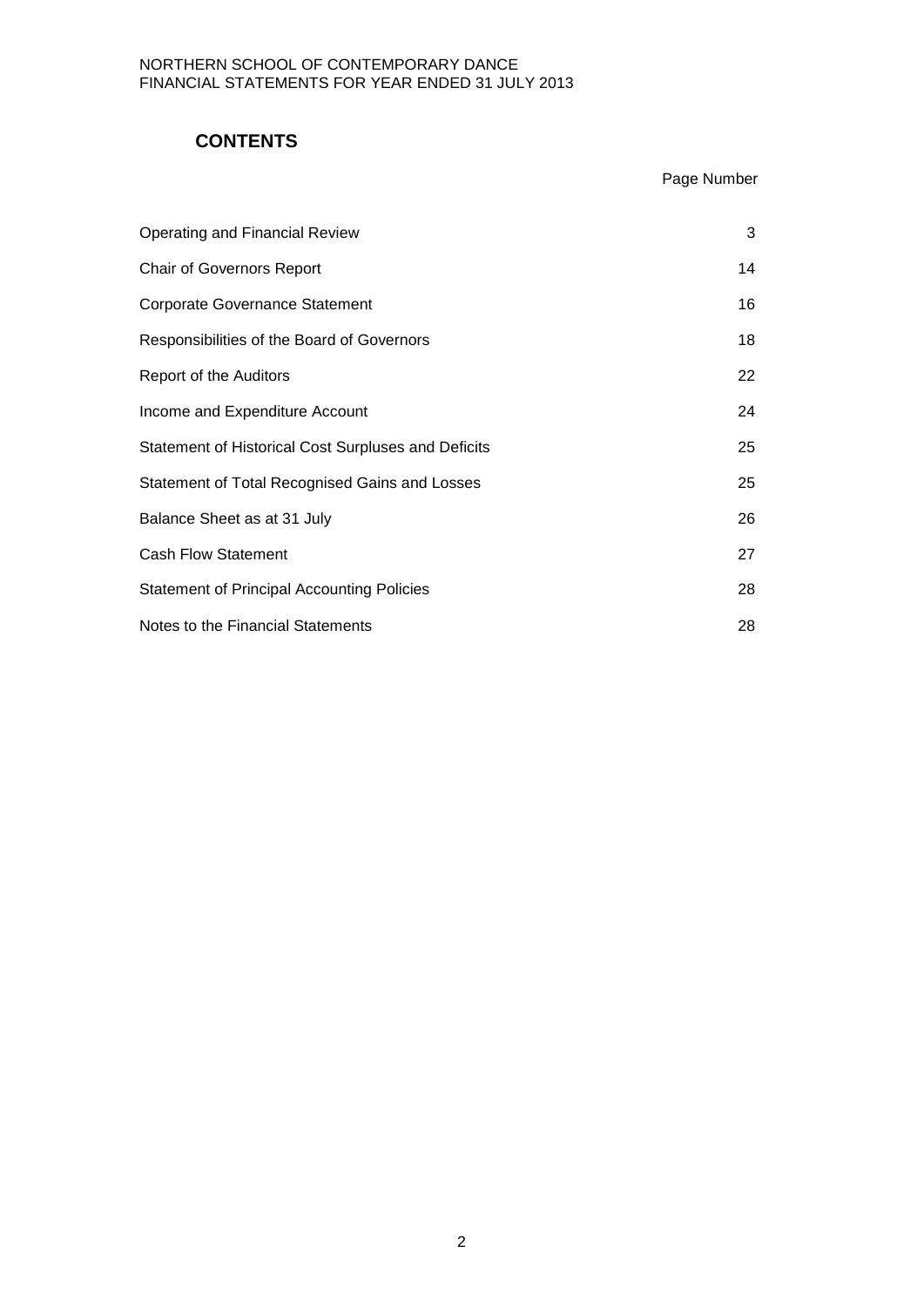## **OPERATING AND FINANCIAL REVIEW FOR THE YEAR FROM 1 AUGUST 2012 TO 31 JULY 2013**

## **NATURE, OBJECTIVES AND STRATEGIES:**

The members present their report and the audited financial statements for the year ended 31 July 2013. The Operating and Financial Review was prepared in accordance with the Accounting Standards Board's Reporting Statement, Charity Commission guidance on public benefit and section 4 of the Charities Act 2011.

## **Legal Status**

The Corporation was established under the Further and Higher Education Act 1992 for the purpose of conducting The Northern School of Contemporary Dance. The College is an exempt charity for the purposes of the Charities Act 1993 as amended by the Charities Act 2006 and 2011. Since 2003, the Northern School of Contemporary Dance has been an affiliate of the Conservatoire for Dance and Drama.

#### **Mission Statement**

The College's mission statement as approved by its members is:

"The Northern School of Contemporary Dance is committed to maintaining its reputation, as a Centre of Excellence providing high quality educational and training opportunities in dance and dance related areas with particular concern for access and equal opportunities".

#### **Public Benefit Statement**

The Northern School of Contemporary Dance, as an affiliate of the Conservatoire for Dance and Drama, uses its exceptional funding to deliver additional public value in six ways:

- a. Producing exceptional artists who shape the future of dance, drama and circus arts;
- b. Fostering talent and creativity through world-class vocational training;
- c. Finding and nurturing the finest UK talent;
- d. Supporting the cultural infrastructure;
- e. Fuelling development in the creative industries;
- f. International leadership in dance, drama and circus arts.

The Conservatoire was born from a need to protect high level vocational training in dance and drama and to sustain the UK's leadership in these fields internationally. The addition of circus arts to the Conservatoire's portfolio enhances the UK's reputation in this field.

The NSCD has had regard to the Charity Commission's guidance on public benefit. The primary public value delivered by the College within the framework of the Conservatoire is that it produces world-class alumni who go on to shape the future of the performing arts and are essential to sustaining the cultural life of the nation. This has cultural, economic and reputational value, which extends beyond the College. The specialist training needed to succeed at the highest levels is made available to the finest talents irrespective of background, and the College is unstinting in the search for talent wherever it can be found, including non-traditional forms and sources. This process stimulates wider participation in the arts and provides in the Conservatoire and its affiliate schools a national point of aspiration for dance, drama and circus students throughout the UK.

The additional public value cannot be secured without training of this kind, with its defining focus on nurturing young artists as individuals. The College is rigorous in its delivery of training, compassionate in its support for its students and imaginative in its promotion of dance. It provides valued support to the cultural infrastructure and fuels the development of the creative industries, pushing the boundaries of the art forms, developing national capability in new areas, building enterprise and enriching national life with its public performance programming. Its international work increases the UK's world standing in the arts and enhances the competitiveness of UK higher education. Its graduates are cultural ambassadors who extend and enhance the creative life of the UK.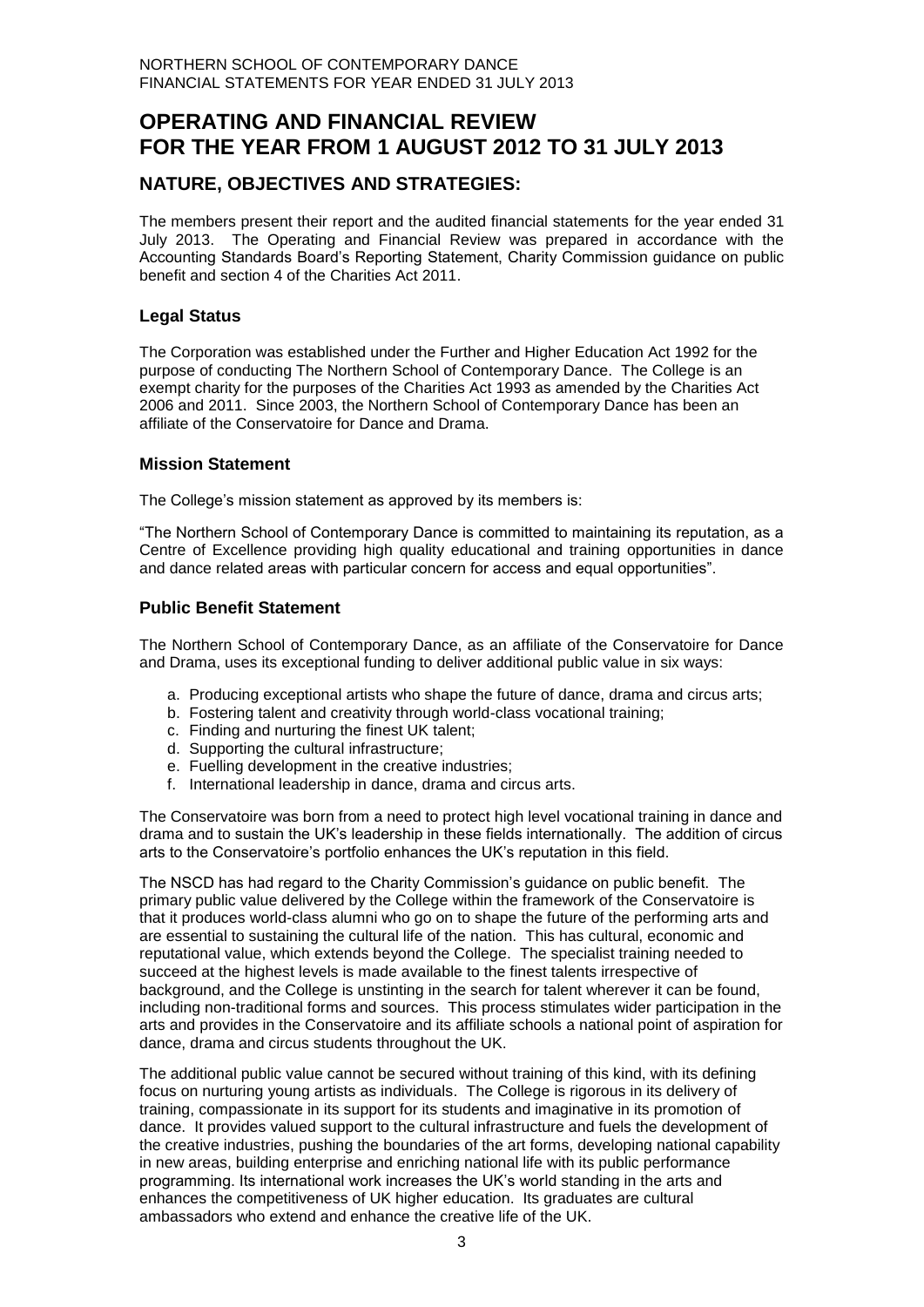#### **Implementation of the Strategic Plan**

The draft Strategic Plan for the period from 01 August 2012 to 31 July 2016 was presented for discussion at the Governor's Away Day in October 2012 and progress against the plan was reported during the spring and summer of 2013. Further work has been carried out during the academic year 2012-13 to obtain staff feedback and to revise the format of the Plan. The revised version will be finalised and presented to the Board for approval during the autumn term 2013. The plan includes all aspects of the College's provision, including curriculum, financial and resource planning. The Corporation monitors the performance of the College against the Plan through an annually produced operating statement, which details specific objectives for the period. The College's core strategic objectives are to:

- Provide high quality vocational dance courses of study which combine a conservatoire approach with the supporting mechanisms of a university education.
- Encourage individual development and professional competence of such a category that graduates will be well equipped to compete in the professional world of dance.
- Raise awareness of the educational aspects inherent in dance training through theatre, music, literature, art and design thus developing the body and intellect simultaneously.
- Widen access to Higher Education (HE) and Further Education (FE) by providing:
	- o Special entry procedures
	- o A high level of student support
	- o Part-time community courses
	- o An access Foundation Course
	- o An outreach programme
- Break down pre-conceptions regarding race and sex and artistic involvement and achievement.
- Remain informed of, influence and respond to, developments in the world of dance.
- Further improve on the acknowledged high quality of teaching and learning in the College.
- Further improve the efficiency and economy of the running of the College, ensuring the College has enough reserves to maintain the current level of activity and the excellence of its provision. The College also actively seeks new funding sources to help students with financial support, career development schemes and to keep enhancing the student offering and opportunities.

The College's specific objectives for 2012-13 and achievements against those objectives are addressed below:

1. The successful completion of the Periodic Programme Review (PPR) process conducted by the College's validating institution, the University of Kent in the autumn of 2012. This ensures that the University continues to validate NSCD's undergraduate and postgraduate courses. Any recommendations, as a result of the review, should be fully implemented during the prescribed framework.

*Update: following the review in October 2012 NSCD received excellent informal initial feedback* and *the concluding report in February 2013 gave a very positive final outcome. From the findings no essential recommendations were made, with only two non-essential and three desirable suggestions noted. The University of Kent's Learning and Teaching Board and Graduate School board have approved the continuation of NSCD's undergraduate and postgraduate taught programmes of study and a new validation agreement spanning a six year period to 2019 will be finalised in October 2013.*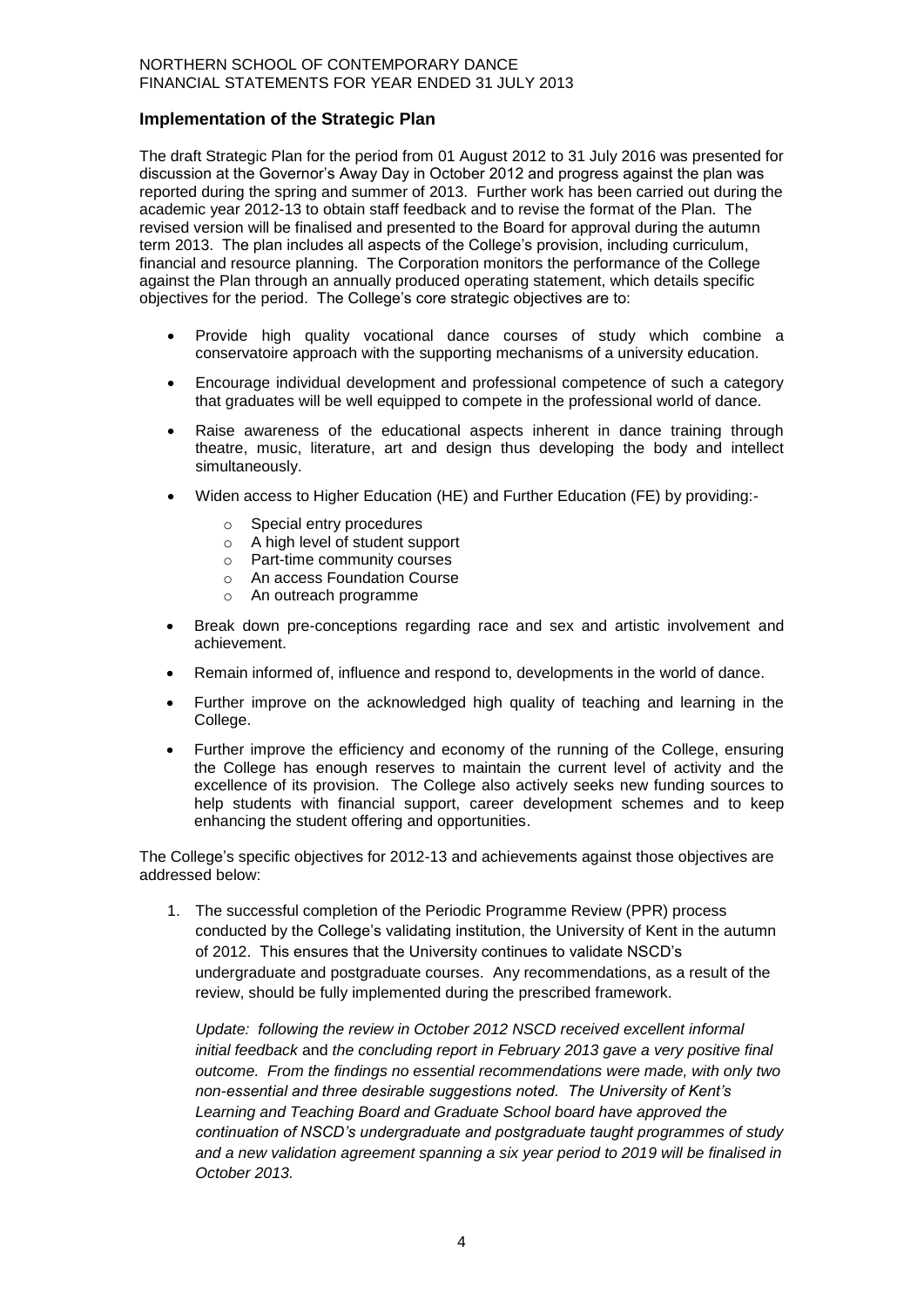#### **Implementation of the Strategic Plan continued**

2. Continuing to build on the student support provision, ensuring that appropriate and timely support is available and it addresses the demands of specialist conservatoire training, enhances student retention rates and allocates resources in the most efficient and effective manner.

Update: two posts dedicated to student support were introduced at the beginning of *the year; that of a Student Support Co-ordinator and a Health and Well-being Co-ordinator. Appointments were made to these roles during the autumn term. A system is in place to provide timely monitoring and collection of statistical data. The information is reviewed, on a termly basis, by Academic Board. Fully integrated student support guidelines have been published at the start of 2013-14 and clear procedural documentation has been drawn up.*

3. The development of external relationships in Leeds and the North, with a focus on forging new partnerships and strengthening existing ones in promoting Leeds as a major centre for dance. This objective will give rise to more opportunities for current students and graduates, retaining talent and promoting cultural development in the region.

*Update: graduate, Carlos Pons Guerra, is being supported by Spin Arts, Yorkshire Dance and NSCD through Catapult over a one year professional development opportunity made possible with funds from Lankelly Chase. Through relationships with Yorkshire Dance, Harewood House and the new Trinity Shopping Centre, many students have had public performance opportunities around Leeds, from Yorkshire Young Dancers through to final year students. In addition "A New Canvas for Dance", a consultancy project commissioned by the Arts Council of England (ACE) through NSCD has been delivered. This provides strategic planning for progression for Children and Young Peoples Dance in the Northern area. NSCD has also achieved grants for arts funding from ACE for programming participation and outreach activity to support the Riley Theatre's dance programme, benefitting both NSCD student artists and the wider community.* 

## **Looking forward to 2013-14 onwards**

2012-13 saw the introduction of a new funding regime for higher education with The Conservatoire setting its fees at £9,000 for UK and EU students along with all other conservatoires, performing arts specialist institutions and the majority of universities. This new fee regime does represent a significant change which brings with it risks. The Conservatoire and its schools reviewed the risks and put in place a Conservatoire Scholarship Scheme to provide fee discounts to students. Discounts of up to £4,000 were made available alongside a government-sponsored National Scholarship Programme.

Across the Conservatoire there has been no negative impact on recruiting students from lower income backgrounds during 2012-13. The College has found that the higher tuition fee contribution level has not adversely effected student recruitment with applications increasing by approximately 14% and the quality of those applicants has been very high.

The Conservatoire is in close conversation with government and HEFCE about the future of its funding. By working together, the eight Conservatoire schools represent an elite group of vocational institutions in dance, drama and circus arts which strengthens the voice of performing arts training. It has been confirmed that specialist funding through the targeted allocation will continue until 2014-15. Institution-Specific Targeted Allocation will be subject to review in 2015-16.

Throughout 2013-14, the Conservatoire and schools will continue to monitor closely student applications, provide full and detailed information about the financial support available to students and respond to consultations and requests for information.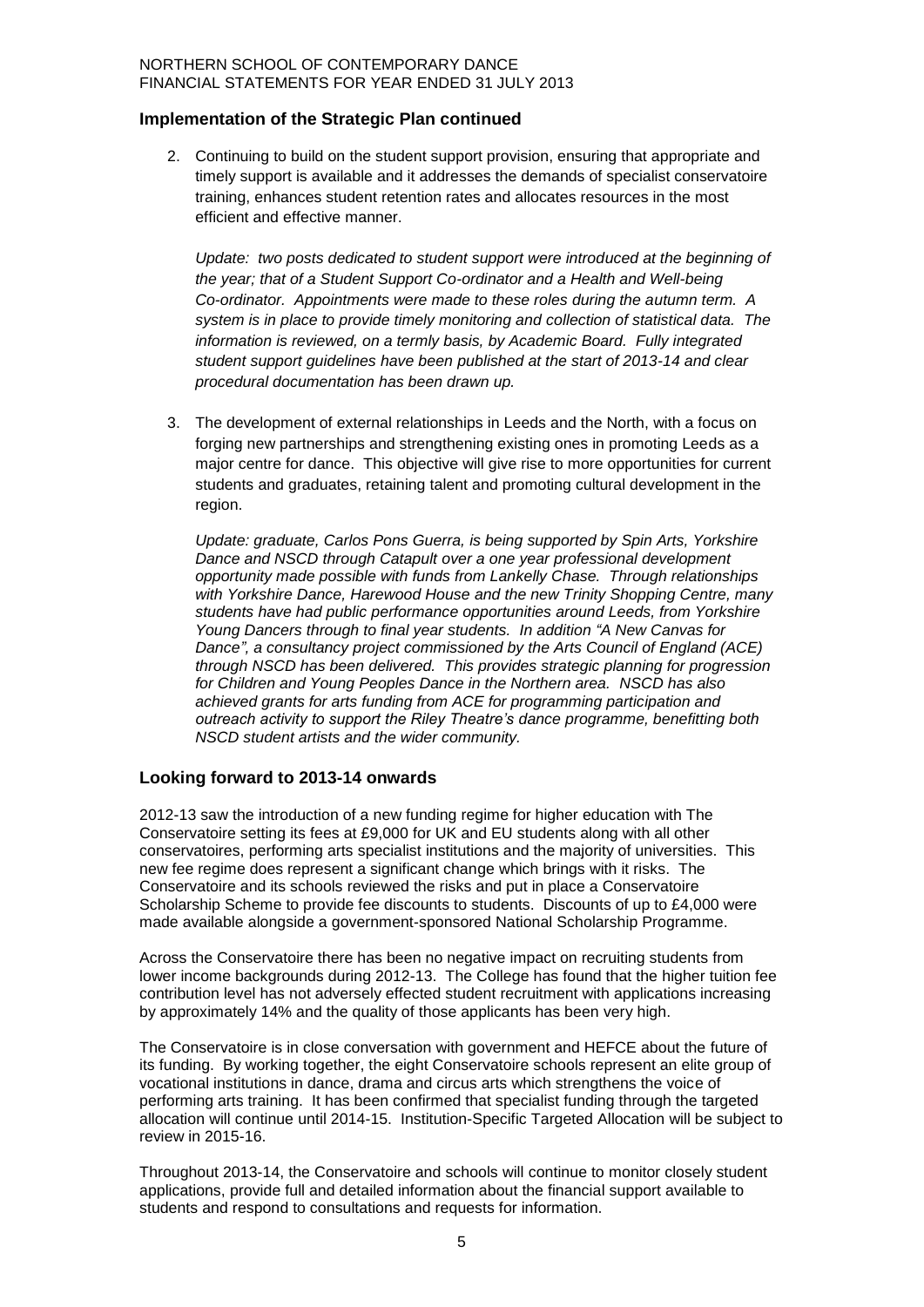#### **Looking forward to 2013-14 onwards**

The Conservatoire and affiliates work closely with government and its agencies to protect the future of vocational training and the Conservatoire schools.

The College will carry on developing relationships and professional networks that support both staff and students, building on the contribution and profile of NSCD locally, nationally and internationally. A consultancy project named *"A Canvas for Dance"* was commissioned by the Arts Council of England during 2012-13 which will run into 2013-14. It is expected that, alongside partners, the NSCD will continue to play a major part in the development of a Leeds Dance Strategy which seeks to propose Leeds as a major city for dance outside of London.

Working through the European Dance Academy Network, of which NSCD is a founder member, the College will further strengthen partnerships with Fontys Academy (Tilburg), The Duncan Centre (Prague) and Artesis Academy of Dance (Antwerp) to develop learning and exchange opportunities for both students and staff. The College intends to initiate a programme of student exchange in 2013/14 with the department of dance at the University of Utah, USA. Through the CDD, the ERASMUS Charter will facilitate student exchange within Europe. Providing students with the chance to complete some study abroad would be a wonderful addition to the student offer at NSCD.

The College will place much focus on development and fund-raising activites. In terms of The Riley Theatre the aim will be to secure a permanent funding stream to build the programming profile and create a cultural hub for the North. The theatre can provide professional development opportunities for graduates, encouraging talent retention whilst also bridging the gap between specialist education and securing employment in the dance industry.

The excellent quality of the postgraduate touring company, Verve, is a key marketing tool. The College will schedule the tour to raise the profile of NSCD, aid student recruitment and to forge relationships.

## **Financial Objectives**

The College's financial objectives are:

To achieve an annual operating surplus.

*Update: A surplus of £185K has been achieved for the financial year 2012-13. This out-turn has provided the College with the required level of reserves (enhanced to four months of expenditure in value) and offers stability in more uncertain times. The budget for the forthcoming year is showing a small surplus of £6K and will be monitored closely throughout 2013-14. Any additional funds secured from development opportunities will be channelled into further enhancing the curriculum, together with building on the strong student support mechanism already in place.*

 To assist eligible students by providing financial support bursaries, therefore improving student retention and enabling students to concentrate on their dance practice. This area is ever-increasing in its importance following the introduction of the higher student tuition fee contribution in 2012-13, combined with the general financial climate.

*Update: The College already has a significant level of residential and hardship bursary funds to distribute to qualifying learners studying on the Foundation course due to the kind support of the Education Funding Agency and the Skills Funding Agency. In line with the introduction of the new tuition fee regime, the CDD has set up a Scholarship Fund to offer fee discounts to eligible students, alongside maintaining a bursary fund for those students paying levels per the old fee regime The College will actively explore other funding opportunities over the next academic year and has already been successful in obtaining funds for distribution from a number of Trusts.*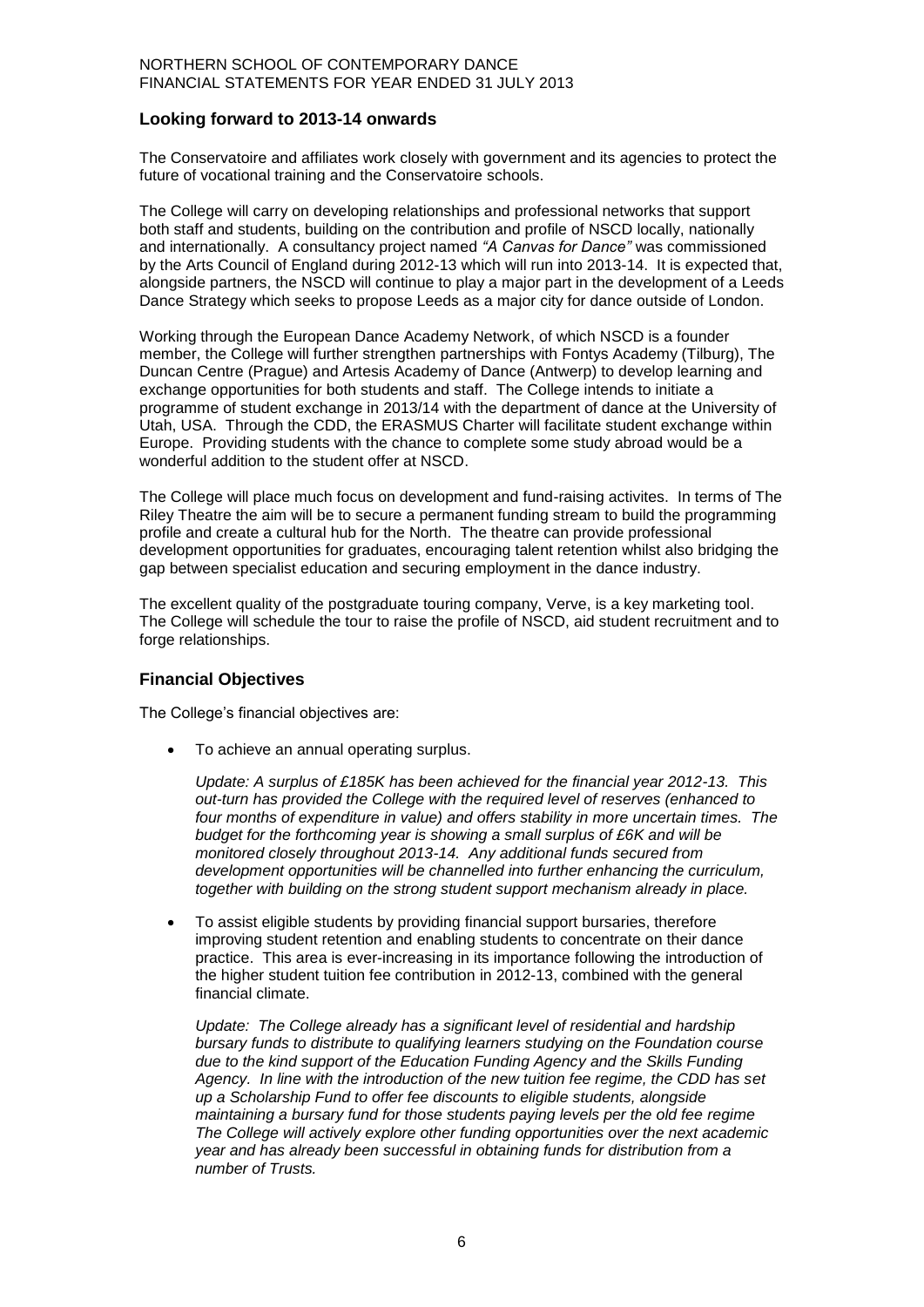## **Performance Indicators**

As a Higher Education Institution, affiliated to the Conservatoire for Dance and Drama (CDD), the College measures its performance by the overall employment targets set by HEFCE for conservatoire performing arts institutions and by successful qualification and completion rates. The College also carefully monitors student recruitment and retention, reflecting its concern for providing the widest possible access to the highest level dance training opportunities available in the UK. Three key performance indicators are noted below:

#### **Student Recruitment**

Students can apply and book auditions via a bespoke online application system. 730 applications were received for 2013-14 entry to the BPA, Postgraduate and Foundation programmes, for which approximately 120 places were available. This equates to an increase of around 14% when compared to the previous year, where applications received totalled 642.

#### **Qualification and Completion rates**

From the students graduating in July 2013, 50 completed the BPA programme of which 20 achieved first class awards, 29 achieved a 2:1 classification and 1 achieved a 2:2 classification. No students failed the course and the student classifications reflect a significant increase in achievement when compared to last year (31% of a rise in first class awards). This increase in achievement is also replicated in the Postgraduate results where although student numbers were consistent, the number that gained a diploma with distinction rose by 22%. 29 students successfully completed the Foundation course, with four learners withdrawing during the academic year.

#### **Student Destinations**

As a member of the CDD, the College is subject to the conditions of Institution-Specific Targeted Allocation for specialist institutions, specifically with regard to employment outcomes. The target set for achieving professional employment for CDD graduates in the dance/drama and circus arts fields is 75% within 3 years of graduation. The most recent figures, for CDD as a whole, demonstrate an 89% success rate. The data was gathered over the summer of 2012.

## **FINANCIAL POSITION**

## **Financial Results**

The College has retained a surplus of £185K (2012: £136K) which has assisted in building reserves to the required value of covering four months expenditure.

A full review of expenditure was carried out at the end of the last academic year, combined with a full restructure of the Academic and Resources departments, following a restructure of the support staff during the autumn of 2011. Efficiencies gained and a re-allocation of resources enabled the College to refresh and enhance the curriculum and the student support provision in 2012/13. The College has received very encouraging feedback in terms of the changes made and student applications and retention have greatly improved.

The required savings targets were found and out-performed expectations in some areas. Extra income was also secured in the latter months of the year from external hires of the theatre and studio space. It is anticipated that the savings will flow through into 2013/14 allowing for additional investment in the core provision offered to students placing emphasis on delivering a relevant and further enhanced curriculum which reflects the skill set required in the competitive market place following graduation. The College is also committed to maintaining and building upon the learner support provision already in place, to enable the continued well-being of its students, whilst ensuring the support is tailored to satisfy the particular needs of those studying dance within a Conservatoire environment.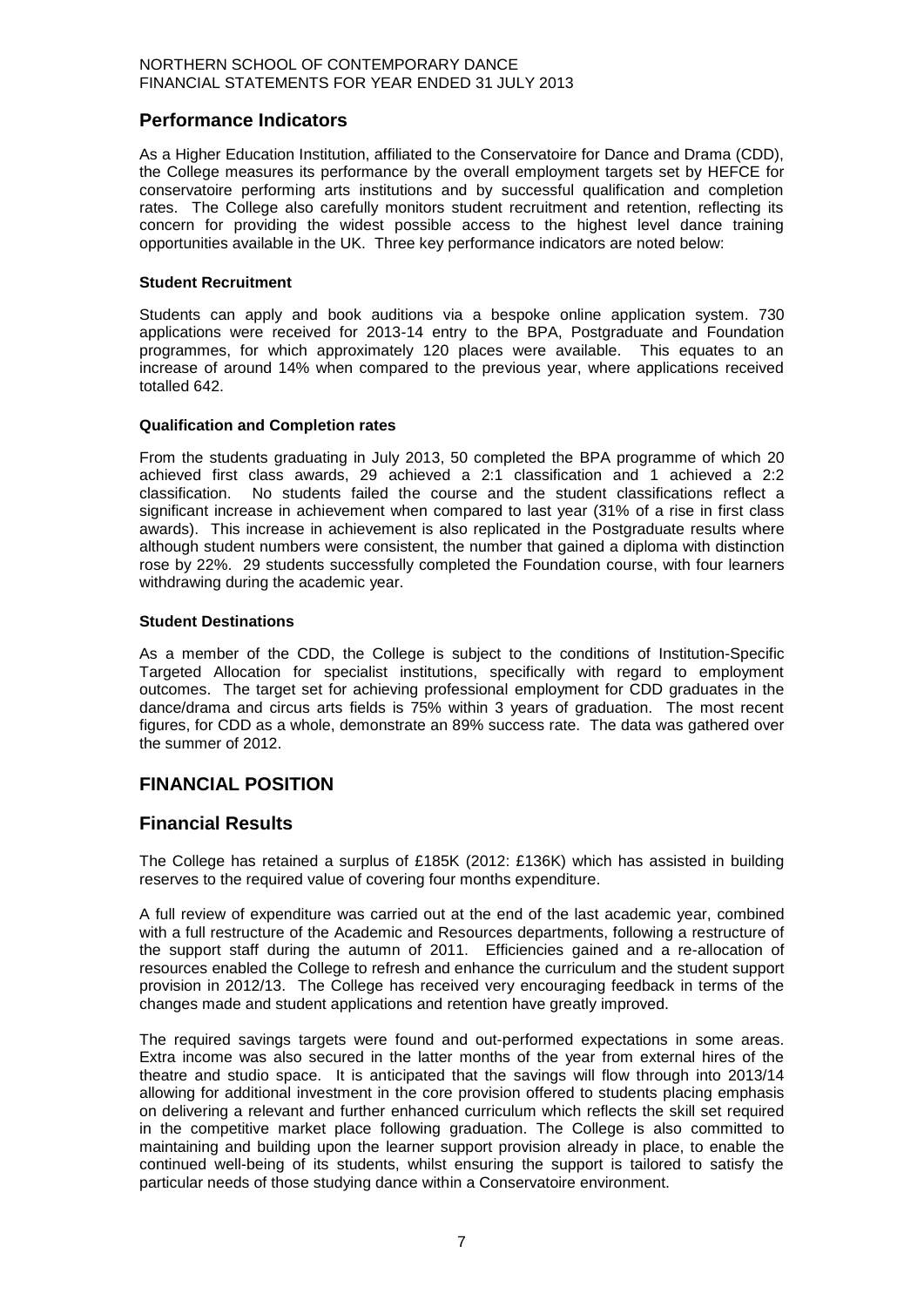## **Financial Results continued**

Some projects were delayed in 2012/13, with the associated costs equating to circa £50K. These will be carried out in the forthcoming academic year, including the creation of a new website, which will be developed and implemented during 2013/14.

The College appreciates the generous financial support for students it has received from the Leverhulme Trust, The Lankelly Chase Foundation, HEFCE via the Conservatoire for Dance and Drama (CDD), the Education Funding Agency (EFA), the Skills Funding Agency (SFA) and individual donations. Support for core College activities in the year was also received from the CDD (HEFCE teaching grant and related funds), the EFA, the SFA, the Department for Children, Schools and Families, Arts @ Leeds and Friends of NSCD.

## **Reserves Policy**

The College normally adopts a policy of retaining 4 months working capital as a reserve. The current financial year has seen an increase in reserves, largely due to the pension liability decreasing by £135K and the realised surplus of £185K. The surplus generated in the year has assisted the College in achieving the revaluated level of reserves, as a value of around £945K equates to the prescribed amount.

The reserves will provide stability over a period of financial uncertainty in terms of Institution-Specific Targeted Allocation and postgraduate study, combined with any adverse effect from a further year of the higher student tuition fee contribution and the volatility of the pension liability. The reserves policy will enable the College to meet on-going commitments and cashflow needs. Careful monitoring will continue to assess the likely impact associated with the Local Government Pension Scheme liability and the financial climate as a whole.

## **CURRENT AND FUTURE DEVELOPMENT AND PERFORMANCE**

#### **Student Numbers**

As an affiliate member of the Conservatoire for Dance and Drama in receipt of Institution-Specific Targeted Allocation funding, student numbers at NSCD are restricted to remain at under 200 Full Time Equivalent (FTE) places. The ratio of applications to enrolments across the Foundation and Degree courses (a joint audition is held for those courses) equates to 9:1, with the same ratio also applying for the Postgraduate Pathways.

## **Curriculum Developments**

#### 2012-13:

A new academic staffing structure was implemented at the start of 2012-13, which allows staff to teach and offer into different subject areas of the curriculum, creating greater fluidity. This change has closed the separation between technique, choreography and other parts of the BPA course programme and, along with other developments to the curriculum, has embedded a performance practice within technique which underlines the purpose of technique training and broadens the student offer. The BPA course has also been enriched from the first year to include Dance and Media Arts, presenting an opportunity to build skills in digital, video and sound technology.

The changes reflect developments in current professional practice, ensuring NSCD graduates will be equipped with a diverse portfolio of skills, much needed in the competitive market place of dance employment.

2012-13 also saw the introduction of the award of a Certificate of Higher Education (Cert HE) for year one students who have not completed the first year of the BPA programme and have achieved 120 credits but do not wish, or are unable to progress into the second year.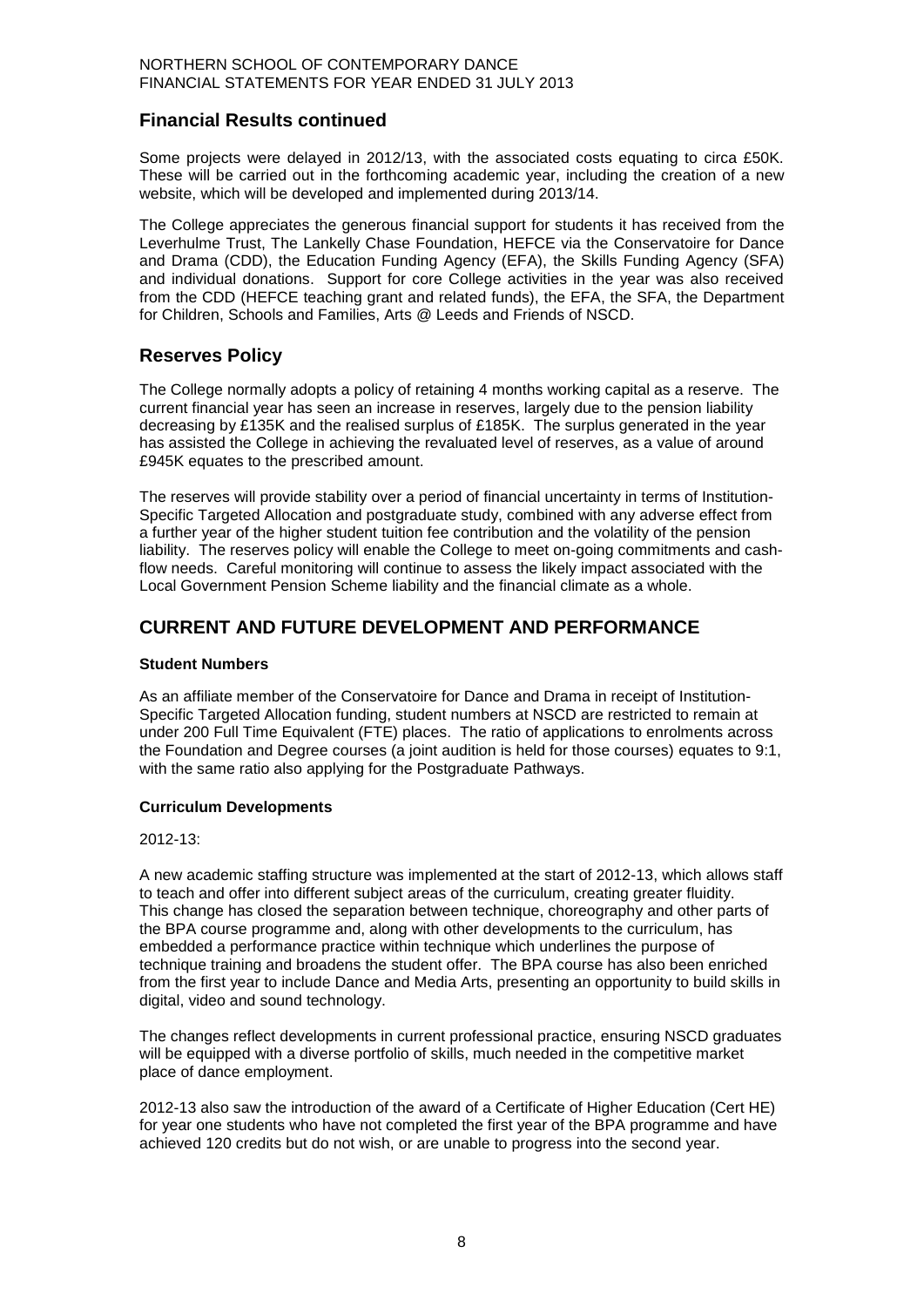#### **Curriculum Developments**

#### 2013-14:

NSCD underwent a very successful Periodic Programme Review (PPR), conducted by the University of Kent in October 2012, receiving commendations in 8 areas from the PPR panel including: a clear vision that permeates the staff and student body; a positive student experience; an inclusive working environment; a sense of community within the College and the trusteeship and responsibility of the College.

Following the PPR Report, two advisable recommendations are being addressed, updating programme and Module Specifications to more closely reflect and articulate the vision of NSCD and submission of an updated Critical Evaluation Document in October 2013 to consolidate and showcase developments (a recognition that the College is in a process of change).

The assessment weightings and learning outcomes have been revised on one module of the Postgraduate Company pathway and, in respect of the Postgraduate Apprenticeship Scheme; two modules have been amalgamated into one with a revised specification. These changes have brought the two pathways in line with each other (both now include one 100 credit professional practice module and one 20 credit theoretical module).

The Foundation Course will undergo review and a revalidation process during 2014-15, presenting an opportunity to appraise and refresh the programme content. The potential changes would reflect developments in the profession to ensure the course continues to be industry relevant.

The College continues to invest in student support and integrated Student Support Guidelines will be launched at the start of 2013-14.

2014-15:

Looking forward, the process of consolidation and development will continue, potentially leading to a re-write of the BPA programme. The College recognises the importance of flexibility across all course offerings to allow programmes to be adaptive in line with the changing artistic landscape.

## **Payment Performance**

The College's policy is to use its purchasing power fairly and to pay promptly and as agreed.

The terms for payments for purchases under major contracts are settled when agreeing other terms negotiated with the suppliers. It is the College's usual policy to make payments for other purchases by the end of the month following the date of supply, provided that the relevant invoice is presented to the College in a timely fashion and is complete. Smaller organisations and individuals may be paid more promptly.

The Late Payment of Commercial Debts (Interest) Act 1998, which came into force on 01 November 1998, requires colleges, in the absence of agreement to the contrary, to make payments to suppliers within 30 days of either the provision of goods or services or the date on which the invoice was received. This timescale is adhered to in the absence of an alternative agreement being in place.

## **Post-Balance Sheet Events**

There are no reportable post-balance sheet events.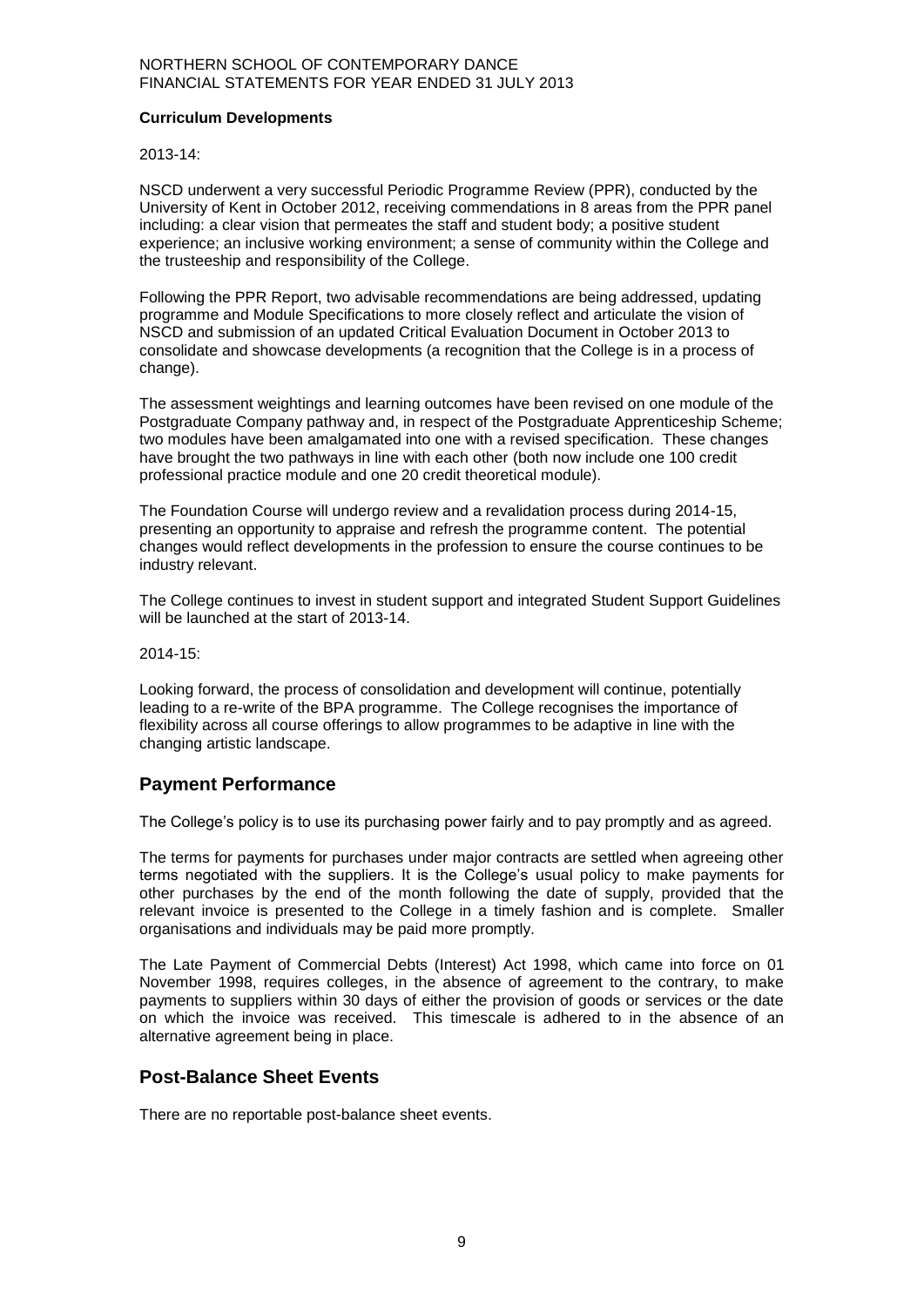## **Resources**

The College has various resources that it can deploy in pursuit of its strategic objectives:

- Tangible resources include the main College site and equipment.
- The College has £2,292K net assets (including £462K pension liability).
- The College employs 38.3 people (expressed as full time equivalents) of whom 14.6 are teaching staff and 7.9 teaching support staff.
- The College has an excellent reputation both in the UK and internationally, providing a unique provision at conservatoire standard. Maintaining this quality is essential for the College's success in attracting students, staff and external relationships.

## **Principal Risks and Uncertainties**

The College has undertaken further work during the year to develop and embed the system of internal control, including financial, operational and risk management which is designed to protect the College's assets and reputation.

Based on the strategic plan, the College has undertaken a comprehensive review of the risk to which the College is exposed. Systems and procedures have been identified which should mitigate any potential impact on the College. In addition, issues are mitigated by internal audit visiting twice a year, appraising areas as identified in the three-year rolling plan. This year focused on governance, student systems and a review of the student support provision. The Governing Body will also commission special projects, as required, if an area of particular concern has been identified.

A risk register is maintained at College level which is reviewed at each cycle of Committee meetings throughout the year. Distinct areas of risk are also reviewed by Academic Board. The risk register identifies key risks, the likelihood of those risks occurring, their potential impact on the College and the actions being taken to reduce and mitigate those risks. Risks are prioritised using a consistent scoring system.

Outlined below is a description of the principal risk factors that may affect the College. Not all factors are within the College's control. Other factors besides those listed below may also adversely affect the College.

- 1. The College is working closely with the CDD to address the issues surrounding future funding and the impact of the higher tuition fee level, which will relate to two years of the BPA Programme from 2013-14. The CDD continue to be pro-active in terms of protecting Institution-Specific Targeted Allocation, monitoring developments in postgraduate funding and assessing the impact of the higher student tuition fee contribution. The College found that, during the current year, there has been no significant impact in student retention, but the risk around income receipt is heightened. Tight controls are in place to mitigate the risk.
- 2. Student affordability is a key area to focus upon across all provisions. The College has a number of bursaries for allocation to eligible students demonstrating financial need. During the next academic year, 2013-14, a fund-raising campaign "Brilliant but Broke" will be launched with a view to securing further funds for distribution, alongside other initiatives. The student support function has been enhanced during 2012-13, following a restructure over the summer of 2012. The extra assistance has been welcomed by the student cohort and has greatly improved retention.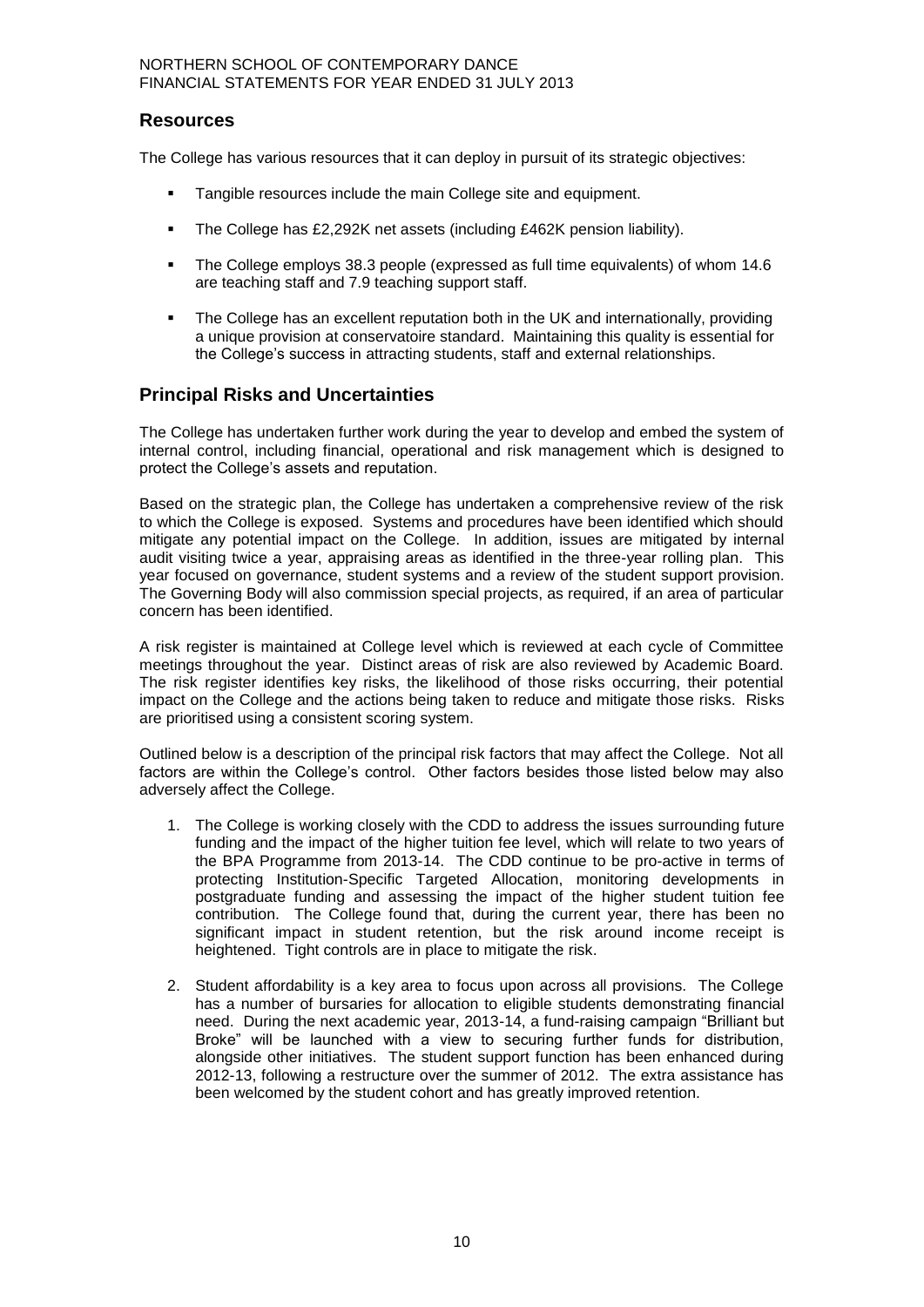## **Stakeholder Relationships**

The College has many stakeholders, these include:

Students, staff, Funding Councils, the Conservatoire for Dance and Drama (CDD), Local Authorities, The Leverhulme Trust, The Lankelly Chase Foundation, the Department for Children, Schools and Families, The Arts Council of England and the local community.

The College recognises the importance of these relationships and engages in productive communication via formal and informal channels - including extending invitations to key stakeholders to College performances and other social events.

## **Staff and Student Involvement**

The College considers good communication with its staff to be very important and encourages staff and student involvement through membership of formal committees, including representation on the Board of Governors and the Academic Board. Twice a year staff meetings are held at which staff are able to raise questions and express views about the working of the College. A Strategy day was also arranged in July 2013 to give staff and students the opportunity to feed their ideas into the strategic planning process.

## **Student Union**

The College has developed a code of practice designed to work with the student union representatives to meet the requirements for a constitution. This allows for the College to review the accounting and banking procedures and ensures that students who are not members of the student union are not disadvantaged by their status. To date, despite active encouragement from the College, the NSCD Student body has chosen not to elect official union representatives and to take advantage of the associated benefits. However, student representatives have organised the distribution of student union cards and regularly organise events for which they ask the College for a financial contribution.

## **Equal Opportunities and Employment of Disabled Persons**

The Northern School of Contemporary Dance is committed to ensuring equality of opportunity for all students and employees. The College actively promotes a culture which respects and positively values differences in race, gender, sexual orientation, ability, class and age. It also strives to remove conditions which place people at a disadvantage and actively combats bigotry. This policy will be resourced, implemented and monitored on an annual basis by the Employment Committee of the Corporation.

The College considers all applications from disabled persons, bearing in mind the aptitudes of the individuals concerned. Where an existing employee becomes disabled every effort is made to ensure that employment with the College continues. The College's policy is to provide training, career development and opportunities for promotion which are, as far as possible, identical to those for other employees. An equalities plan is published each year and monitored by managers and governors.

## **Charitable and Taxation Status**

The College is an exempt charity for the purposes of *The Charities Act 2011* and is not liable to Corporation tax.

## **Disclosure of Information to Auditors**

The members who held office at the date of approval of this report confirm that, as far as they are each aware, there is no relevant audit information of which the College's auditors are unaware; and each member has taken steps that he or she ought to have taken to be aware of any relevant audit information that the College's auditors are aware of that information.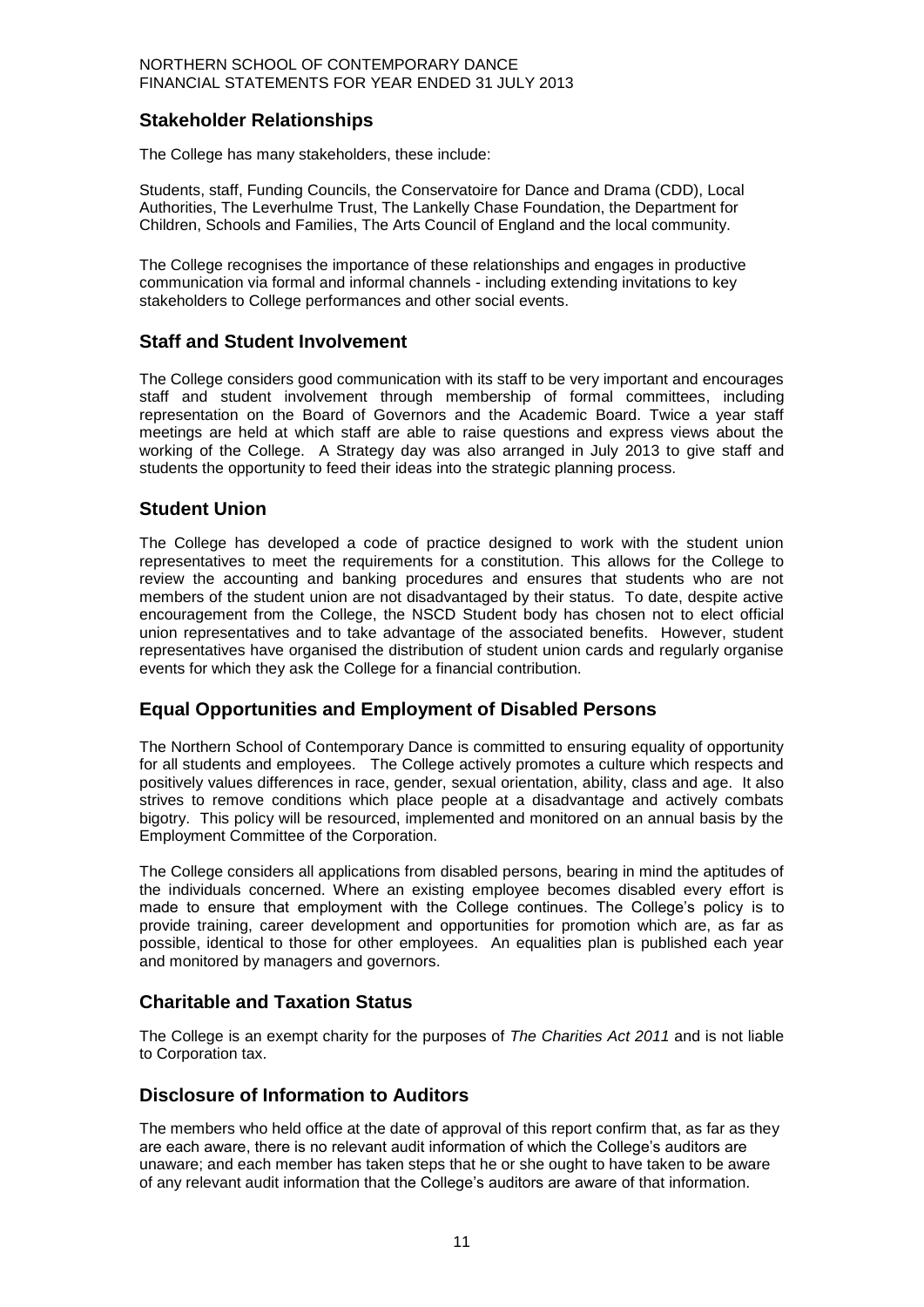## **Going Concern**

The activities of the College, together with the factors likely to affect its future development and performance are set out in the Operating and Financial Review. The financial position of the College, its cash flow, liquidity and borrowings are described in the Financial Statements and the accompanying Notes.

The Corporation believe that the College is well placed to manage its risks successfully despite the current uncertain economic outlook and is satisfied that reliable control systems are in place, together with an effective monitoring system.

The College's current forecasts and predictions, taking account of reasonable sensitivities in relation to the key risks set out elsewhere in the Financial Statements, show that the College has adequate resources to continue in operational existence for the foreseeable future and for this reason will continue to adopt the going concern basis in the preparation of its Financial Statements.

**Approved by order of the members of the Corporation on 17 October 2013 and signed on its behalf by:**

**Janet Jurica Acting Chair**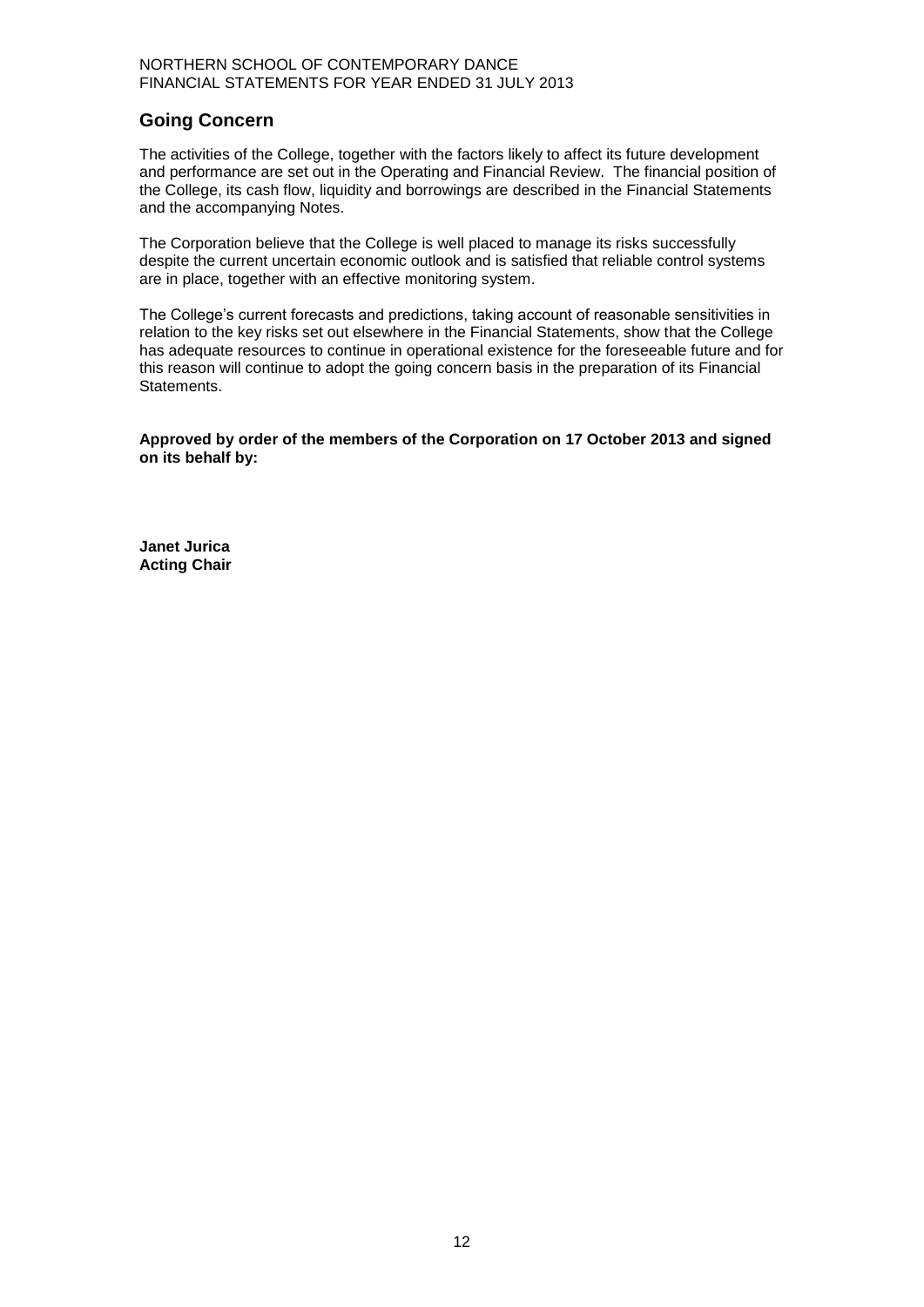## **Professional Advisors**

| External auditors        | KPMG LLP, 1 The Embankment, Neville Street, Leeds, LS1 4DW                                                                                                     |
|--------------------------|----------------------------------------------------------------------------------------------------------------------------------------------------------------|
| Internal auditor         | Colin Shearing, Internal Auditor for the CDD                                                                                                                   |
| <b>Bankers</b>           | HSBC Bank plc, 108 Harrogate Road, Leeds, LS7 4NU<br>Barclays Bank plc, Commercial Street, Leicester, LE87 2BB                                                 |
| Solicitors               | Eversheds LLP, Bridgewater Place, Water Lane, Leeds, LS11 5DR                                                                                                  |
| <b>Chartered Surveys</b> | Carter Towler LLP, Coronet House, Queen Street, Leeds, LS1 2TW<br>Tuffen Ferraby Taylor LLP, 2 Throgmorton Avenue, London,<br>EC <sub>2</sub> N <sub>2DG</sub> |
| <b>Property Valuers</b>  | Chestertons, Minerva House, 29 East Parade, Leeds, LS1 5PS                                                                                                     |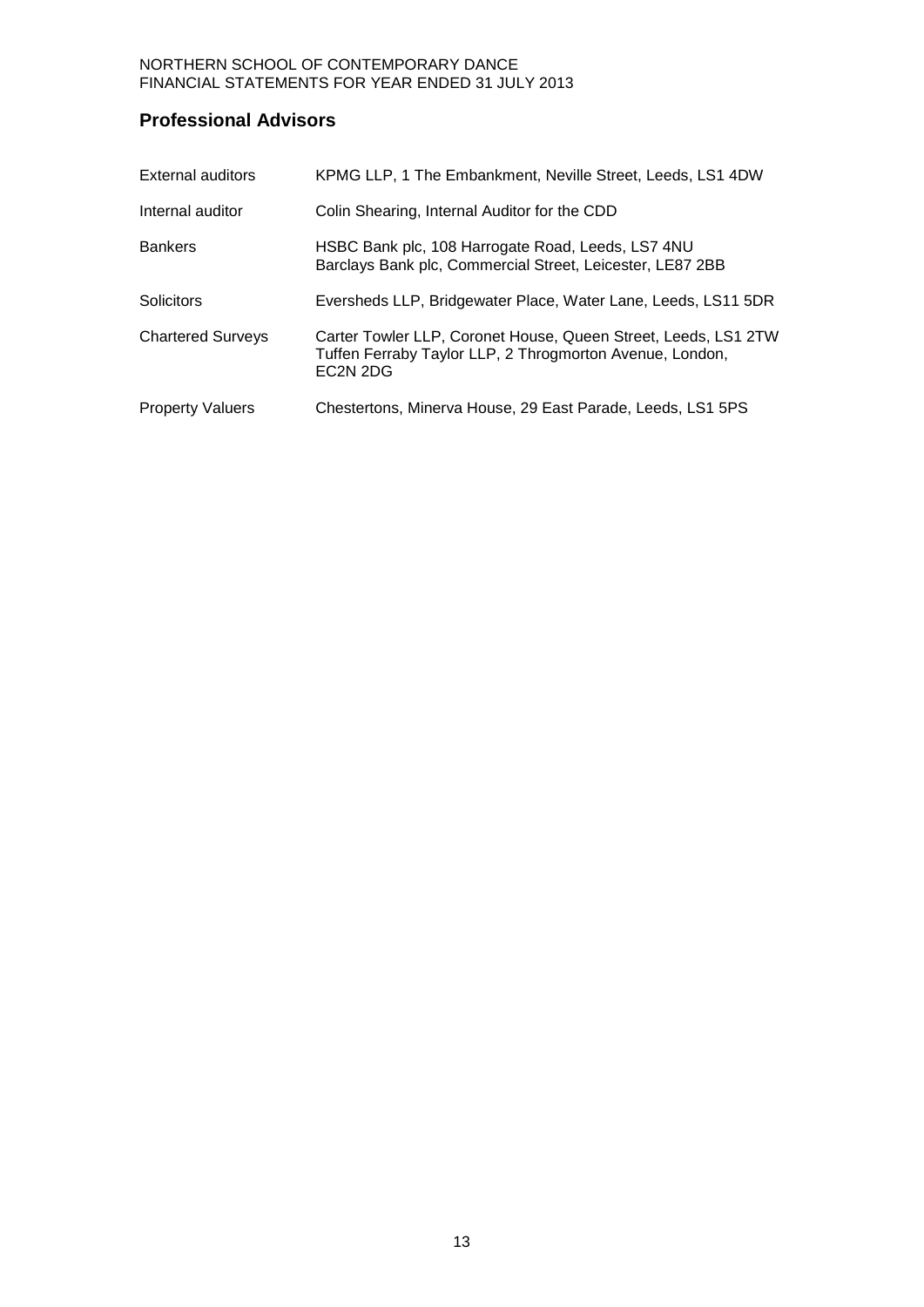#### **Chair of Governors Report**

I am extremely pleased to report another year of continuing progression, with exceptional results being achieved by all the student cohorts. 2012-13 is the first complete academic year under the leadership of Janet Smith, appointed as the new Principal in February 2012.

This year has seen a further improvement in completion rates, together with a higher level of attainment in the classifications awarded for both the BPA Hons in Contemporary Dance and across the postgraduate pathways. It is very pleasing to see that 40% of students graduating from the BPA programme have obtained a first class award. Students graduating from the postgraduate programmes have obtained employment with well-respected professional companies, such as New Adventures, Phoenix Dance Theatre, James Wilton Dance and Utilite Publique. In addition, Verve '13 achieved excellent performance reviews for the tour.

Very sadly, our Chair of Governors Kathleen Tattersall passed away during this year. Kathleen's remarkable and excellent leadership skills have left the College in a strong, forward-facing and resilient position, with vision, structure and staffing in place for a successful future. Kathleen was an inspiration to us all and will be greatly missed.

The College continues to work closely with colleagues from the CDD on academic and administrative matters. Full engagement is in place at all levels between NSCD and the CDD extending to professional, managerial and the student base. The unique relationship with the Conservatoire is continually valuable and particularly so during a period of major change in Higher Education with the introduction of the higher tuition fee in 2012-13 and uncertainty in relation to the future of Institution-Specific Targeted Allocation levels and the financing of postgraduate study. Successful relationships remain in place with both the University of Kent, which validates the Degree and Postgraduate/MA programmes and the Open College Network (Yorkshire and the Humber), which validates the Foundation Course.

The University of Kent has undertaken a Periodic Programme review during the autumn term in which the College obtained extremely positive feedback. The University will continue to validate the BPA Course and the Postgraduate pathways for a further six years. They have also approved the validation of a new MA in Contemporary Dance which will be introduced in 2014-15. The reviewers awarded numerous commendations and no essential recommendations were raised, with only a few recommendations for NSCD's consideration.

The Foundation Course will undergo a process of revalidation by the Open College Network during 2013-14. This presents an opportunity to review and refresh the course offering to ensure that the programme equips students with the skills required to access Further Education.

The College remains mindful that student expectations have increased in direct correlation with the introduction of a higher student tuition fee contribution. It is vitally important that academic standards and the quality of learning opportunities reflect those high expectations. The curriculum will continue to develop and progress in line with industry requirements.

NSCD continues to preserve and further invest in student services, increasing the level of student support available, whilst also focusing on preventative measures by promoting healthy practice and awareness through initiatives such as the Healthy Dancer Days. Significant improvements have been made to stabilise and enhance the College's ICT systems this year, with wireless access available throughout the building. The College has invested in digital archiving technology and NSCD is leading development across the CDD by Chairing the CDD Learning and Resources Committee.

Throughout the year there has been a focus on strengthening existing partnerships and building new ones. NSCD is keen to continue collaborating with local partners to provide existing students, graduates and emerging artists with project opportunities. A student fundraising campaign will be launched at the start of 2013-14 with a view to generating additional financial support for those talented dancers in need, particularly in light of the new fees regime. On a broader note, the College will embark on a development programme to source new income streams which will enhance the curriculum offering.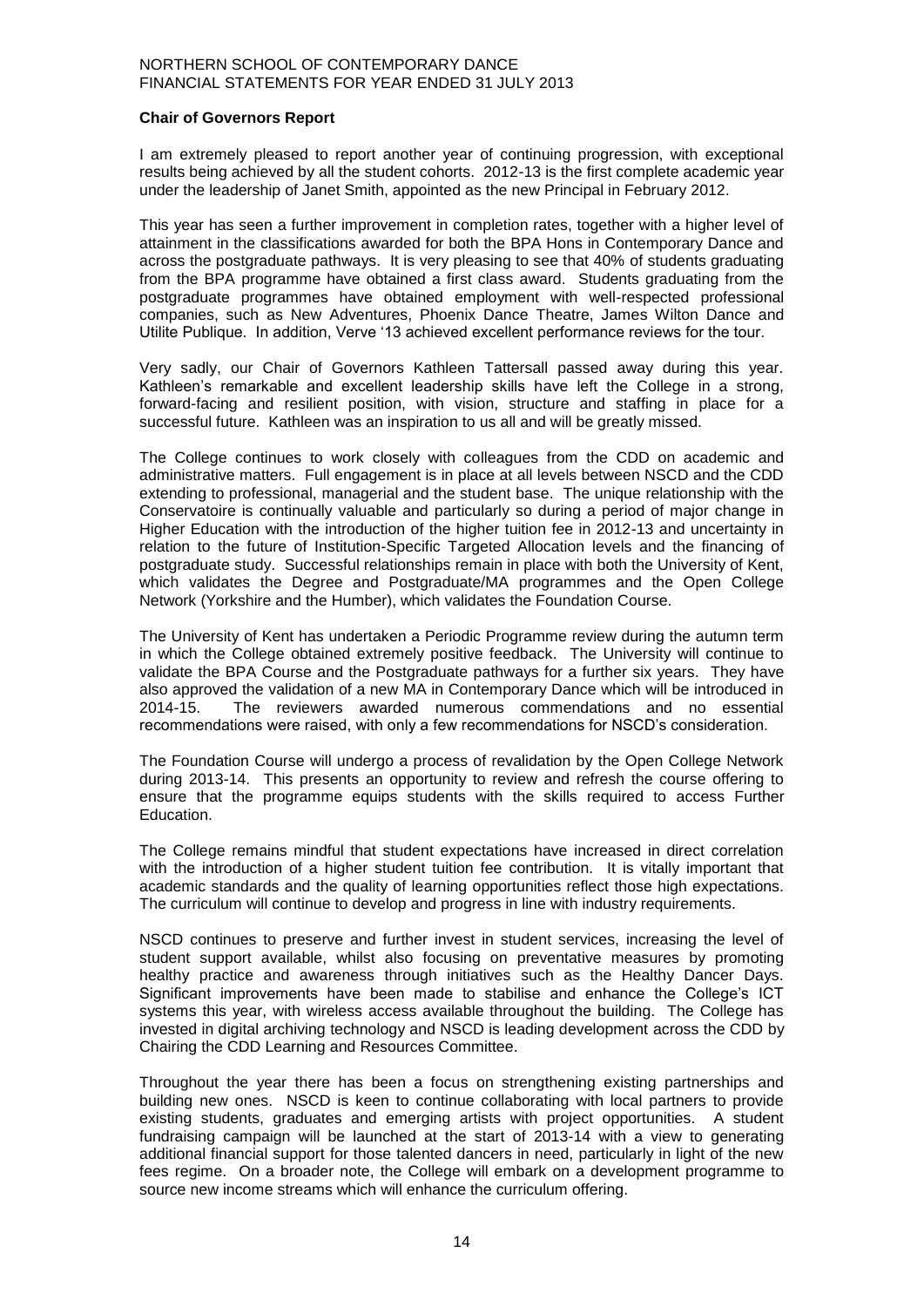Over the summer months, the College has undertaken a significant maintenance programme, including a full refurbishment of teaching and administrative office space and refreshing the dance studios.

The Yorkshire Young Dancers (YYD) Scheme, in conjunction with Northern Ballet, continues to flourish and expand, with satellite provision now established in three locations; Hull, Sheffield and Penrith. The number of places offered on the scheme will increase in 2013-14 to 71 over three year groups, compared to 61 students enrolling in 2012-13. On completion of the YYD Scheme in 2012-13, around 40% of students have secured a place in dancerelated education. Two students will join the NSCD's Foundation Course in 2013-14 and two students will enrol on the BPA Programme.

Learning and Participation deliver Saturday classes at NSCD from the age of 5 years old, linking with an external provision "Mini Movers" who offer classes from age 0 to 5. This means that a learner can be involved in dance education via continuity of provision from birth through to postgraduate level.

As reported elsewhere we have also ensured that our policies, contracts and strategic plans have been regularly updated, reviewed and rolled forward in the light of a very dynamic external environment. A major review of Governance material has been undertaken during 2012-13, together with an overhaul of many of the College's policies, procedures and handbooks.

Finally, I would like to thank my colleagues at the Corporation, the College staff, and above all, the students, for their contribution and commitment during this academic year and in preparation for the forthcoming year.

*Fast of fra*nce

Janet Jurica Acting Chair of the Corporation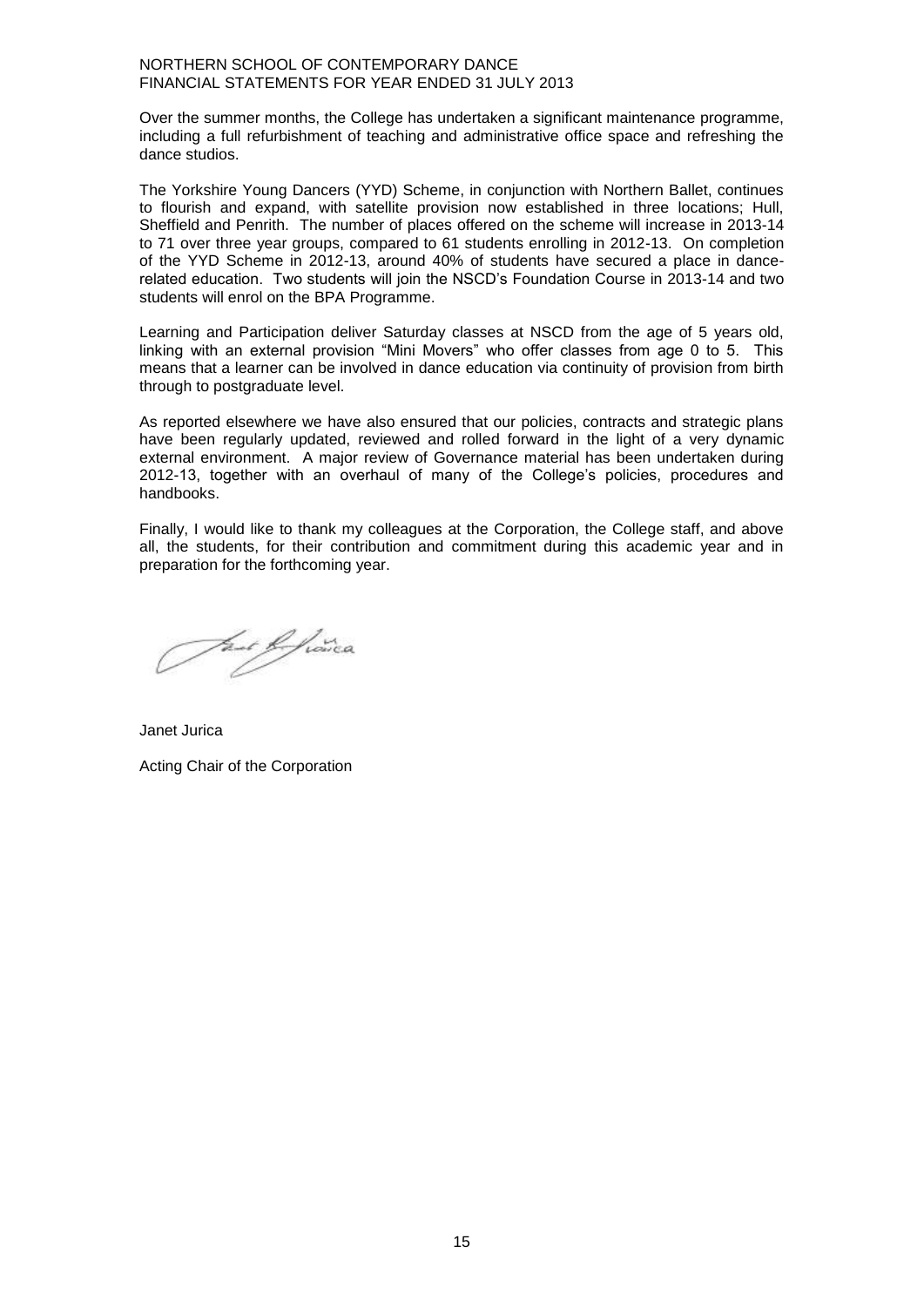## **Statement of Corporate Governance**

The College is committed to exhibiting best practice in all aspects of corporate governance. This summary describes the manner in which the College has applied the principles set out in the UK Corporate Governance Code issued by the London Stock Exchange in June 2010.

The Corporation is aware of its obligation under its Financial Memorandum with the Conservatoire for Dance and Drama. The purpose of this statement is to help the reader to the financial statements understand how the principles have been applied.

Throughout the year ended 31 July 2013, the College has been in compliance with all the Code provisions set out in Section 1 of the Combined Code on Corporate Governance in so far as they relate to Colleges.

The College's Governing Body comprises of lay members, students, and employees appointed under the Statutes of the College, the majority of whom are non-executive. The roles of Chair and Vice-Chair of the Governing Body are separated from the role of the College's Chief Executive, the Principal. The matters specially reserved to the Governing Body for decision are set out in the Statutes of the College. The Governing Body holds to itself the responsibilities for the on-going strategic direction of the College, approval of major developments and the receipt of regular reports from the Executive Officers on the day-to-day operations of its business.

The Governing Body meets at least once per term, but will also arrange extraordinary meetings as required. There are several Committees including Finance and Policy Committee, Audit Committee, Employment Committee, Remuneration Committee and Nominations Committee. All of the Committees are formally constituted with terms of reference and comprise mainly of lay members of the Governing Body, one of whom is the Chair.

The Finance & Policy Committee inter alia recommends to the Governing Body the College's annual revenue and capital budgets and monitors performance in relation to the approved budgets.

The Remuneration Committee determines the remuneration of the most senior staff, including the Principal.

The Audit Committee met three times during the year and met with the College's external and internal auditor in attendance. The Committee considers detailed reports together with recommendations for the improvement of the College's systems of internal control and management's responses and implementation plans. It also receives and considers reports from the Conservatoire and the Higher Education Funding Council for England as they affect the College's business and monitors adherence to the regulatory requirements. Whilst senior executives attend meetings of the Audit Committee as necessary, they are not members of the Committee.

The Board approved some changes to its committees at a meeting held in July 2013. These will be implemented at the start of the 2013-14 academic year. The changes include Finance and Policy Committee being renamed as Finance Committee, together with Nominations Committee becoming Nominations and Governance Committee.

> Janet Smith Principal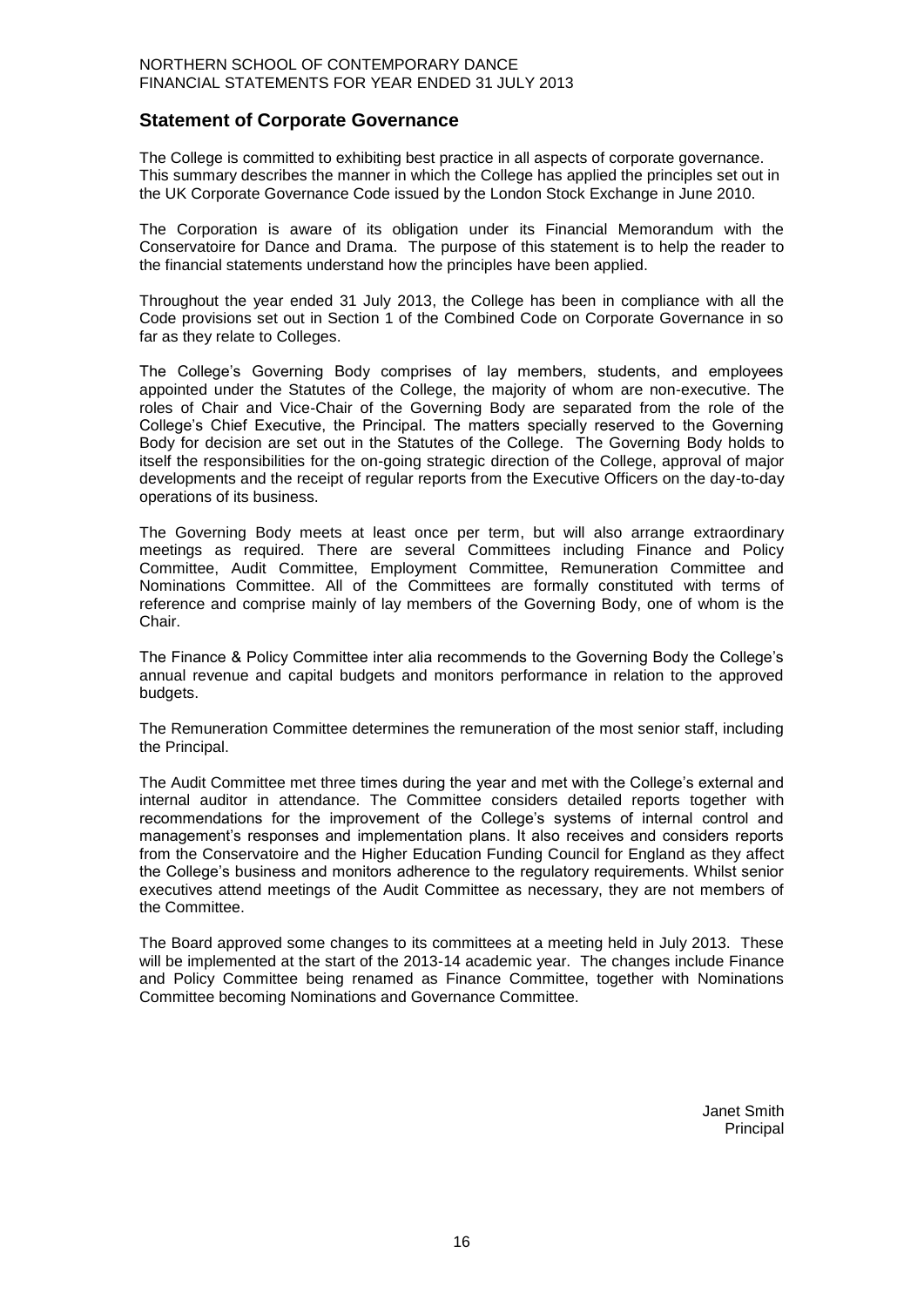## **The Work of the Corporation**

The members who served on the Corporation during the year and up to the date of signature of this report were as listed in the table below:

|                  | Date of                                                                       | Term of              | Until      | Status of             | <b>Committees Served</b>                                                                                              |
|------------------|-------------------------------------------------------------------------------|----------------------|------------|-----------------------|-----------------------------------------------------------------------------------------------------------------------|
|                  | Appointment                                                                   | Office               |            | Appointment           |                                                                                                                       |
| Ms J Smith       | 13/02/2012                                                                    |                      |            | Principal             |                                                                                                                       |
| Ms J Jurica      | 16/03/2004;<br>Re-appointed<br>15/03/2008,<br>11/03/2012<br>and<br>05/02/2013 | Note <sub>1</sub>    |            | Co-opted member       | Acting Chair:<br>Corporation,<br>Nominations<br>Chair: Employment<br>Member: Remuneration                             |
| Ms K Tattersall  | 18/05/2011                                                                    | 4 years              | 23/01/2013 | Co-opted member       | Chair: Corporation,<br>Finance and Policy,<br>Nominations<br>Member: Remuneration                                     |
| Cllr R Harington | 14/03/2013                                                                    | 4 years              |            | Co-opted member       | Member: Corporation,<br>Audit                                                                                         |
| Mr F Hamilton MP | 04/10/2000;<br>Re-appointed<br>04/10/2008                                     | 4 years              | 09/10/2012 | Co-opted member       | Member: Corporation,<br>Finance and Policy                                                                            |
| Ms P Bone        | 11/07/2013                                                                    | 4 years              |            | Independent<br>member | Member: Corporation                                                                                                   |
| Ms F Byrnes      | 01/07/2008;<br>Re-appointed<br>01/07/2012                                     | 4 years              |            | Independent<br>member | Member: Corporation,<br>Employment, Finance<br>and Policy                                                             |
| Mr S Ellwood     | 16/10/2000;<br>Re-appointed<br>17/10/2008<br>and<br>18/10/2012                | 1 year               |            | Independent<br>member | Member: Corporation,<br>Employment,<br>Remuneration, Finance<br>and Policy                                            |
| Ms S Ferguson    | 05/02/2013                                                                    | 4 years              |            | Independent<br>member | Member: Corporation,<br>Nominations                                                                                   |
| Mr P Flynn       | 01/01/2010;<br>Re-appointed<br>11/07/2013                                     | To<br>31/12/20<br>18 |            | Independent<br>member | Chair: Audit<br>Member: Corporation                                                                                   |
| Mr N Gault       | 14/03/2013                                                                    | 4 years              |            | Independent<br>member | Member: Corporation                                                                                                   |
| Ms J Hennessey   | 14/03/2012                                                                    | 4 years              |            | Independent<br>member | Member: Corporation,<br>Employment,<br>Remuneration, Finance<br>and Policy                                            |
| Ms P Lund        | 08/11/2007;<br>Re-appointed<br>08/11/2011                                     | 4 years              |            | Independent<br>member | Chair: Finance and<br>Policy<br>Member: Corporation                                                                   |
| Mr S Piasecki    | 11/03/2008;<br>Re-appointed<br>11/03/2012<br>and<br>14/03/2013                | 4 years              |            | Independent<br>member | Member: Corporation,<br>Audit                                                                                         |
| Mr A Nichols     | 02/07/2009;<br>Re-appointed<br>14/03/2013                                     | 1 year               |            | Independent<br>member | Acting Vice Chair:<br>Corporation<br>Chair: Remuneration<br>Member: Employment,<br>Nominations, Finance<br>and Policy |
| Ms E Southworth  | 14/03/2012                                                                    | 4 years              |            | Independent<br>member | Member: Corporation,<br>Finance and Policy                                                                            |
| Ms R Lehany      | 05/02/2013                                                                    | 4 years              |            | Staff member          | Member: Corporation                                                                                                   |
| Mr C Wilkinson   | 23/10/2008<br>Re-appointed<br>18/10/2013                                      | 1 year               |            | Staff member          | Member: Corporation,<br>Employment                                                                                    |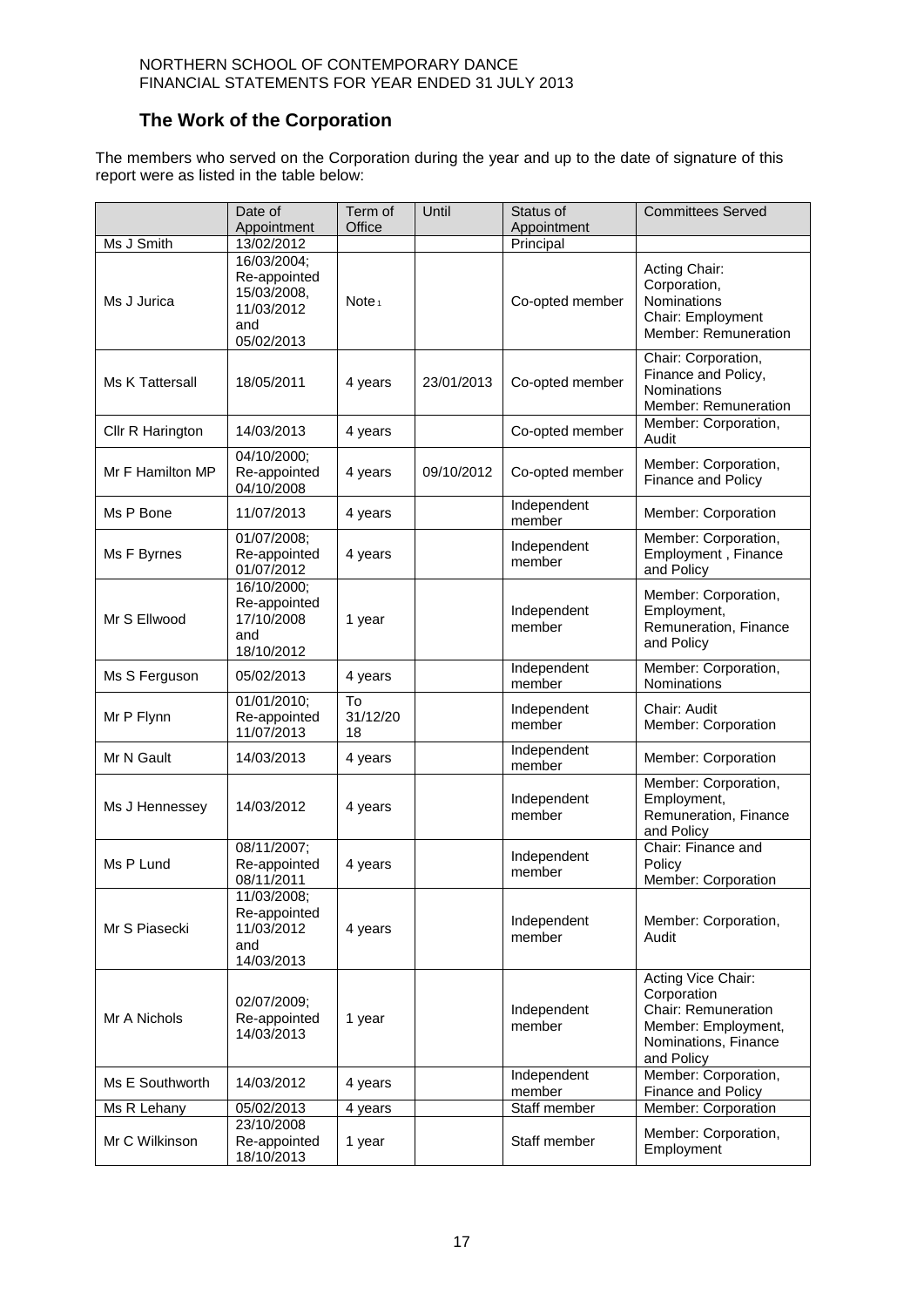## **The Work of the Corporation continued**

|                  | Date of<br>Appointment | Term of<br>Office | Until | Status of<br>Appointment | <b>Committees Served</b>           |
|------------------|------------------------|-------------------|-------|--------------------------|------------------------------------|
| Mr A Hinchcliffe | 05/02/2013             | 2 years           |       | Student member           | Member: Corporation,<br>Employment |
| Ms A Kompart     | 05/02/2013             | 2 years           |       | Student member           | Member: Corporation,<br>Employment |

<sup>1</sup>Appointed until such a time as a new Chair of the Board of Governors is appointed. The arrangement will be reviewed on a periodic basis. During this year, Ms J Jurica acted as Chair of Audit Committee until 03 September 2013 when the role undertaken changed to Vice-Chair. Ms J Jurica became Acting Chair of the Corporation in January 2013.

On behalf of the College Governing Body

Sarah Johnson Clerk to Governors **17 October 2013**

## **Responsibilities of the Board of Governors**

In accordance with the Charter of Incorporation, the Board of Governors of the College is responsible for the administration and management of the affairs of the College and is required to present audited financial statements for each financial year.

The Corporation is responsible for keeping proper accounting records which disclose with reasonable accuracy at any time the financial position of the College and enable it to ensure that the financial statements are prepared in accordance with the College's Charter of Incorporation, the Statement of Recommended Practice (2007): Accounting in Higher Education Institutions (SORP) and applicable Accounting Standards. In addition, within the terms and conditions of a Financial Memorandum agreed between the Conservatoire for Dance and Drama and the Board of Governors of the College, the Board, through its designated office holder, is required to prepare financial statements for each financial year which give a true and fair view of the state of affairs of the College and of the surplus or deficit and cash flows for that year.

In causing the financial statements to be prepared, the Corporation has to ensure that:

- suitable accounting policies are selected and applied consistently;
- judgements and estimates are made that are reasonable and prudent;
- applicable accounting standards have been followed, subject to any material departures disclosed and explained in the financial statements;
- financial statements are prepared on a going concern basis unless it is inappropriate to presume that the College will continue in operation. The Corporation is satisfied that the College has adequate resources to continue in operation for the foreseeable future: for this reason, the going concern basis continues to be adopted in the preparation of the financial statements.

The Corporation has taken reasonable steps to:

- ensure that funds from the Higher Education Funding Council for England, via the CDD, are used only for the purposes for which they have been given and in accordance with the Financial Memorandum with the Funding Council and any other conditions which the Funding Council may from time to time prescribe;
- ensure that there are appropriate financial and management controls in place to safeguard public funds and funds from other sources;
- safeguard the assets of the College and to prevent and detect fraud;
- secure the economical, efficient and effective management of the College's resources and expenditure.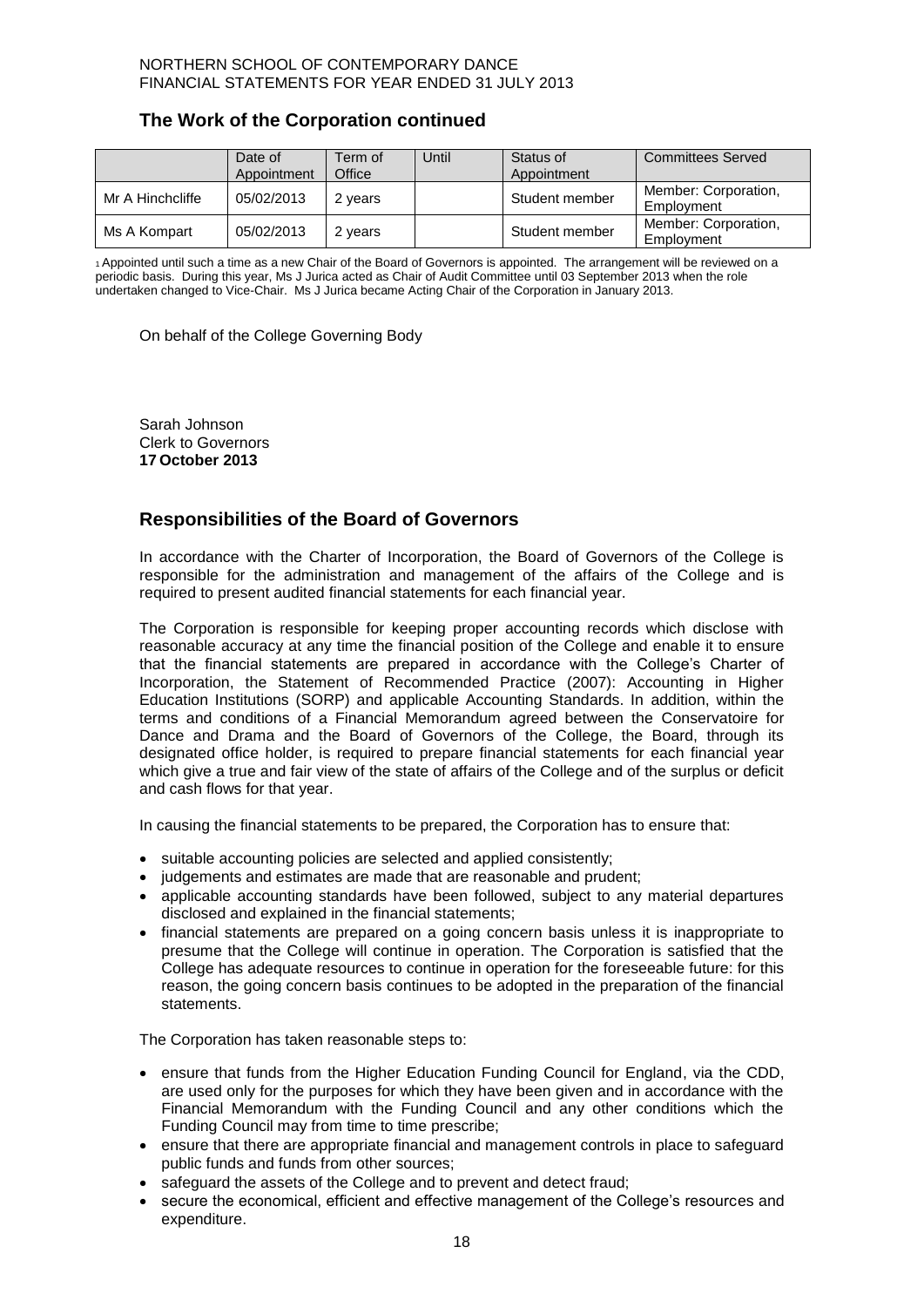## **Statement of Internal Control**

The system of internal control is designed to manage rather than eliminate the risk of failure to achieve policies, aims and objectives; it can therefore only provide reasonable and not absolute assurance against material misstatement or loss.

The system of internal control is based on an on-going process designed to identify the principle risks to the achievement of policies, aims and objectives; to evaluate the nature and extent of those risks, and to manage them efficiently, effectively and economically.

This process has been in operation for the whole of the period for the year ended 31 July 2013. The system that monitors risk and controls has been embedded into the Committee structure and the Directorate for the whole of the year.

It is the Corporation's responsibility to bring independent judgement to bear on issues of strategy, performance, resources and standards of conduct.

The Corporation is provided with regular and timely information on the overall financial performance of the College, together with other information such as performance against funding targets, proposed capital expenditure, quality matters and personnel-related matters such as health and safety and environmental issues.

The Corporation meets each term, in line with the fixed cycle of meetings and also holds exceptional meetings and working parties as required.

The Corporation conducts its business through a number of Committees. Each Committee has terms of reference, which have been approved by the Corporation. These Committees are Employment, Remuneration, Finance and Policy, Audit and Nominations. Full minutes of all meetings, except those deemed to be confidential by the Corporation are available from the Clerk to the Governors at:

Northern School of Contemporary Dance 98 Chapeltown Road, Leeds, LS7 4BH

The Clerk to the Governors maintains a register of financial and personal interests of the Governors. The register is available for inspection at the above address.

All Governors are able to take independent professional advice in furtherance of their duties at the College's expense and have access to the Clerk to the Governors, who is responsible to the Board for ensuring that all applicable procedures and regulations are complied with. The appointment, evaluation and removal of the Clerk are matters for the Corporation as a whole.

Formal agendas, papers and reports are supplied to Governors in a timely manner, prior to Board meetings. Briefings are also provided on an ad-hoc basis.

The Corporation has a strong and independent non-executive element and no individual or group dominates its decision-making process. The Corporation considers that each of its non-executive members is independent of management and free from any business or other relationship which could materially interfere with the exercise of their independent judgement.

There is a clear division of responsibility in that the roles of the Chairperson and Principal are separate.

#### **Appointments to the Corporation**

Any new appointments to the Corporation are a matter for consideration of the Corporation as a whole. The Corporation has a Nominations Committee which is responsible for the selection and nomination of any new member for the Corporation's consideration. The Corporation is responsible for ensuring that the appropriate induction and on-going development is provided as required.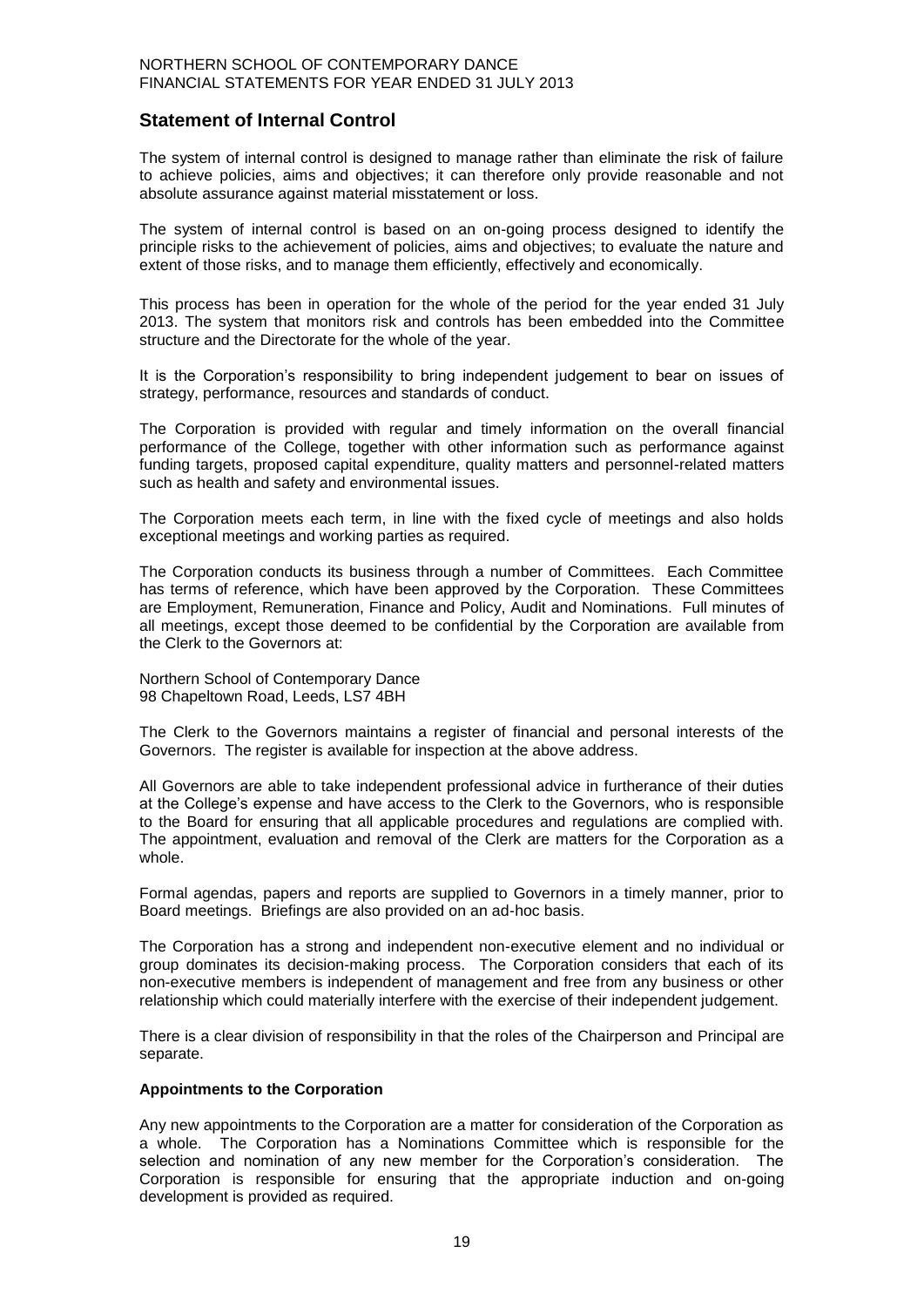#### **Appointments to the Corporation continued**

Members of the Corporation are appointed for a term of office not exceeding four years.

#### *Scope of responsibility*

The Corporation is ultimately responsible for the College's system of internal control and for reviewing its effectiveness. However, such a system is designed to manage rather than eliminate the risk of failure to achieve business objectives, and can provide only reasonable not absolute assurance against material misstatement or loss. *Scope of responsibility continued*

The Corporation has delegated the day-to-day responsibility to the Principal, as Accounting Officer, for maintaining a sound system of internal control that supports the achievement of the College's policies, aims and objectives, whilst safeguarding the public funds and assets for which she is personally responsible, in accordance with the responsibilities assigned to her in the Financial Memorandum between the Northern School of Contemporary Dance and the Conservatoire for Dance and Drama. The Principal is also responsible for reporting to the Corporation any material weakness and breakdowns in internal control.

#### *The purpose of the system of internal control*

The system of internal control is designed to manage risk to a reasonable level rather than to eliminate all risk of failure to achieve policies, aims and objectives; it can therefore only provide reasonable and not absolute assurance of effectiveness.

The system of internal control is based on an on-going process designed to identify and prioritise the risks to the achievement of College policies, aims and objectives, to evaluate the likelihood and the impact of those risks being realised, and to manage them efficiently, effectively and economically. The system of internal control has been in place in the Northern School of Contemporary Dance for the year ended 31 July 2013 and up to the date of approval of the annual report and accounts.

#### *Capacity to handle risk*

The Corporation has reviewed the key risks to which the College is exposed together with the operating, financial and compliance controls that have been implemented to mitigate those risks. The Corporation is of the view that there is a formal on-going process for identifying, evaluating and managing the College's significant risks that has been in place for the period ending 31 July 2013 and up to the date of approval of the annual report and accounts. The process is regularly reviewed by the Corporation.

#### *The risk and control framework*

The system of internal control is based on a framework of regular management information, administrative procedures including the segregation of duties, and a system of delegation and accountability. In particular, it includes:

- comprehensive budgeting systems with an annual budget which is reviewed and agreed by the governing body;
- regular reviews and updates of a rolling five-vear financial plan:
- regular reviews by the governing body of periodic and annual financial reports which indicate financial performance against forecasts;
- setting targets to measure financial and other performance;
- clearly defined capital investment control guidelines;
- the adoption of formal project management disciplines, where appropriate.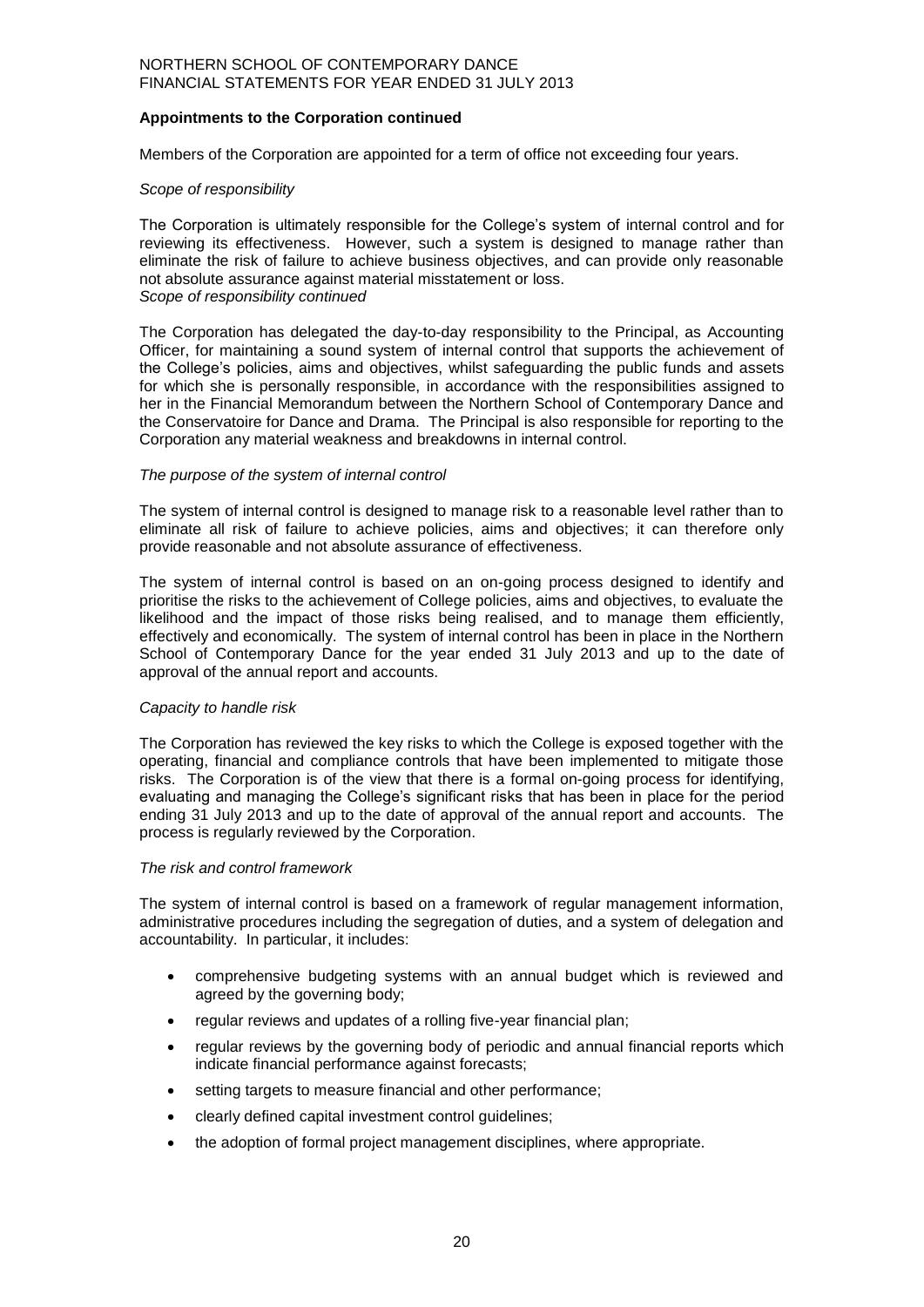#### *The risk and control framework continued*

The Northern School of Contemporary Dance has an internal audit service provided by the Conservatoire for Dance and Drama (CDD). The same internal auditor visits each affiliate of the CDD. The work of the internal audit service is informed by reviewing areas on a cyclical basis using a three-year rolling plan, paying particular attention to risk. The internal auditor provides reports to the Audit Committee bi-annually, combined with follow-up reports addressing progress on points outstanding from previous visits.

#### *Review of effectiveness*

As the Governing Body, we have responsibility for reviewing the effectiveness of the system of internal control.

The following processes have been established:

- We meet at regular intervals (at least once every term) to consider the plans and strategic direction of the institution;
- We receive periodic reports from the Chair of the Audit Committee concerning internal control, and we require regular reports from managers on the steps they are taking to manage risks in their areas of responsibility, including progress reports on key projects;
- We have requested the Audit Committee provide oversight of the risk management process.

The Audit Committee receives regular reports from our internal auditor, contracted to provide an internal audit service by CDD, which includes their independent opinion on the adequacy and effectiveness of the institution's system of internal control, together with the recommendations for improvement.

A programme of risk awareness training has been undertaken; a system of key performance and risk indicators has been developed and an organisation-wide risk register is maintained in conjunction with the risk policy.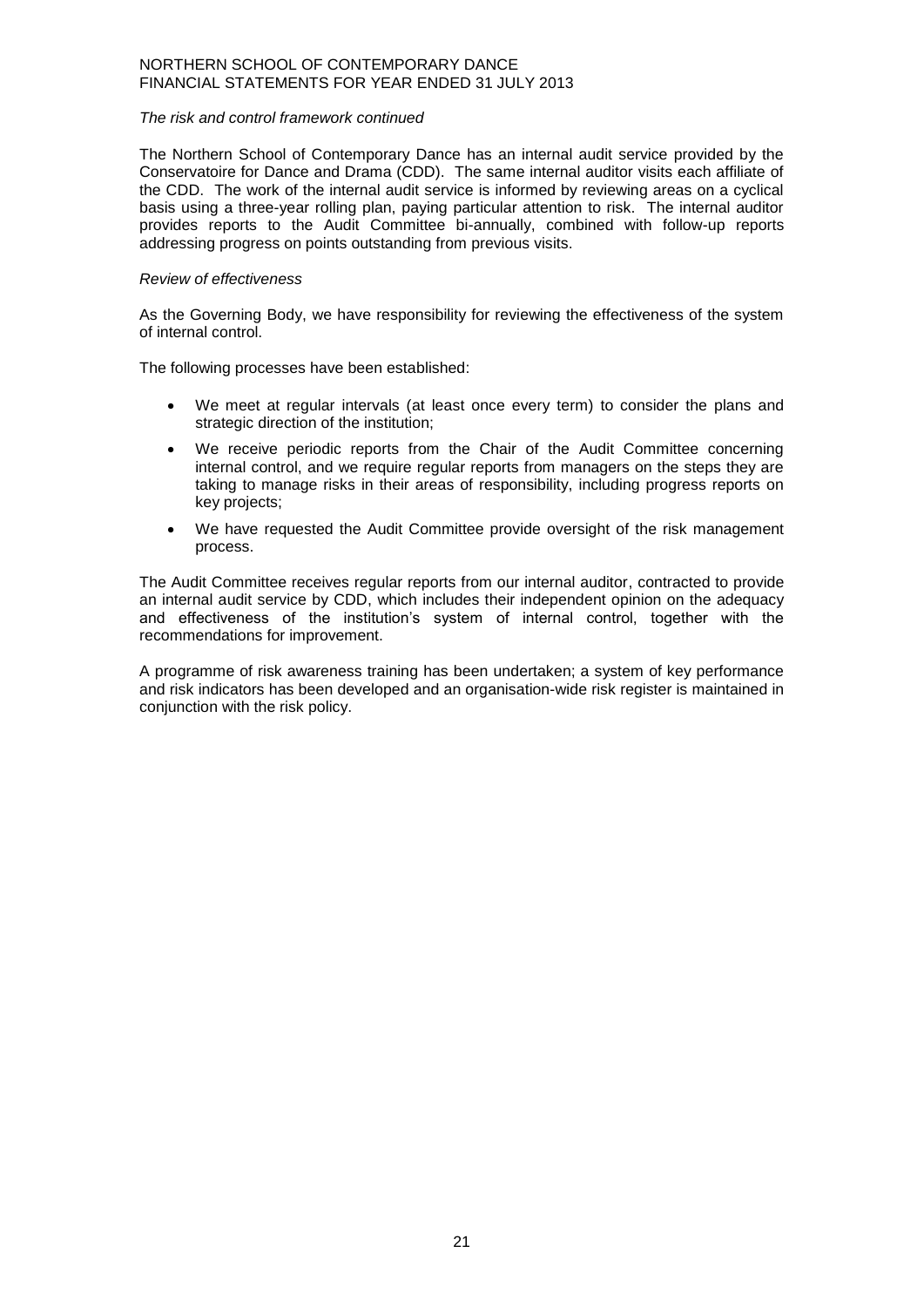## **Auditors Report** [to be printed on KPMG letterhead]

#### INDEPENDENT AUDITORS REPORT TO THE GOVERNING BODY OF THE NORTHERN SCHOOL OF CONTEMPORARY DANCE

We have audited the College financial statements (the ''financial statements'') of the Northern School of Contemporary Dance for the year ended 31 July 2013 which comprise of the Income and Expenditure Account, the Balance Sheet, the Cash Flow Statement, the statement of total recognised gains and losses and the related notes. The financial reporting framework that has been applied in their preparation is applicable law and United Kingdom Accounting Standards (United Kingdom Generally Accepted Accounting Practice).

This report is made solely to the Governing Body, in accordance with paragraph 13(2) of the University's Articles of Government and section 124B of the Education Reform Act 1988. Our audit work has been undertaken so that we might state to the Board of Governors those matters we are required to state to it in an auditor's report and for no other purpose. To the fullest extent permitted by law, we do not accept or assume responsibility to anyone other than the Board of Governors for our audit work, for this report, or for the opinions we have formed.

#### **Respective Responsibilities of the Governing Body and auditor**

As explained more fully in the Responsibilities of the Board of Governors Statement, the Governing Body is responsible for the preparation of financial statements which give a true and fair view. Our responsibility is to audit, and express an opinion, on the financial statements in accordance with applicable law and International Standards on Auditing (UK and Ireland). Those standards require us to comply with the Auditing Practices Board's Ethical Standards for Auditors.

#### **Scope of the audit of the financial statements**

An audit involves obtaining evidence about the amounts and disclosures in the financial statements sufficient to give reasonable assurance that the financial statements are free from material misstatement, whether caused by fraud or error. The includes an assessment of: whether the accounting policies are appropriate to the College's circumstances and have been consistently applied and adequately disclosed; the reasonableness of significant accounting estimates made by the Governing Body; and the overall presentation of the financial statements. In addition, we read all the financial and non-financial information in the Annual Report, and financial statements, to identify material inconsistencies with the audited financial statements. If we become aware of any apparent material misstatements or inconsistencies we consider the implications for our report.

#### **Opinion on financial statements**

In our opinion the financial statements:

- give a true and fair view of the state of affairs of the College as at 31 July 2013 and of the College's income and expenditure, recognised gains and losses and cash flows for the year then ended;
- have been properly prepared in accordance with United Kingdom Generally Accepted Accounting Practice; and
- have been prepared in accordance with the Statement of Recommended Practice Accounting for Further and Higher Education.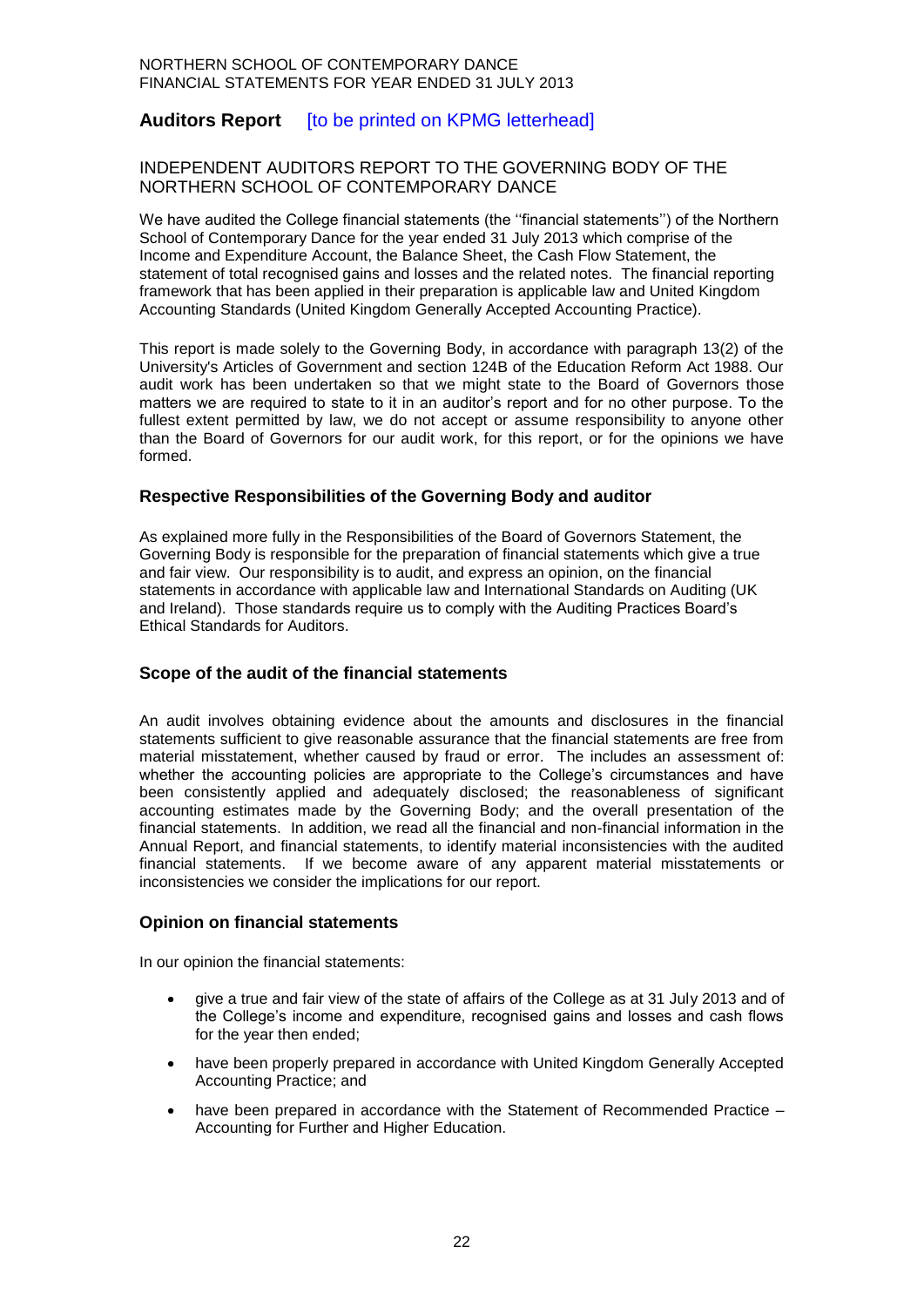#### **Opinion on other matters prescribed in the HEFCE Audit Code of Practice issued under the Further and higher Education Act 1992**

In our opinion, all material respects:

- funds from whatever source administered by the College for specific purposes have been properly applied to those purposes; and
- funds provided by HEFCE, via the CDD, have been applied in accordance with the Financial Memorandum and any other terms and conditions attached to them.

## **Matters on which we are required to report by exception**

We have nothing to report in respect of the following matter where the HEFCE Audit Code of Practice issued under the Further and Higher Education Act 1992 requires us to report to you if, in our opinion:

the statement of internal control is inconsistent with our knowledge of the College.

**Steve Clark On behalf of KPMG LLP, Statutory Auditor** Chartered Accountants Leeds Office, 1 The Embankment, Neville Street, Leeds, LS1 4DW 17 October 2013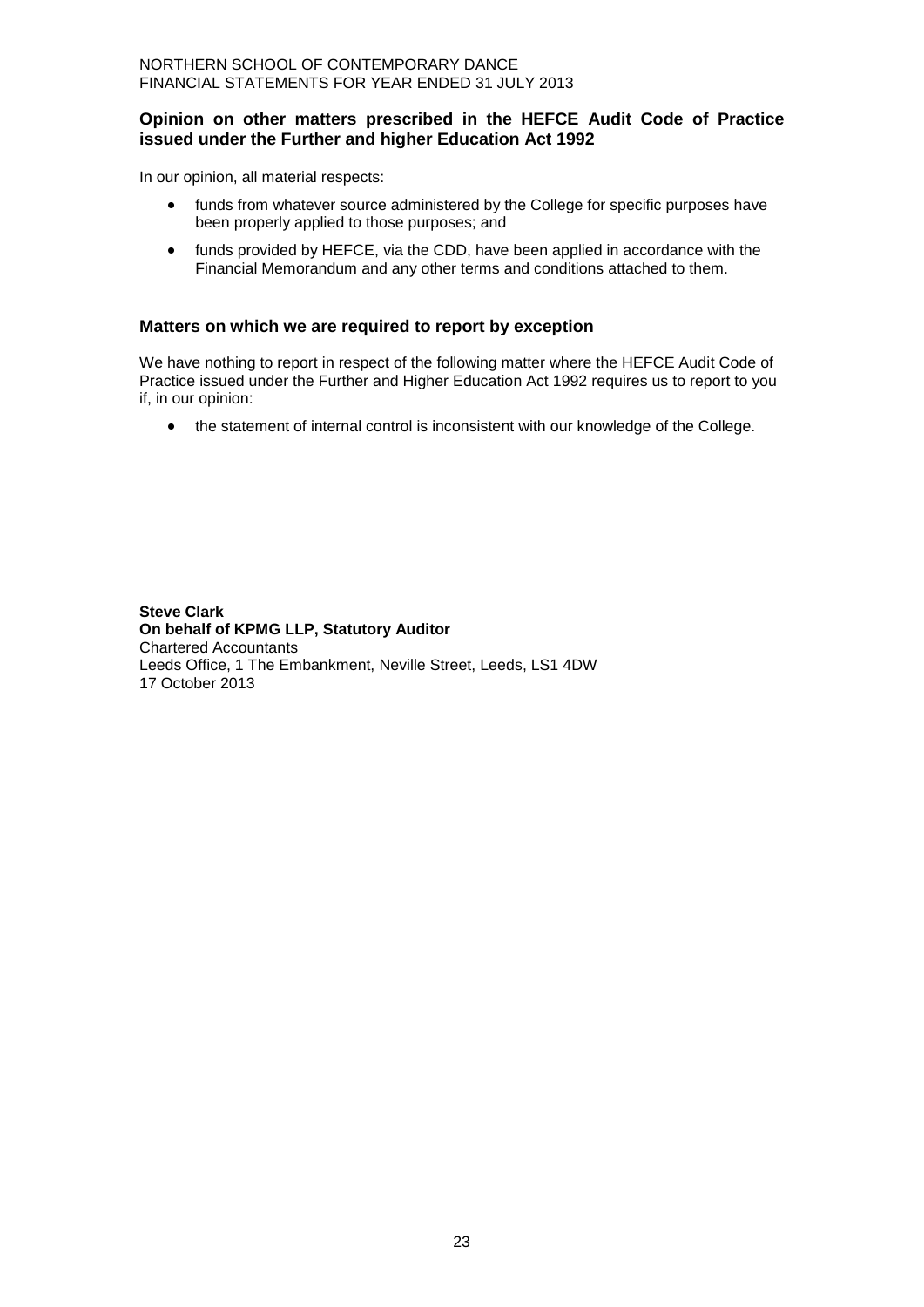## **INCOME AND EXPENDITURE ACCOUNT**

FOR THE YEAR FROM 1 AUGUST 2012 TO 31 JULY 2013

|                                        | <b>Notes</b> | 12 months<br>2012/2013<br>£'000 | 12 months<br>2011/2012<br>£'000 |
|----------------------------------------|--------------|---------------------------------|---------------------------------|
| <b>Income</b>                          |              |                                 |                                 |
| <b>Funding Council grants</b>          | 2            | 1337                            | 1591                            |
| Tuition fees and education contracts   | 3            | 1145                            | 899                             |
| Other operating income                 | 4            | 131                             | 138                             |
| Investment income                      | 5            | 5                               | 3                               |
| <b>Total Income</b>                    |              | 2618                            | 2631                            |
| <b>Expenditure</b>                     |              |                                 |                                 |
| Staff costs                            | 6            | 1427                            | 1587                            |
| Other operating expenses               | 8            | 909                             | 809                             |
| Depreciation                           | 10           | 97                              | 99                              |
| <b>Total Expenditure</b>               |              | 2433                            | 2495                            |
| Surplus on continuing operations after |              |                                 |                                 |
| depreciation of assets at cost and tax |              | 185                             | 136                             |

Continuing Operations

All income and expenditure is from continued operations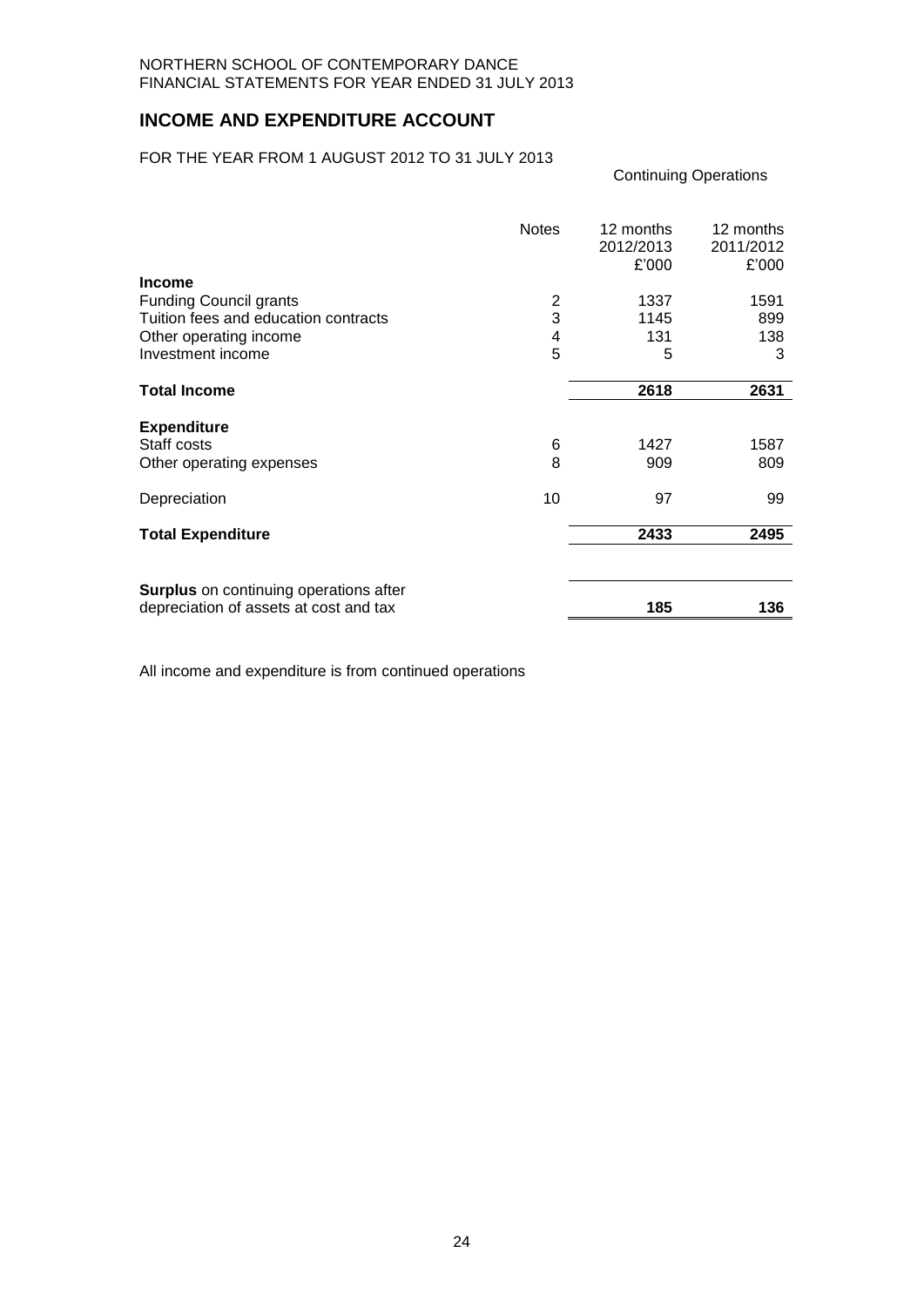## **STATEMENT OF HISTORICAL COST SURPLUSES AND DEFICITS**

FOR THE YEAR FROM 1 AUGUST 2012 TO 31 JULY 2013

| <b>Notes</b> | 12 months<br>2012/2013<br>£'000 | 12 months<br>2011/2012<br>£'000 |
|--------------|---------------------------------|---------------------------------|
|              | 185                             | 136                             |
|              | 185                             | 136                             |
|              |                                 |                                 |

## **STATEMENT OF TOTAL RECOGNISED GAINS AND LOSSES**

FOR THE YEAR FROM 1 AUGUST 2012 TO 31 JULY 2013

|                                                        | <b>Notes</b> | 12 months<br>2012/2013<br>£'000 | 12 months<br>2011/2012<br>£'000 |
|--------------------------------------------------------|--------------|---------------------------------|---------------------------------|
| Surplus on continuing operations after depreciation    |              |                                 |                                 |
| of assets at valuation & tax                           |              | 185                             | 136                             |
| Actuarial gain/(loss) in respect of pension scheme     | 16           | 135                             | (227)                           |
| Total recognised gains/(losses) relating to the period |              | 320                             | (91)                            |
|                                                        |              |                                 |                                 |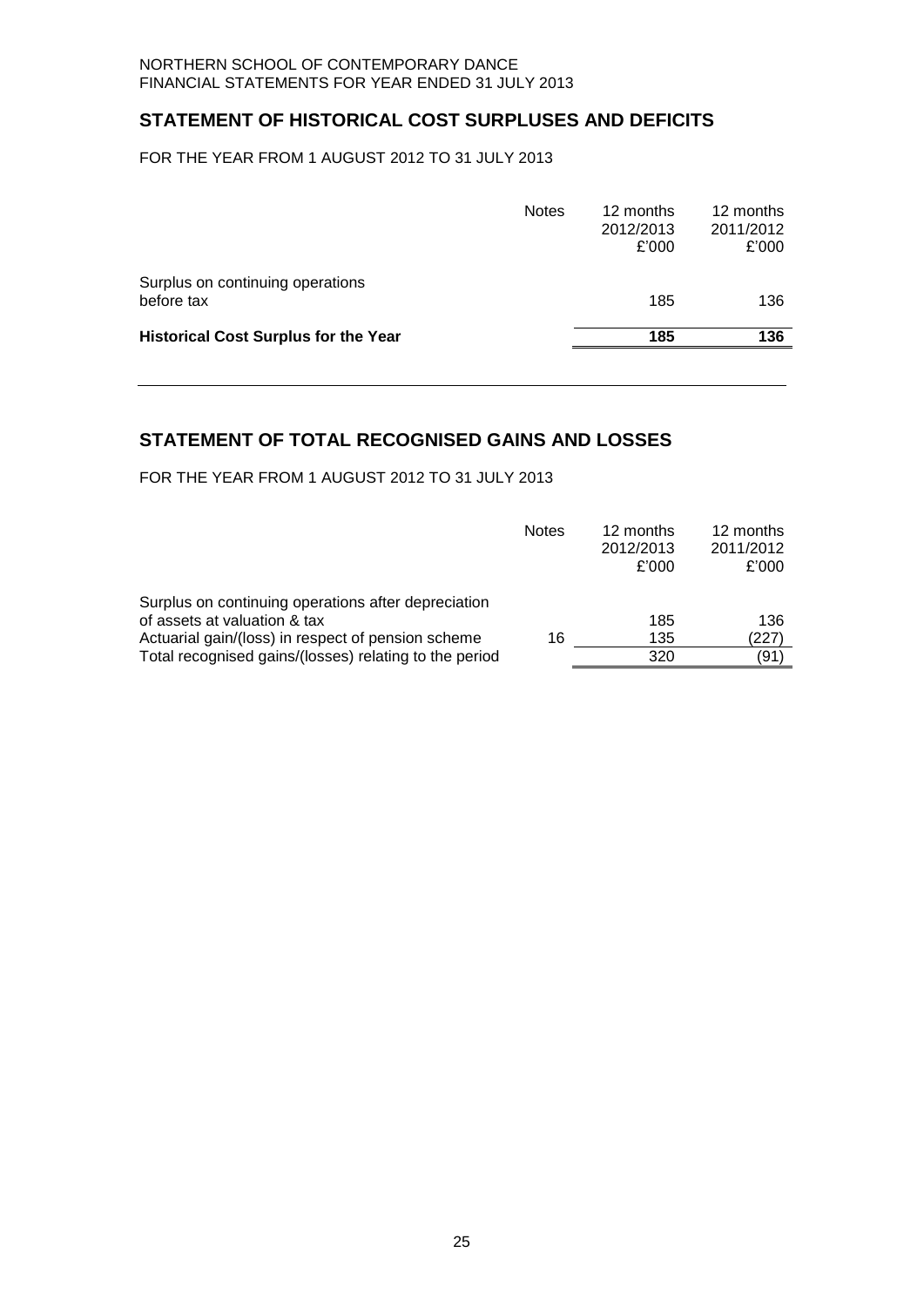## **BALANCE SHEET AS AT 31 JULY 2013**

|                                              | <b>Notes</b> | 2013<br>£'000 | 2012<br>£'000 |
|----------------------------------------------|--------------|---------------|---------------|
| <b>Fixed Assets</b>                          |              |               |               |
| Tangible assets                              | 10           | 1391          | 1400          |
|                                              |              | 1391          | 1400          |
| <b>Current Assets</b>                        |              |               |               |
| <b>Stock</b>                                 |              | 2             | 6             |
| Debtors                                      | 11           | 66            | 120           |
| Cash at bank and in hand                     | 18           | 1866          | 1451          |
|                                              |              | 1934          | 1577          |
|                                              |              |               |               |
| <b>Creditors:</b>                            |              |               |               |
| Amounts falling due within one year          | 12           | 571           | 385           |
|                                              |              |               |               |
| <b>Net current assets</b>                    |              | 1363          | 1192          |
| <b>Total assets less current liabilities</b> |              | 2754          | 2592          |
| Net assets excluding pension liabilities     |              | 2754          | 2592          |
| Pension liabilities                          | 16           | (462)         | (558)         |
| Net assets including pension liabilities     |              | 2292          | 2034          |
| Deferred capital grant                       | 13           | 1164          | 1226          |
| <b>Reserves</b>                              |              |               |               |
| <b>Revaluation reserve</b>                   | 14           | 40            | 40            |
| Income and expenditure account               | 15           | 1088          | 768           |
|                                              |              |               |               |
|                                              |              | 1128          | 808           |
| <b>Total funds</b>                           |              | 2292          | 2034          |
|                                              |              |               |               |

The financial statements on pages 24 to 40 were approved by the Corporation on 17 October 2013 and were signed on its behalf by:

Janet Jurica Janet Smith Principal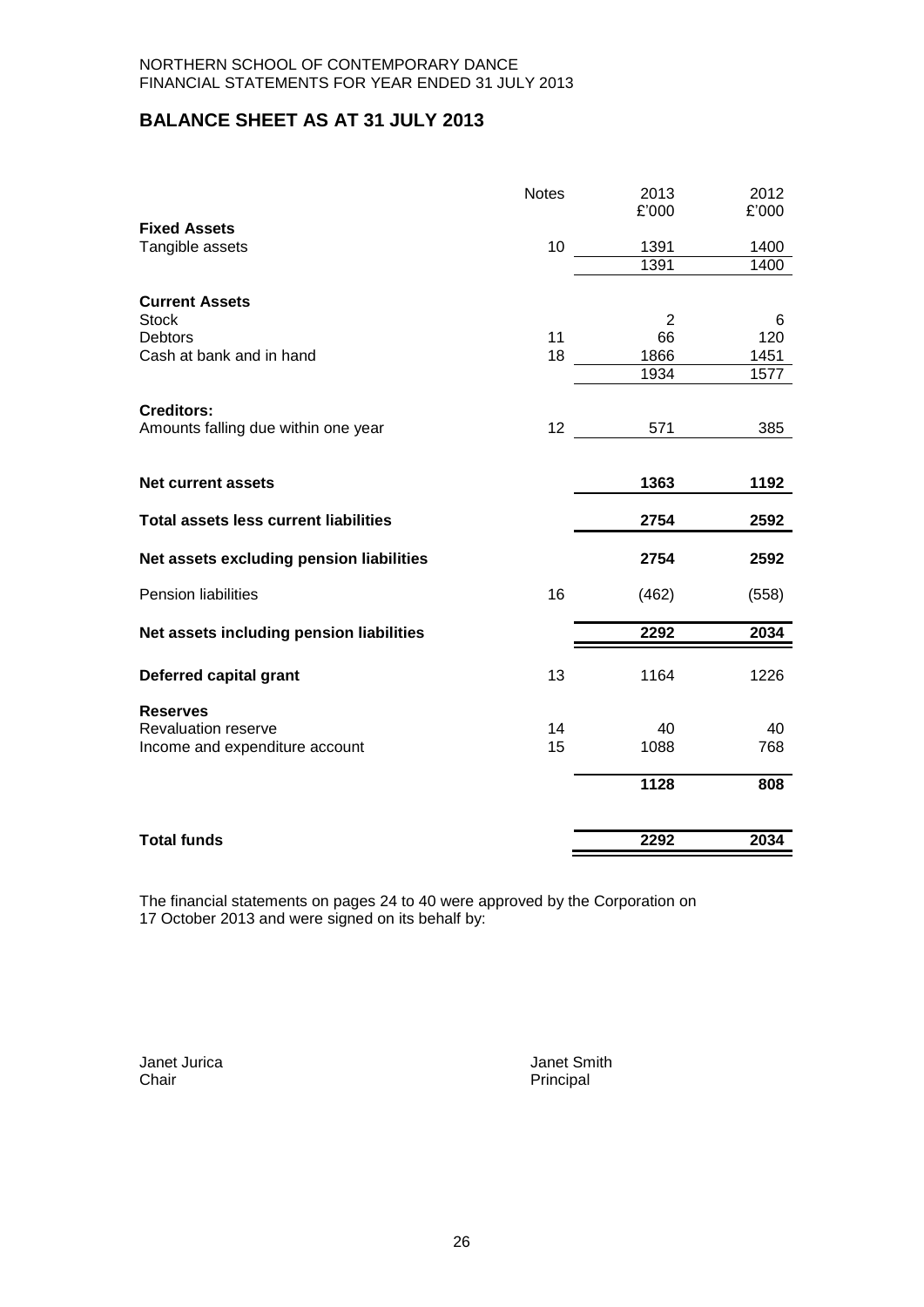## **CASH FLOW STATEMENT**

FOR THE YEAR FROM 1 AUGUST 2012 TO 31 JULY 2013

|                                                             | <b>Notes</b> | 12 months<br>2012/2013<br>£'000 | 12 months<br>2011/2012<br>£'000 |
|-------------------------------------------------------------|--------------|---------------------------------|---------------------------------|
| Cashflow from operating activities                          | 17           | 487                             | 118                             |
| Returns on investments and servicing of finance             | 19           | 5                               | 3                               |
| Capital expenditure and financial investment                | 19           | (88)                            | (8)                             |
| Management of liquid resources                              | 19           | $\Omega$                        | 0                               |
| Financing                                                   | 19           | 11                              | 0                               |
| Increase/(Decrease) in cash in the period                   | 18           | 415                             | 113                             |
| Reconciliation of net cash flow to movement<br>in net funds |              |                                 | £'000                           |
| Increase in cash in the period                              |              |                                 | 415                             |
| Movement in net funds in the period                         |              |                                 | 415                             |
| Net funds at 1 August 2012                                  |              |                                 | 1451                            |
| Net funds at 31 July 2013                                   |              |                                 | 1866                            |

In this statement negative figures refer to cash outflows and all other figures are cash inflows to the College.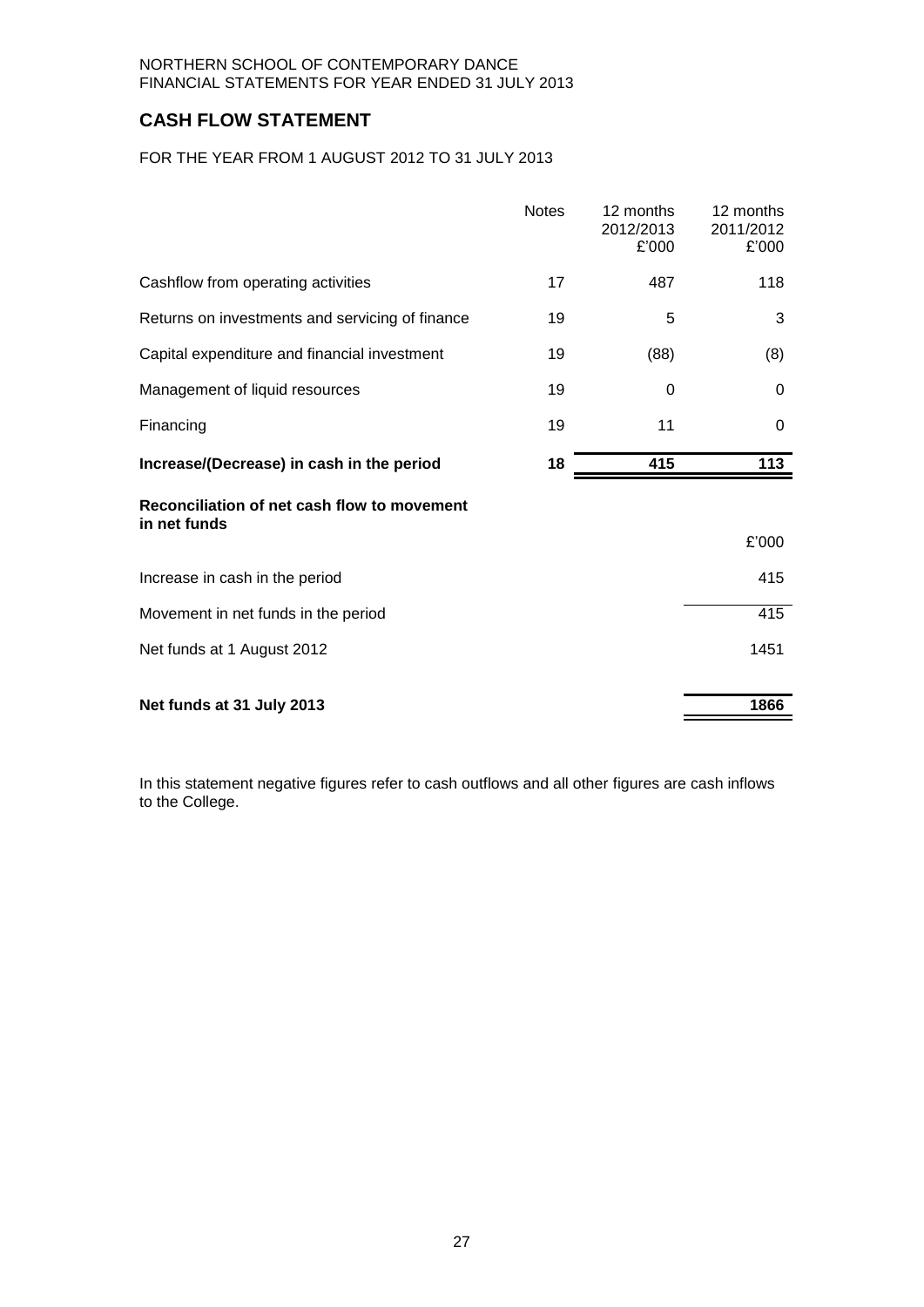## **NOTES TO THE FINANCIAL STATEMENTS**

FOR THE YEAR FROM 1 AUGUST 2012 TO 31 JULY 2013

#### **1. STATEMENT OF ACCOUNTING POLICIES**

#### **Basis of Preparation**

These financial statements have been prepared in accordance with the Statement of Recommended Practice (2007) "Accounting in Further and Higher Education Institutions" and in accordance with applicable Accounting Standards.

#### **Basis of Accounting**

The financial statements are prepared in accordance with the historical cost convention modified by the revaluation of certain fixed assets.

#### **Recognition of Income**

Income from contracts and other services rendered is included to the extent of the completion of the contract or service concerned. All income from short-term deposits is credited to the income and expenditure account in the year in which it is earned. The annual recurrent allocation from the HEFCE, the EFA and the SFA, which is intended to meet recurrent costs, is credited direct to the income and expenditure account. Income on leases is recognised in a straight line over the lease term.

#### **Pension Schemes**

Retirement benefits to employees of the College are provided by the Teachers' Pension Scheme (TPS) and the Local Government Pension Scheme (LGPS). These are defined benefit schemes which are externally funded and contracted out of the State Earnings Related Pension Scheme (SERPS). Contributions to the TPS are charged as incurred.

Contributions to the TPS scheme are charged to the income and expenditure account so as to spread the cost of pensions over employees' working lives with the College in such a way that the pension cost is a substantially level percentage of current and future pensionable payroll. The contributions are determined by qualified actuaries on the basis of quinquennial valuations using a prospective benefit method.

The assets of the LGPS are measured using closing market values. LGPS liabilities are measured using the projected unit method and discounted at the current rate of return on a high quality corporate bond of equivalent term and currency to the liability. The increase in the present value of the liabilities of the scheme expected to arise from employee service in the period is charged to the operating surplus. The expected return on the scheme's assets and the increase during the period in the present value of the scheme's liabilities, arising from the passage of time, are included in pension finance costs. Actuarial gains and losses are recognised in the statement of total recognised gains and losses.

Further details of the pension schemes are given in note 16.

#### **Tangible Fixed Assets**

a. Land and buildings

Land and buildings inherited from the Local Education Authority and acquired since incorporation are stated in the balance sheet at cost on the basis of the open market value with existing use. Freehold land is not depreciated. Freehold buildings are depreciated over the expected useful economic life to the College of 40 years.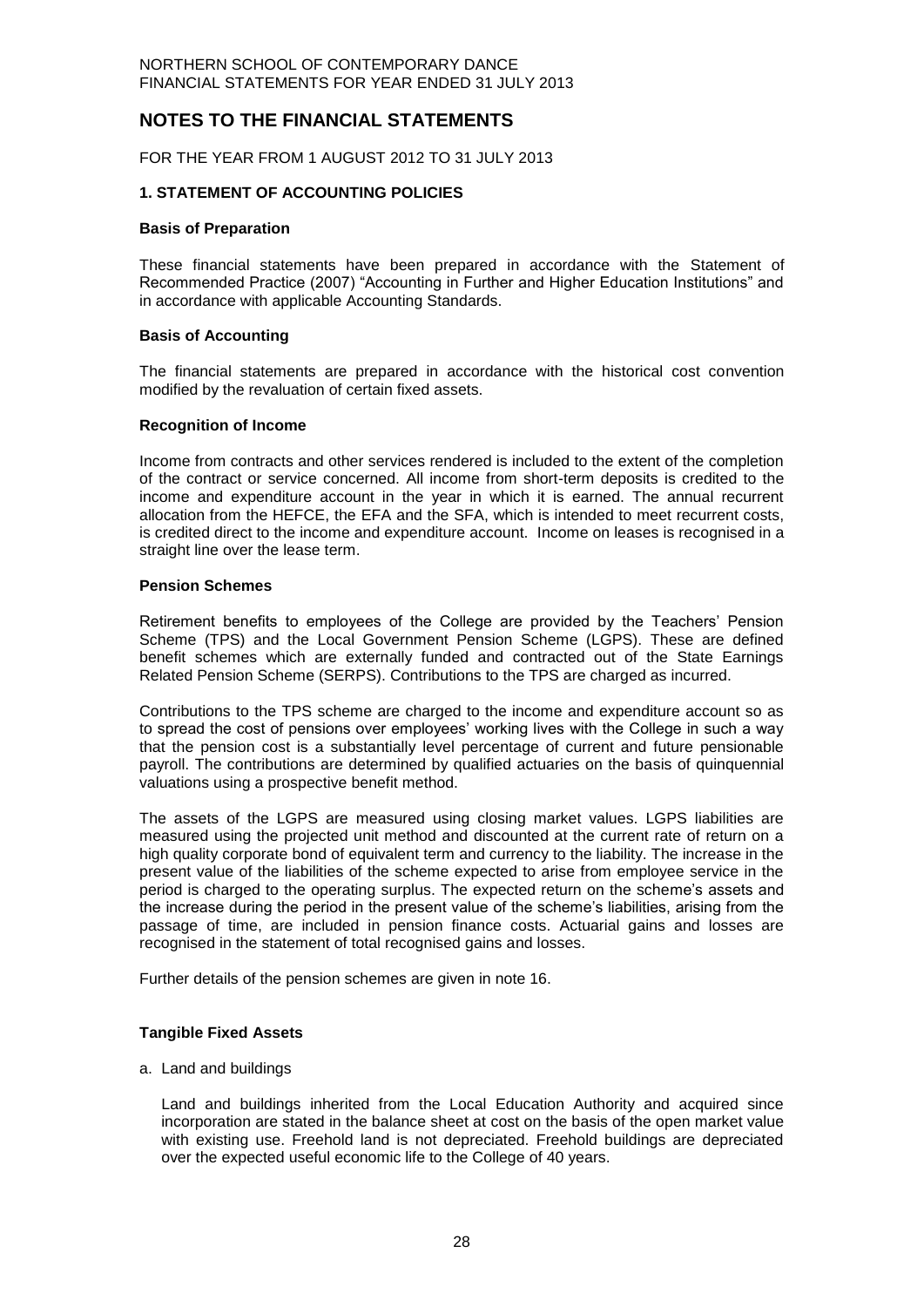#### **1. STATEMENT OF ACCOUNTING POLICIES (continued)**

Where buildings are acquired with the aid of specific grants they are capitalised and depreciated as above. The related grants are credited to a deferred capital grant account and are released to the income and expenditure account over the expected useful economic life of the related asset on a basis consistent with the depreciation policy.

#### b. Equipment

Equipment costing less than £500 (2012: £500) per individual items in aggregate is written off to the income and expenditure account in the year of acquisition. All other equipment is capitalised at cost.

Inherited equipment has been identified and is depreciated on a straight line basis over its remaining useful economic life to the College calculated on an individual basis. All other equipment is depreciated over its useful economic life as follows:

- general office furniture 20 per cent per year on a straight line basis.
- office plant and equipment, musical instruments and sound equipment 20 per cent per year on a straight line basis.
- computer equipment 33.3 per cent per year on a straight line basis.

Where equipment is acquired with the aid of specific grants it is capitalised and depreciated in accordance with the above policy, with the related grant being credited to a deferred capital grant account and released to the income and expenditure account over the expected useful economic life of the related equipment.

#### **Leased Assets**

The College leases the basement of the Holy Rosary church which is used as a dance studio for the Foundation course. Expenditure on operating leases is recognised in a straight line over the lease term.

#### **Stocks**

Stocks are stated at the lower of their cost and net realisable value. Where necessary, provision is made for obsolete, slow moving and defective stocks.

#### **Maintenance of Premises**

The cost of routine corrective maintenance is charged to the income and expenditure account in the year it is incurred. The College has a planned maintenance programme. The schedule is reviewed on an annual basis. The actual costs of carrying out planned maintenance are charged to the income and expenditure account as incurred.

#### **Taxation**

As an exempt charity the College benefits by being broadly exempt from Corporation tax on income it receives from tuition fees, interest and rents.

The College is exempted from levying VAT on most of the services it provides to students. For this reason the College is generally unable to recover input VAT it suffers on goods and services purchased.

#### **Provisions**

Provisions are recognised when the College has a present legal or constructive obligation as a result of a past event, it is probable that a transfer of economic benefit will be required to settle the obligation and a reliable estimate can be made of the amount of the obligation.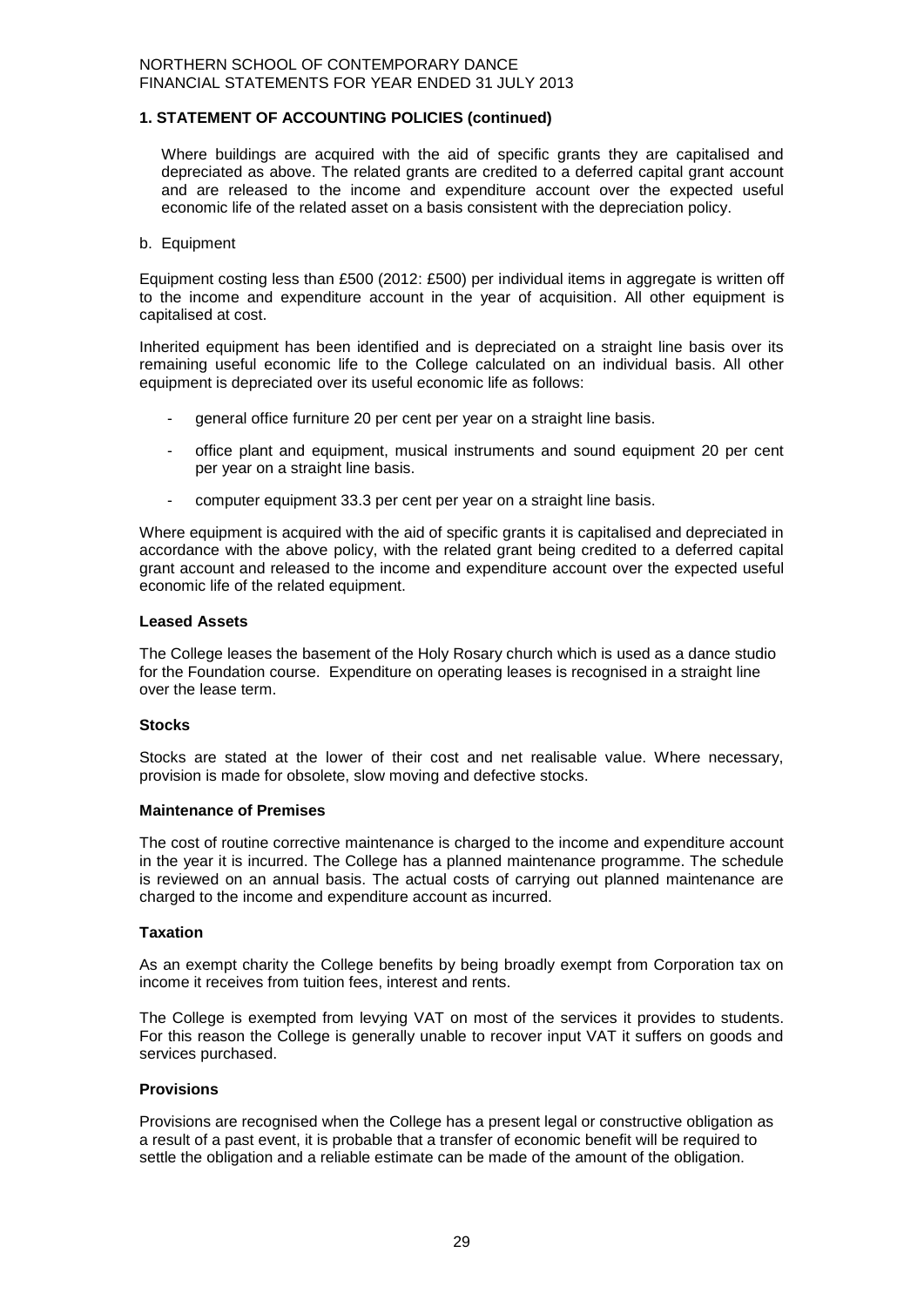## **2. FUNDING COUNCIL GRANTS**

|                                                                                   | 1337                   | 1591                   |
|-----------------------------------------------------------------------------------|------------------------|------------------------|
| Equipment (note 13)                                                               | 31                     | 36                     |
| Deferred capital grant released during the year:<br><b>Buildings</b><br>(note 13) | 7                      | 8                      |
| EFA/SFA other grants                                                              | 0                      | 0                      |
| EFA/SFA recurrent grant – FE provision                                            | 140                    | 141                    |
| <b>HEFCE</b> other grants                                                         | 98                     | 116                    |
| HEFCE recurrent grant                                                             | 1061                   | 1290                   |
|                                                                                   | £'000                  | £'000                  |
|                                                                                   | 12 months<br>2012/2013 | 12 months<br>2011/2012 |

## **3. TUITION FEES AND EDUCATION CONTRACTS**

| Local education authority<br><b>Other Education Contracts</b>                               | 22<br>192      | 26<br>211      |
|---------------------------------------------------------------------------------------------|----------------|----------------|
| TUITION FEES, CHARGES AND SUPPORT GRANTS<br>Full time student fees:                         |                |                |
| Home and other European Union                                                               | 889            | 625            |
| Non-European Union                                                                          | 29             | 24             |
| Further Education - Home and other European Union<br>Further Education - Non European Union | 13<br>$\Omega$ | 13<br>$\Omega$ |
|                                                                                             | 1145           | 899            |
|                                                                                             |                |                |
| <b>4. OTHER OPERATING INCOME</b>                                                            |                |                |
| Releases from deferred capital grants:                                                      |                |                |
| Non Funding Council (note 13)<br>Other income generating activities                         | 36<br>55       | 36<br>36       |
| Other income                                                                                | 40             | 66             |
|                                                                                             | 131            | 138            |
|                                                                                             |                |                |
| <b>5. INVESTMENT INCOME</b>                                                                 |                |                |
| Other interest receivable                                                                   | 5              | 3              |
|                                                                                             | 5              | 3              |
|                                                                                             |                |                |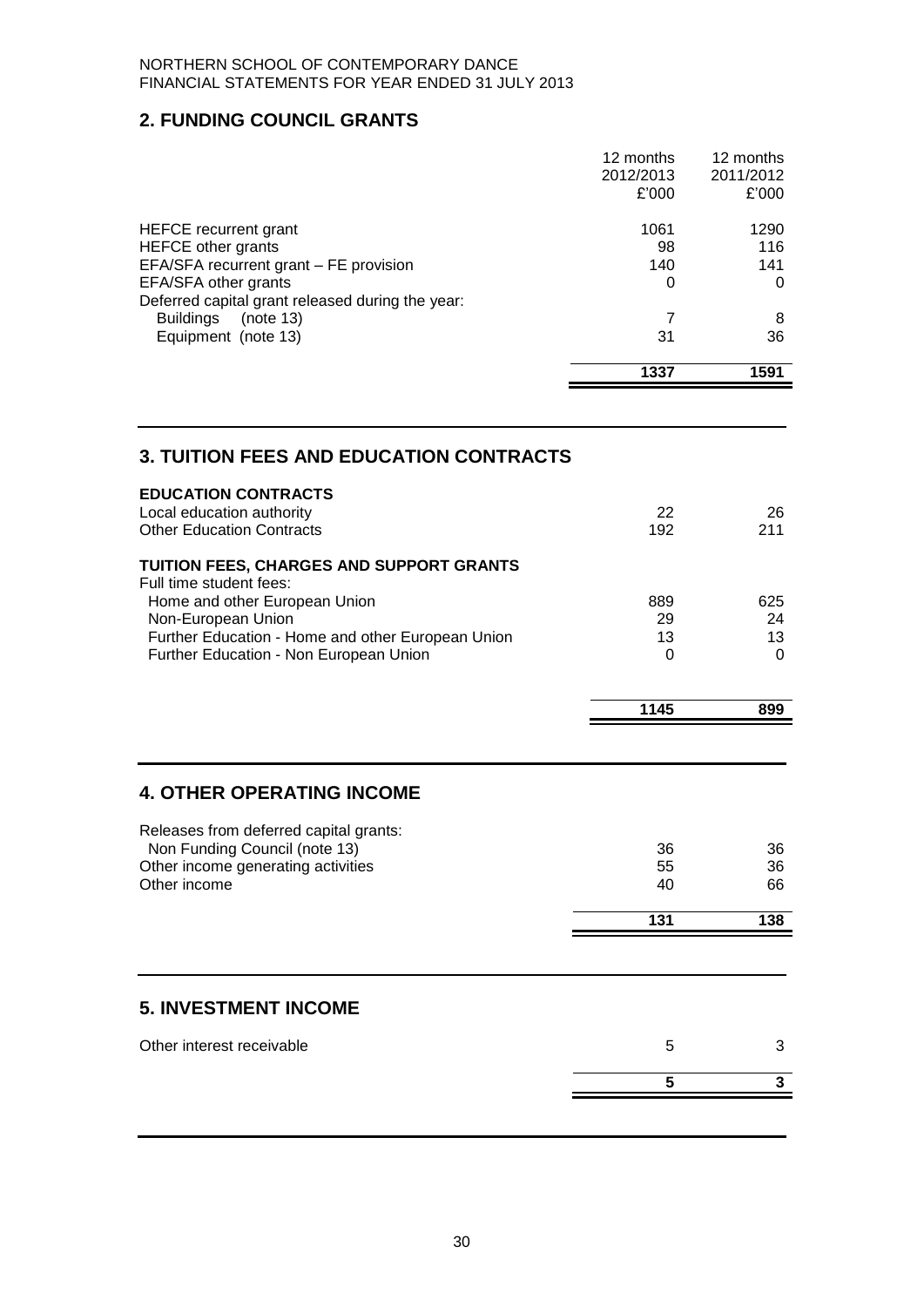## **6. STAFF COSTS**

The average number of persons (including senior post holders) employed by the College during the year expressed as full-time equivalents was:

|                                     | 12 months | 12 months |
|-------------------------------------|-----------|-----------|
|                                     | 2012/2013 | 2011/2012 |
|                                     | Number    | Number    |
| Teaching departments                | 14.6      | 16.7      |
| Teaching support services           | 7.9       | 7.9       |
| Administration and central services | 13.7      | 10.7      |
| Premises                            | 1.0       | 2.1       |
| Other income generating activities  | 1.1       | 1.7       |
|                                     | 38.3      | 39.1      |
|                                     |           |           |
|                                     | £'000     | £'000     |
| Staff costs for the above persons   |           |           |
| Teaching departments                | 577       | 662       |
| Teaching support services           | 220       | 243       |
| Administration and central services | 584       | 494       |
| Premises                            | 23        | 50        |
| Research                            | 0         | $\Omega$  |
| Other income generating activities  | 23        | 24        |
| <b>Restructuring costs</b>          | 0         | 114       |
|                                     | 1427      | 1587      |
|                                     |           |           |
| Wages and salaries                  | 1211      | 1278      |
| Social security costs               | 78        | 77        |
| Other pension costs                 | 99        | 94        |
| <b>FRS17 other movements</b>        | 39        | 24        |
| Restructuring costs                 | 0         | 114       |
|                                     | 1427      | 1587      |

## **7. EMOLUMENTS OF SENIOR POST HOLDERS**

| For the year to 31 July                                                                                                    | 2012/2013         | 2011/2012         |
|----------------------------------------------------------------------------------------------------------------------------|-------------------|-------------------|
| Emoluments (including pension contributions<br>and benefits in kind)                                                       | £198,117          | £178,926          |
| Emoluments of the principal (who is also<br>the highest paid senior post holder):<br>Salary<br><b>Pension Contribution</b> | £63,033<br>£8,888 | £29,343<br>£4,137 |
|                                                                                                                            | £71.921           | £33.480           |

The figures for 2011/12 are lower due to new Principal being appointed in February 2012. Whilst the College was operating with a vacancy, an interim arrangement was set in place with the Joint Principal of the Conservatoire for Dance and Drama. A charge of £9K was incurred in 2011/12 for the interim arrangements (£16K in 2010/11).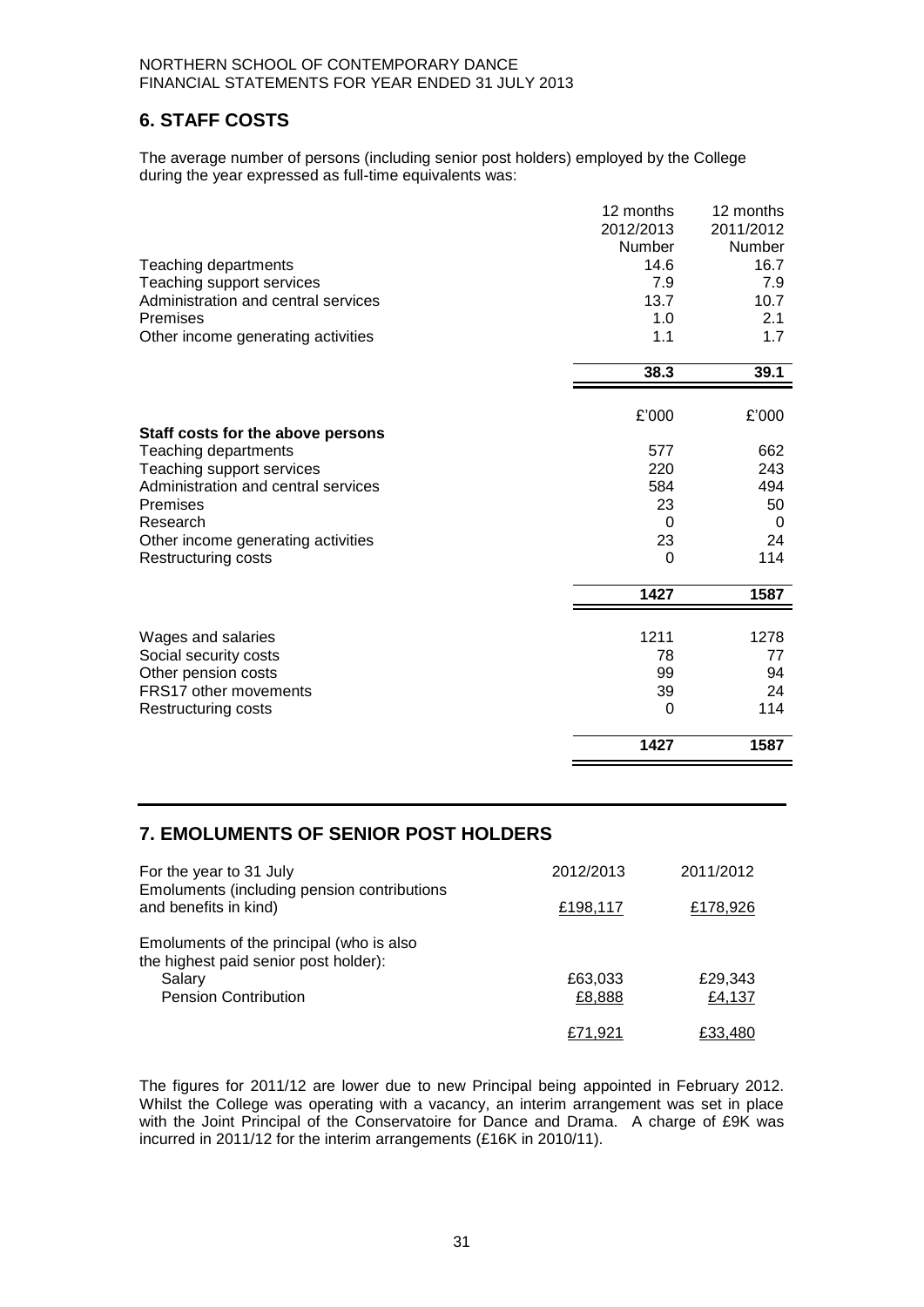## **7. EMOLUMENTS OF SENIOR POST HOLDERS continued**

The pension contributions in respect of the Principal and senior post holders are in respect of employer's contributions to the Teacher's Pension Scheme or the Local Government Pension Scheme and are paid at the same rate as for other employees.

The members of the Corporation other than the Principal did not receive any payment from the College other than the reimbursement of travel and subsistence expenses incurred in the course of their duties.

There are four senior post holders at the College, including the Principal, of which no individual member of staff earns over £100K.

#### Overseas Activities

Costs of £494 (2012: £389) were incurred in the year in respect of overseas activities.

## **8. OTHER OPERATING EXPENSES**

|                                                            | 12 months<br>2012/2013<br>£'000 | 12 months<br>2011/2012<br>£'000 |
|------------------------------------------------------------|---------------------------------|---------------------------------|
| Teaching departments                                       | 159                             | 159                             |
| Teaching support services                                  | 96                              | 102                             |
| Other support services                                     | 35                              | 38                              |
| Administration and central support services                | 161                             | 178                             |
| General education services                                 | 76                              | 88                              |
| Premises costs                                             | 251                             | 204                             |
| Planned maintenance                                        | 97                              | 14                              |
| Research                                                   | 0                               | 0                               |
| Other income-generating activities                         | 34                              | 26                              |
|                                                            | 909                             | 809                             |
| Other operating expenses include:<br>Auditors remuneration |                                 |                                 |
| - internal audit                                           | 0                               | 0                               |
| - external audit                                           | 12                              | 9                               |
| - other services from either external or internal audit    | 0                               | 0                               |
| (Gains)/losses on disposal of tangible fixed assets        | 0                               | 0                               |

## **9. TAXATION**

The members do not believe the College was liable for any Corporation tax arising out of its activities during the year.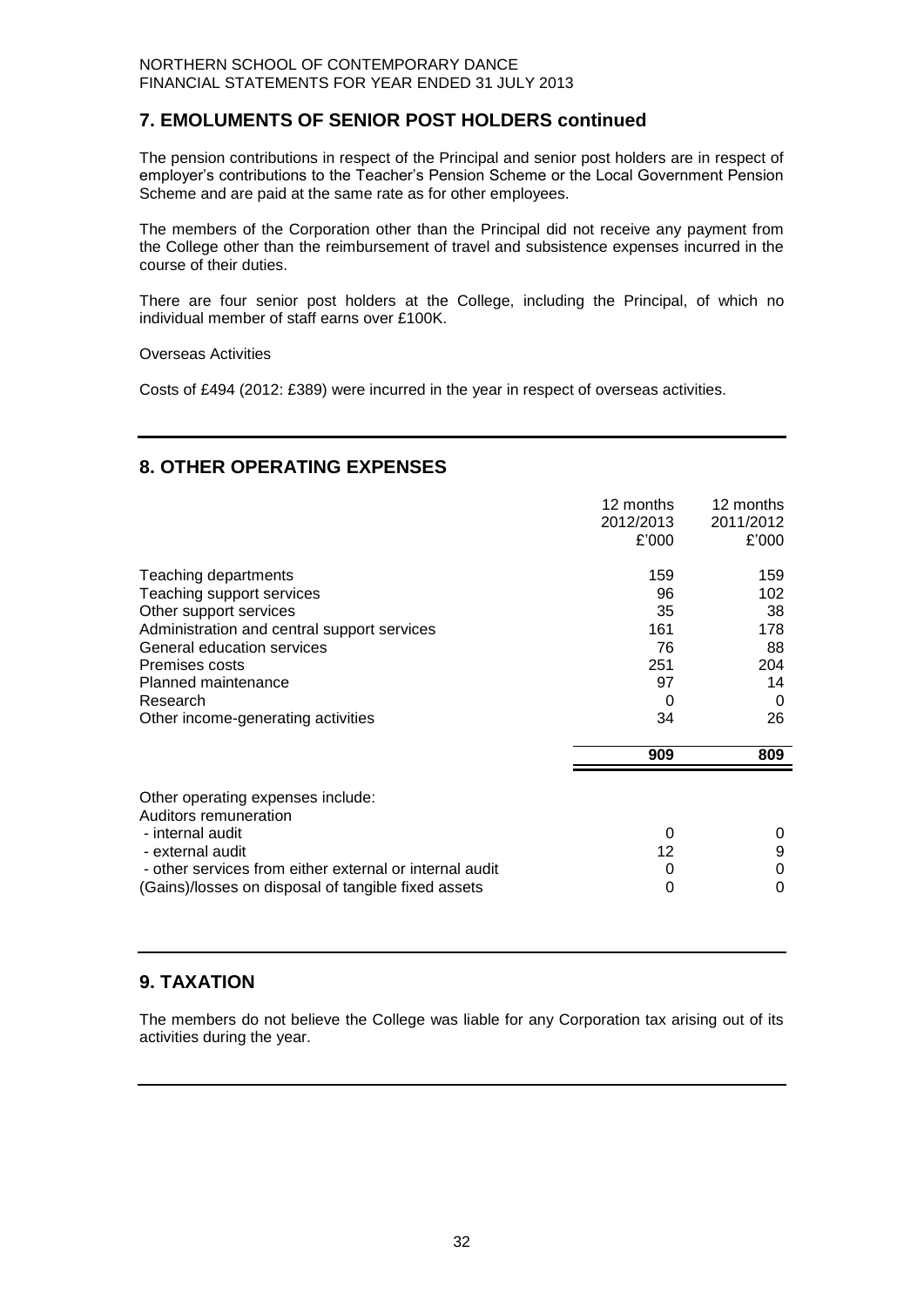## **10. TANGIBLE FIXED ASSETS**

|                                            | Land and buildings<br>Freehold | Equipment | Total |
|--------------------------------------------|--------------------------------|-----------|-------|
|                                            | £'000                          | £'000     | £'000 |
| <b>Cost or valuation</b>                   |                                |           |       |
| At 1 August 2012                           | 1917                           | 914       | 2831  |
| Additions                                  | 20                             | 68        | 88    |
| Disposals                                  | 0                              | (50)      | (50)  |
| At 31 July 2013                            | 1937                           | 932       | 2869  |
| <b>Depreciation</b>                        |                                |           |       |
| At 1 August 2012                           | 617                            | 814       | 1431  |
| Charge for year                            | 47                             | 50        | 97    |
| Eliminated in respect of disposals         | 0                              | (50)      | (50)  |
| At 31 July 2013                            | 664                            | 814       | 1478  |
|                                            |                                |           |       |
| Net book value at 31 July 2013             | 1273                           | 118       | 1391  |
| Net book value at 31 July 2012             | 1300                           | 100       | 1400  |
|                                            |                                |           |       |
|                                            |                                |           |       |
| Inherited                                  | 40                             | 0         | 40    |
| Financed by Funding Council capital grants | 227                            | 54        | 281   |
| Financed from own resources                | 123                            | 64        | 187   |
| Financed by other capital grants           | 883                            | $\Omega$  | 883   |
|                                            | 1273                           | 118       | 1391  |
|                                            |                                |           |       |

Some of the College buildings are Grade II listed inside and out. Due to the particular nature of the College and its location in a mainly suburban residential area the open market value is below the build cost.

Other tangible fixed assets inherited from the Local Education Authority at incorporation have been valued by the Corporation on a depreciated replacement cost basis with the assistance of independent professional advice.

Buildings with a net book value of £99,140 (2012: £103,093) and a cost of £158,956 (2012: £158,956) have been funded from Treasury sources: should these particular buildings be sold, the College would either have to surrender the proceeds to the Treasury or use them in accordance with the Financial Memorandum with the Higher Education Funding Council for England.

## **11. DEBTORS**

|                                     | 2012/2013 | 2011/2012 |
|-------------------------------------|-----------|-----------|
|                                     | £'000     | £'000     |
| Amounts falling due within one year |           |           |
| Trade debtors                       | 19        | 51        |
| Sundry debtors                      | 3         |           |
| Prepayments and accrued income      | 44        | 68        |
|                                     | 66        | 120       |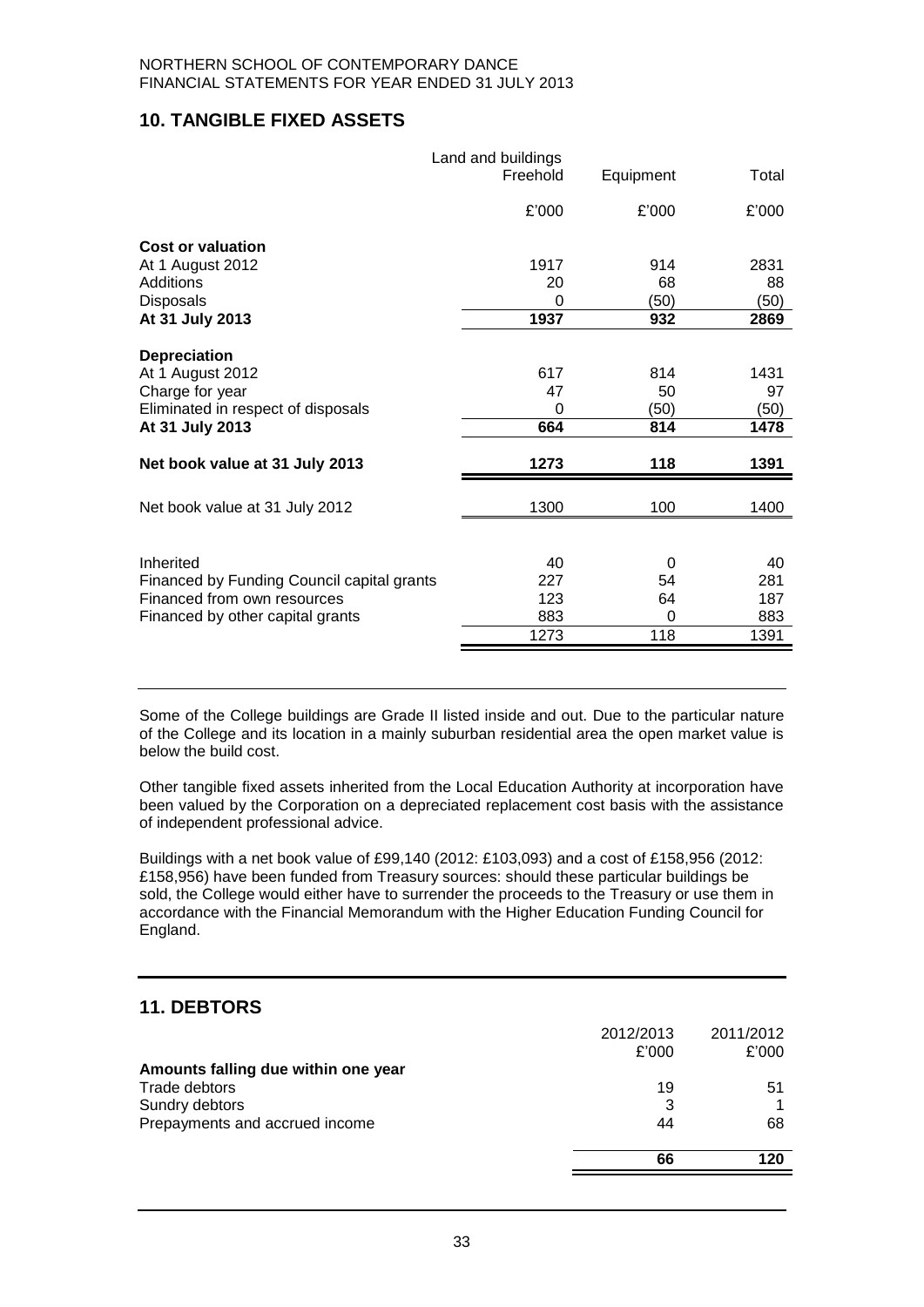## **12. CREDITORS: AMOUNTS FALLING DUE WITHIN ONE YEAR**

| Payments received on account       | 143 | 28  |
|------------------------------------|-----|-----|
| Trade creditors                    | 51  | 21  |
| Other taxation and social security | 38  | 37  |
| Other creditors                    | 91  | 96  |
| Accruals                           | 248 | 203 |
|                                    | 571 | 385 |

## **13. DEFERRED CAPITAL GRANTS**

|                                    | Funding<br>Council | Other<br>Grants | Total |
|------------------------------------|--------------------|-----------------|-------|
|                                    | £'000              | £'000           | £'000 |
| <b>At 1 August 2012</b>            |                    |                 |       |
| Land and buildings                 | 234                | 919             | 1153  |
| Equipment                          | 74                 | 0               | 74    |
| Cash received:                     |                    |                 |       |
| Land and buildings                 | 0                  | 0               | 0     |
| Equipment                          | 11                 | 0               | 11    |
| Released to income and expenditure |                    |                 |       |
| account                            |                    |                 |       |
| Land and buildings (notes 2 and 4) | (7)                | (36)            | (43)  |
| Equipment (note 2)                 | (31)               | 0               | (31)  |
| At 31 July 2013                    |                    |                 |       |
| <b>Land and buildings</b>          | 227                | 883             | 1110  |
| <b>Equipment</b>                   | 54                 | 0               | 54    |
| Total                              | 281                | 883             | 1164  |

## **14. REVALUATION RESERVE**

|                                                                        | £'000 |
|------------------------------------------------------------------------|-------|
| At 1 August 2012<br>Revaluations in the year                           | 40    |
| Transfer from revaluation reserve to<br>income and expenditure account |       |
| At 31 July 2013                                                        | 40    |

## **15. INCOME AND EXPENDITURE ACCOUNT RESERVE**

|                                                                                                | 2013<br>£'000 | 2012<br>£'000 |
|------------------------------------------------------------------------------------------------|---------------|---------------|
| At 1 August                                                                                    | 768           | 859           |
| Surplus/(deficit) retained for the year<br>Additional (loss)/gain in respect of pension scheme | 185<br>135    | 136<br>(227)  |
| At 31 July                                                                                     | 1088          | 768           |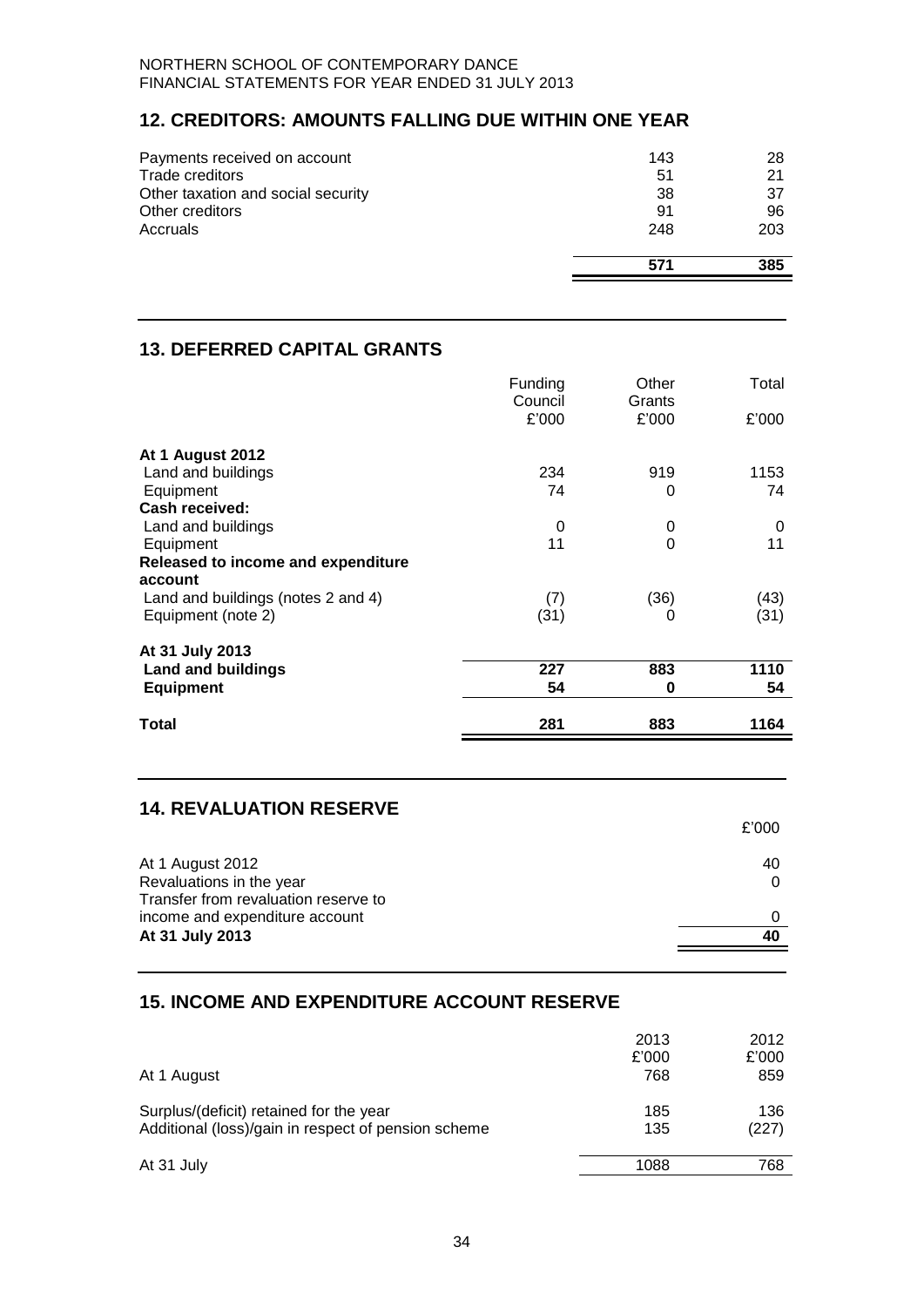## **15. INCOME AND EXPENDITURE ACCOUNT RESERVE (continued)**

| <b>Balance represented by:</b><br>Pension reserve<br>Income & expenditure reserve excluding pension reserve | (462)<br>1550 | (558)<br>1326 |
|-------------------------------------------------------------------------------------------------------------|---------------|---------------|
|                                                                                                             |               |               |
| At 31 July                                                                                                  | 1088          | 768           |

## **16. PENSION AND SIMILAR OBLIGATIONS**

The College's employees belong to two principal pension schemes, the Teachers' Pension Scheme (TPS) and the West Yorkshire Pension Fund (WYPF).

#### **Teachers' Pension Scheme (TPS)**

The TPS is an unfunded defined benefit scheme. Contributions on a pay as you go basis are credited to the Exchequer under arrangements governed by the Superannuation Act 1972. The charge to the income and expenditure account in relation to this scheme for 2012/13 was £64,161.

#### **FRS 17**

Under the definitions set out in Financial Reporting Standard 17 (Retirement Benefits), the TPS is a multi-employer pension scheme because of the mutual nature of the scheme. The College is unable to identify its share of the underlying assets and liabilities of the scheme.

Accordingly the College has taken advantage of the exemption in FRS 17 and has accounted for its contributions to the scheme as if it were a defined contribution scheme. The College has set out the information available on the deficit in the scheme and the implications for the College in terms of the anticipated contribution rates.

#### **West Yorkshire Pension Scheme (WYPS)**

The WYPF is a funded defined-benefit pension, with assets held in separate trustee administered funds. The total contribution made for the year ended 31 July 2013 was £35,830. The agreed contribution rates for 2013/14 are 9.9% for employers and range from 5.5% to 7.5% for employees (based on salary bands).

The following information is based upon a full actuarial valuation of the fund at 31 March 2004 updated as at 31 July each year up to 31 July 2013 by a qualified, independent actuary.The major assumptions used by the actuary were:

|                                       |         | 31 July 2013 31 July 2012 31 July 2011 |         |
|---------------------------------------|---------|----------------------------------------|---------|
| <b>RPI</b> Inflation                  | $3.6\%$ | $3.1\%$                                | $3.7\%$ |
| <b>CPI</b> Inflation                  | 2.7%    | $2.1\%$                                | 2.8%    |
| Rate of increase in salaries          | 4.6%    | 4.6%                                   | 5.2%    |
| Rate of increase in pensions          | 2.7%    | $2.1\%$                                | 2.8%    |
| Rate of increase to deferred pensions | 2.7%    | $2.1\%$                                | 2.8%    |
| Discount rate for liabilities         | 4.5%    | $4.1\%$                                | 5.3%    |

The current mortality assumptions include sufficient allowance for future improvements in mortality rates. The assumed life expectations on retirement at 65 are:

|                | 31 July 2013 31 July 2012 |      |
|----------------|---------------------------|------|
| Retiring today |                           |      |
| Males          | 22.1                      | 22.0 |
| Females        | 24.3                      | 24.1 |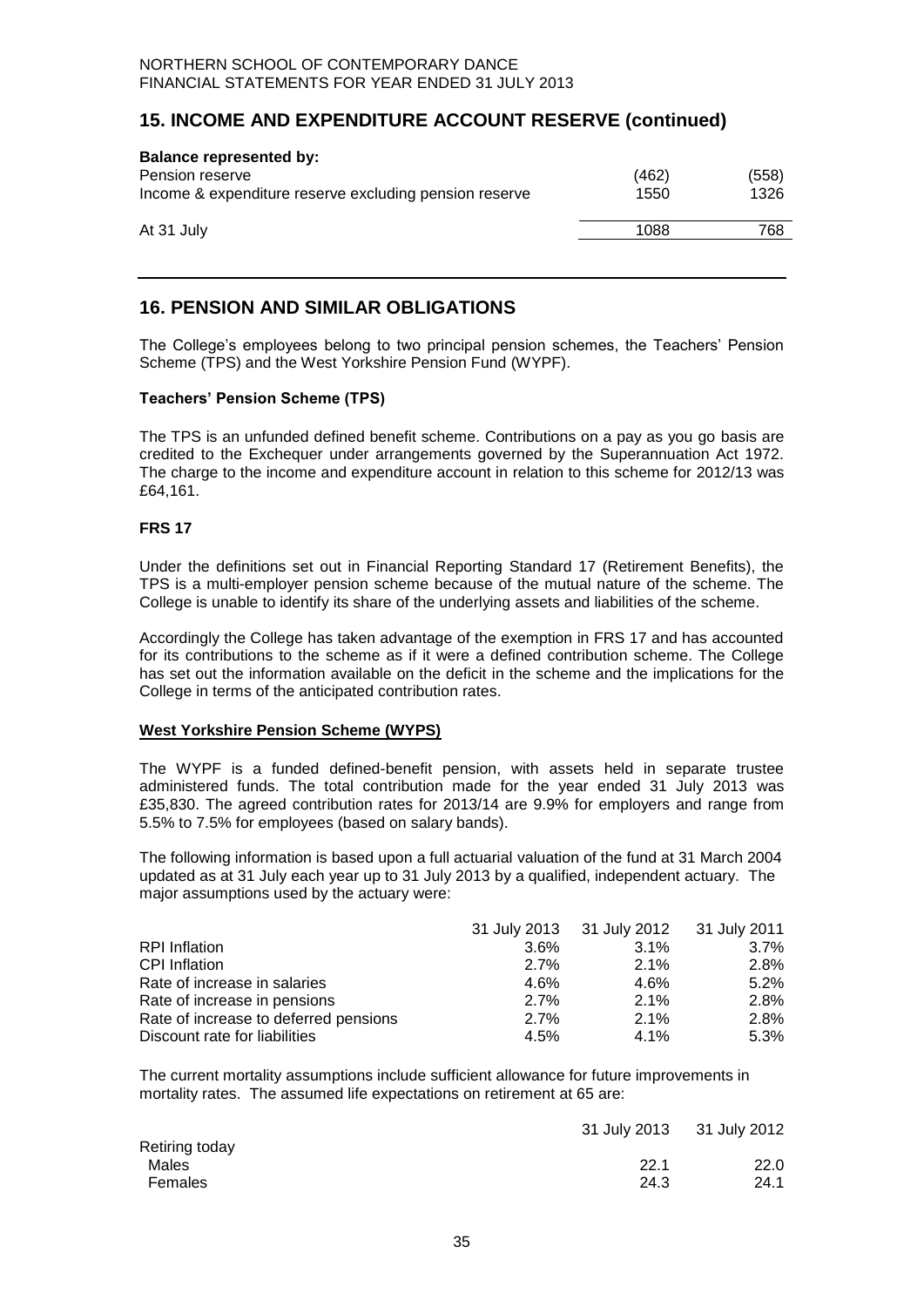## **16. PENSION AND SIMILAR OBLIGATIONS (continued)**

| Retiring in 20 years |      |      |
|----------------------|------|------|
| Males                | 23.9 | 23.8 |
| Females              | 26.2 | 26.1 |

The assets in the scheme and the expected rates of return were:

|                                      | rate of return<br>expected at<br>31 July 2013 | 31 July<br>2013<br>£'000 | rate of return<br>expected at<br>31 July 2012 | 31 July<br>2012<br>£'000 | rate of return<br>expected at<br>31 July 2011 | 31 July<br>2011<br>£'000 |
|--------------------------------------|-----------------------------------------------|--------------------------|-----------------------------------------------|--------------------------|-----------------------------------------------|--------------------------|
| Equities                             | 7.8%                                          | 956                      | 7.5%                                          | 750                      | 7.9%                                          | 736                      |
| Government Bonds                     | $3.3\%$                                       | 149                      | 2.5%                                          | 143                      | 3.9%                                          | 117                      |
| Other Bonds                          | 4.0%                                          | 75                       | 3.2%                                          | 61                       | 4.7%                                          | 40                       |
| Property                             | 7.3%                                          | 39                       | 7.0%                                          | 39                       | 7.4%                                          | 36                       |
| Cash/Liquidity                       | 0.9%                                          | 50                       | 1.4%                                          | 30                       | 1.5%                                          | 21                       |
| Other                                | 7.8%                                          | 41                       | 7.5%                                          | 50                       | 7.9%                                          | 56                       |
| Total market value of College assets |                                               | 1310                     |                                               | 1073                     |                                               | 1006                     |
|                                      |                                               |                          |                                               | 2013                     | 2012                                          | 2011                     |
|                                      |                                               |                          |                                               | £'000                    | £'000                                         | £'000                    |
| College's estimated asset share      |                                               |                          |                                               | 1310                     | 1073                                          | 1006                     |
| Present value of scheme liabilities  |                                               |                          |                                               | (1772)                   | (1631)                                        | (1313)                   |
| (Deficit)/ surplus in the scheme     |                                               |                          |                                               | (462)                    | (558)                                         | (307)                    |

The following amounts have been recognised in the performance statements in the year to 31 July 2013 under the requirements of FRS17:

| Operating profit: |  |
|-------------------|--|

|                                                               | 2013  | 2012     |
|---------------------------------------------------------------|-------|----------|
|                                                               | £'000 | £'000    |
| Service cost                                                  | (75)  | (64)     |
| Total operating charge                                        | (75)  | (64)     |
|                                                               |       |          |
| Other financing income:                                       | 2013  | 2012     |
|                                                               | £'000 | £'000    |
| Expected return on pension scheme assets                      | 69    | 72       |
| Interest on pension scheme liabilities                        | (69)  | (72)     |
| Net return                                                    | 0     | 0        |
| Statement of total recognised gains and losses (STRGL):       |       |          |
|                                                               | 2013  | 2012     |
|                                                               | £'000 | £'000    |
| Actual return less expected return on pension scheme assets   | 135   | (227)    |
| Experience gains and losses arising on the scheme liabilities | 0     | $\Omega$ |
| Actuarial gain/(loss) recognised in STRGL                     | 135   | (227)    |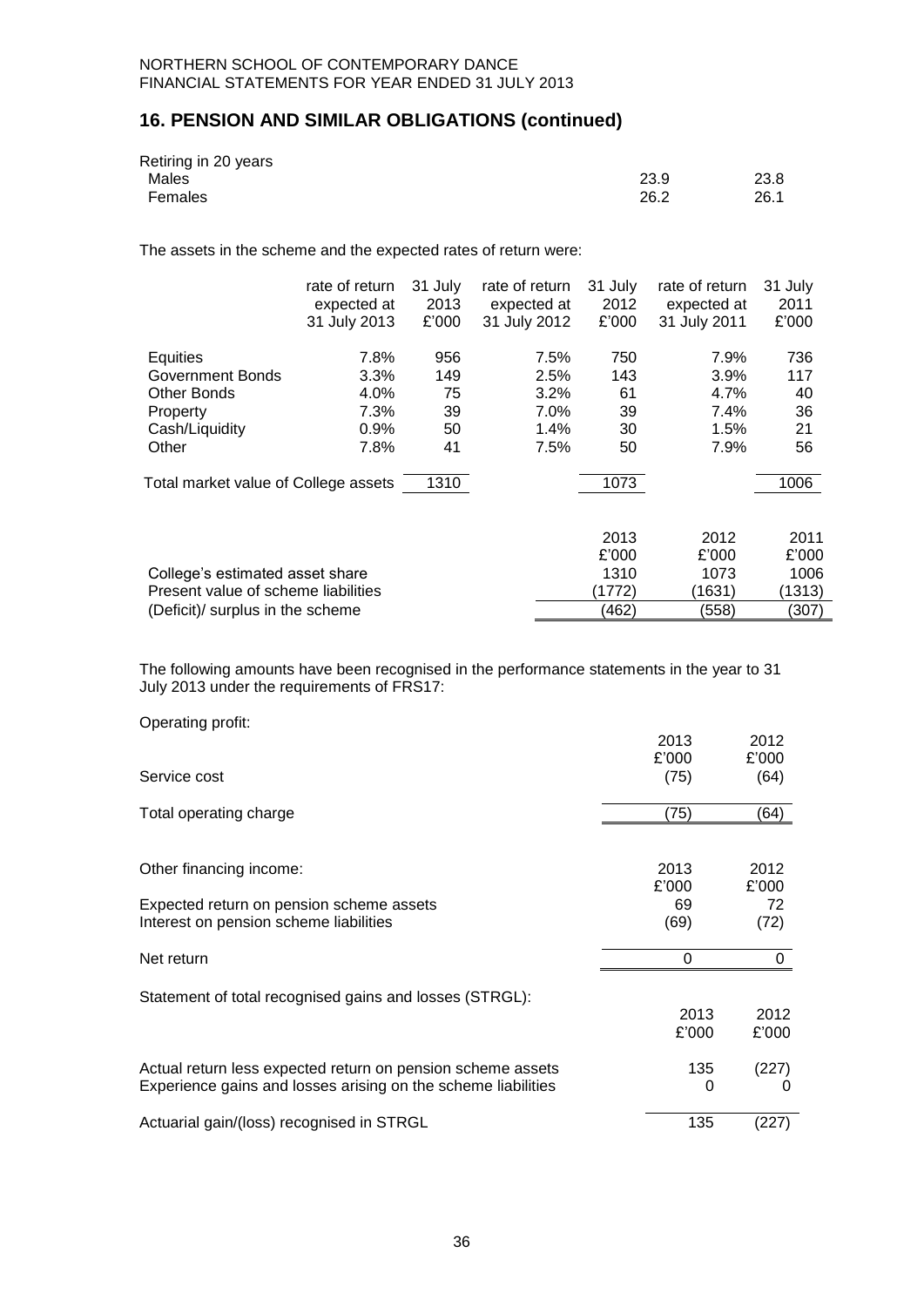## **16. PENSION AND SIMILAR OBLIGATIONS (continued)**

| Movement in deficit during year:               |               |               |               |               |               |
|------------------------------------------------|---------------|---------------|---------------|---------------|---------------|
|                                                |               |               |               | 2013<br>£'000 | 2012<br>£'000 |
| Deficit in scheme at beginning of year         |               |               |               | (558)         | (307)         |
| Movement in year:                              |               |               |               |               |               |
| Current service charge<br>Contributions        |               |               |               | (75)<br>36    | (64)<br>40    |
| Exceptional pensions past service credit       |               |               |               | 0             | 0             |
| Net interest/return on assets                  |               |               |               | 0             | 0             |
| Actuarial gain or (loss)                       |               |               |               | 135           | (227)         |
| Deficit in scheme at end of year               |               |               |               | (462)         | (558)         |
| Asset and Liability Reconciliation:            |               |               |               |               |               |
|                                                |               |               | 2013<br>£'000 |               | 2012<br>£'000 |
| Liabilities at start of period                 |               |               | 1631          |               | 1313          |
| Service cost                                   |               |               |               | 75            | 64            |
| Interest cost                                  |               |               |               | 69            | 72            |
| Employee contributions                         |               |               |               | 22            | 23            |
| Actuarial (gains)/loss<br>Benefits paid        |               |               | (10)<br>(15)  |               | 172<br>(13)   |
|                                                |               |               |               |               |               |
| Liabilities at end of period                   |               |               | 1772          |               | 1631          |
| Asset and Liability Reconciliation:            |               |               |               |               |               |
|                                                |               |               | 2013          |               | 2012          |
| Assets at start of period                      |               |               | £'000<br>1073 |               | £'000<br>1006 |
| Expected return on assets                      |               |               |               | 69            | 72            |
| Actuarial gain/(loss)                          |               |               | 125           |               | (55)          |
| <b>Employer contributions</b>                  |               |               |               | 36            | 40            |
| Employee contributions                         |               |               |               | 22            | 23            |
| Benefits paid                                  |               |               | (15)          |               | (13)          |
| Assets at end of period                        |               |               | 1310          |               | 1073          |
| History of experience gains or losses:         | 2013<br>£'000 | 2012<br>£'000 | 2011<br>£'000 | 2010<br>£'000 | 2009<br>£'000 |
| Difference between the expected and actual     |               |               |               |               |               |
| returns on assets:                             |               |               |               |               |               |
| Amount                                         | 125           | (55)          | 23            | 63            | (87)          |
| % of scheme assets                             | 9.5           | 5.1           | 2.3           | 7.1           | 11.7          |
| Experience gains and losses on scheme          |               |               |               |               |               |
| liabilities:<br>Amount                         | 1             | 2             | 152           | 3             | (1)           |
| % of scheme assets                             | 0.1           | 0.2           | 15.1          | 0.3           | 0.1           |
| Total amounts recognised in statement of total |               |               |               |               |               |
| recognised gains and losses:                   |               |               |               |               |               |
| Amount                                         | 135           | (227)         | 187           | 169           | (179)         |
| % of scheme liabilities                        | 7.6           | 13.9          | 14.2          | 12.6          | 13.7          |
|                                                |               |               |               |               |               |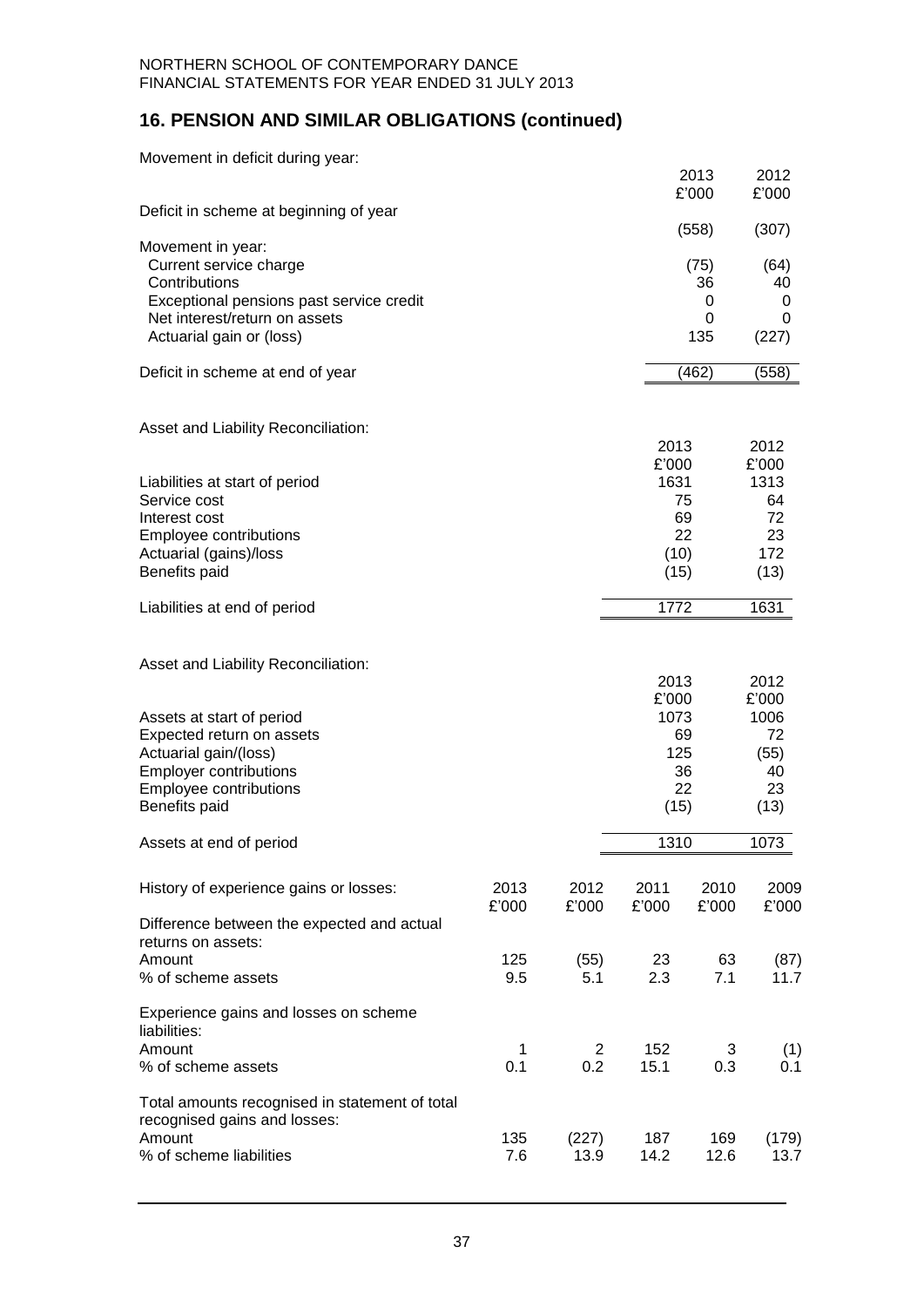## **17. RECONCILIATION OF OPERATING SURPLUS TO NET CASH INFLOW FROM OPERATING ACTIVITES**

| <b>Notes</b>                                        | 2013<br>£'000 | 2012<br>£'000 |
|-----------------------------------------------------|---------------|---------------|
| Surplus/(Deficit) on continuing operations after    |               |               |
| depreciation of assets at valuation and tax<br>15   | 185           | 136           |
| Depreciation<br>10                                  | 97            | 99            |
| Deferred capital grants released to income<br>2 & 4 | (74)          | (80)          |
| Loss on disposal of tangible assets                 |               |               |
| Pension cost less contributions payable             | 39            | 24            |
| (Increase)/Decrease in stocks                       |               | (3)           |
| (Increase)/Decrease in debtors<br>11                | 54            | (18)          |
| Increase/(Decrease) in creditors<br>12              | 187           | (37)          |
| (Decrease) in provisions                            | O             |               |
| Interest receivable<br>5                            | (5)           | (3)           |
| Net cash inflow from operating activities           | 487           | 118           |

## **18. ANALYSIS OF CHANGES IN NET FUNDS**

|                          | At 1 August<br>2012<br>£'000 | Cash flows<br>£'000 | At 31 July<br>2013<br>£'000 |
|--------------------------|------------------------------|---------------------|-----------------------------|
| Cash at bank and in hand | 1451                         | 415                 | 1866                        |
| Total                    | 1451                         | 415                 | 1866                        |

## **19. ANALYSIS OF CASH FLOWS FOR HEADINGS NETTED IN THE CASH FLOW STATEMENT**

|                                                                                                                               | 2013<br>£'000 | 2012<br>£'000 |
|-------------------------------------------------------------------------------------------------------------------------------|---------------|---------------|
| Returns on investments and servicing of finance:<br>Interest received                                                         | 5             | 3             |
| Net cash flow from returns on investments and servicing<br>of finance                                                         | 5             | 3             |
| <b>Capital expenditure and financial investment:</b><br>Purchase of tangible fixed assets<br>Deferred capital grants received | (88)<br>11    | (13)          |
| Net cash outflow for capital expenditure and financial<br>investment                                                          | (77)          | (8)           |
| Net cash inflow/(outflow) from management of liquid<br>resources                                                              | 0             | O             |
| Net cash inflow/outflow from financing                                                                                        | 0             | O             |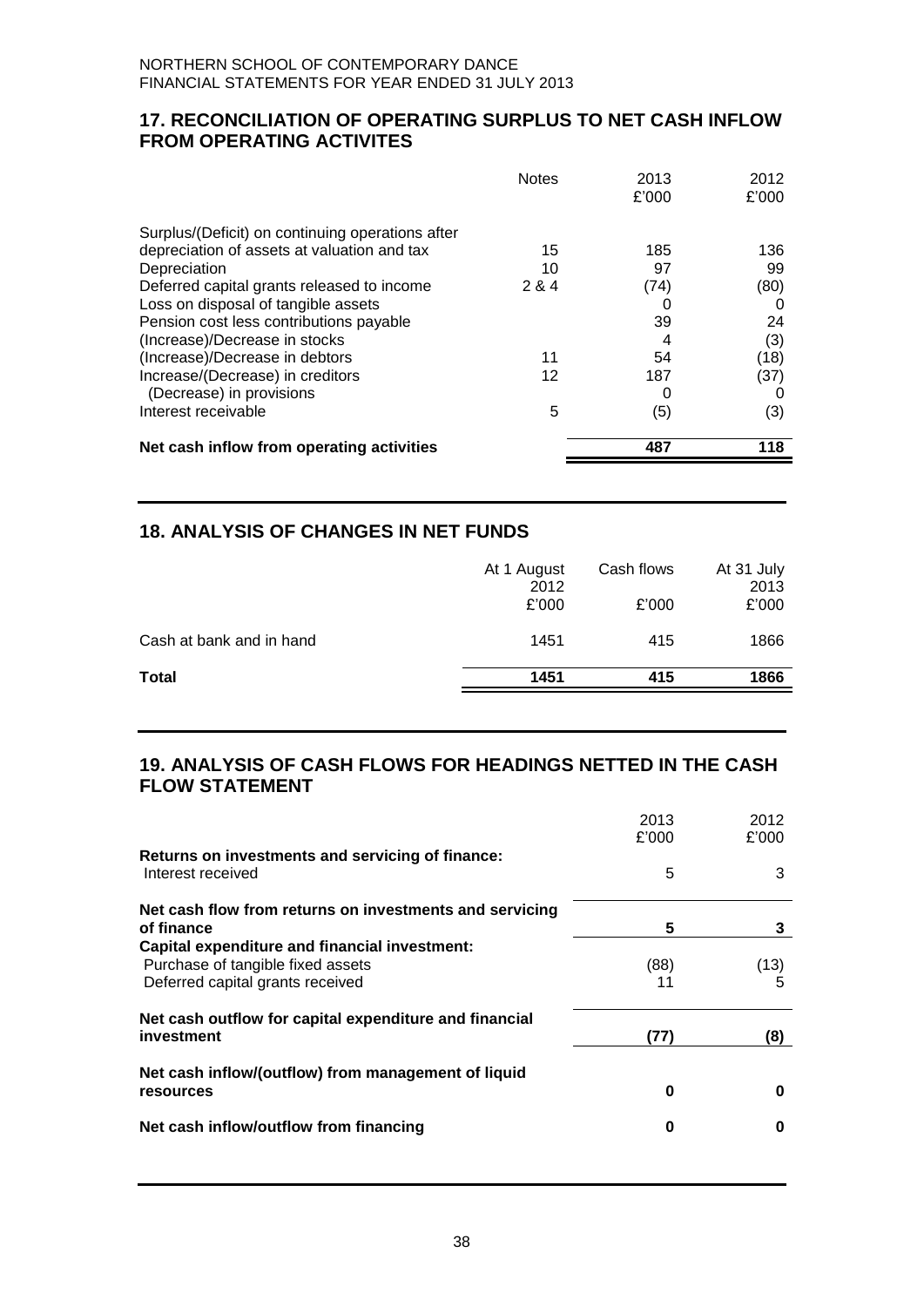## **20. POST BALANCE SHEET EVENTS**

There are no significant post balance sheet events.

## **21. CAPITAL COMMITMENTS**

|                                                   | 2013<br>£'000 | 2012<br>£'000 |
|---------------------------------------------------|---------------|---------------|
| Commitments contracted for at 31 July 2013        |               |               |
| Authorised but not contracted for at 31 July 2013 |               |               |

## **22. FINANCIAL COMMITMENTS**

The College has operating lease commitments in respect of land and buildings for the 2011/12 financial year on leases expiring:

|                                              | 2013  | 2012  |
|----------------------------------------------|-------|-------|
|                                              | £'000 | £'000 |
| Land and buildings                           |       |       |
| Expiring within one year                     | 0     |       |
| Expiring within two and five years inclusive | 46    | 0     |
| Expiring in over five years                  |       |       |
|                                              |       |       |
|                                              | 46    |       |
|                                              |       |       |

## **23. FRS 8 – RELATED PARTY DISCLOSURES**

Due to the nature of the College's operations and the composition of the Board of Governors (being drawn from local public and private sector organisations) it is inevitable that transactions will take place with organisations in which a member of the Board of Governors will have an interest. All transactions involving organisations in which a member of the Board of Governors may have an interest are conducted at arms-length and in accordance with the College's financial regulations and normal procurement procedures.

The College is an affiliate of the Conservatoire for Dance and Drama (CDD) through which funding is received.

## **24. ACCESS FUNDS**

|                                                                      | 2012/2013<br>£'000 | 2011/2012<br>£'000 |
|----------------------------------------------------------------------|--------------------|--------------------|
| <b>Funding Council grants</b><br>Disbursed to students<br>Audit fees | 66<br>(65)         | 63<br>(58)         |
| Balance unspent at 31 July 2013                                      |                    |                    |